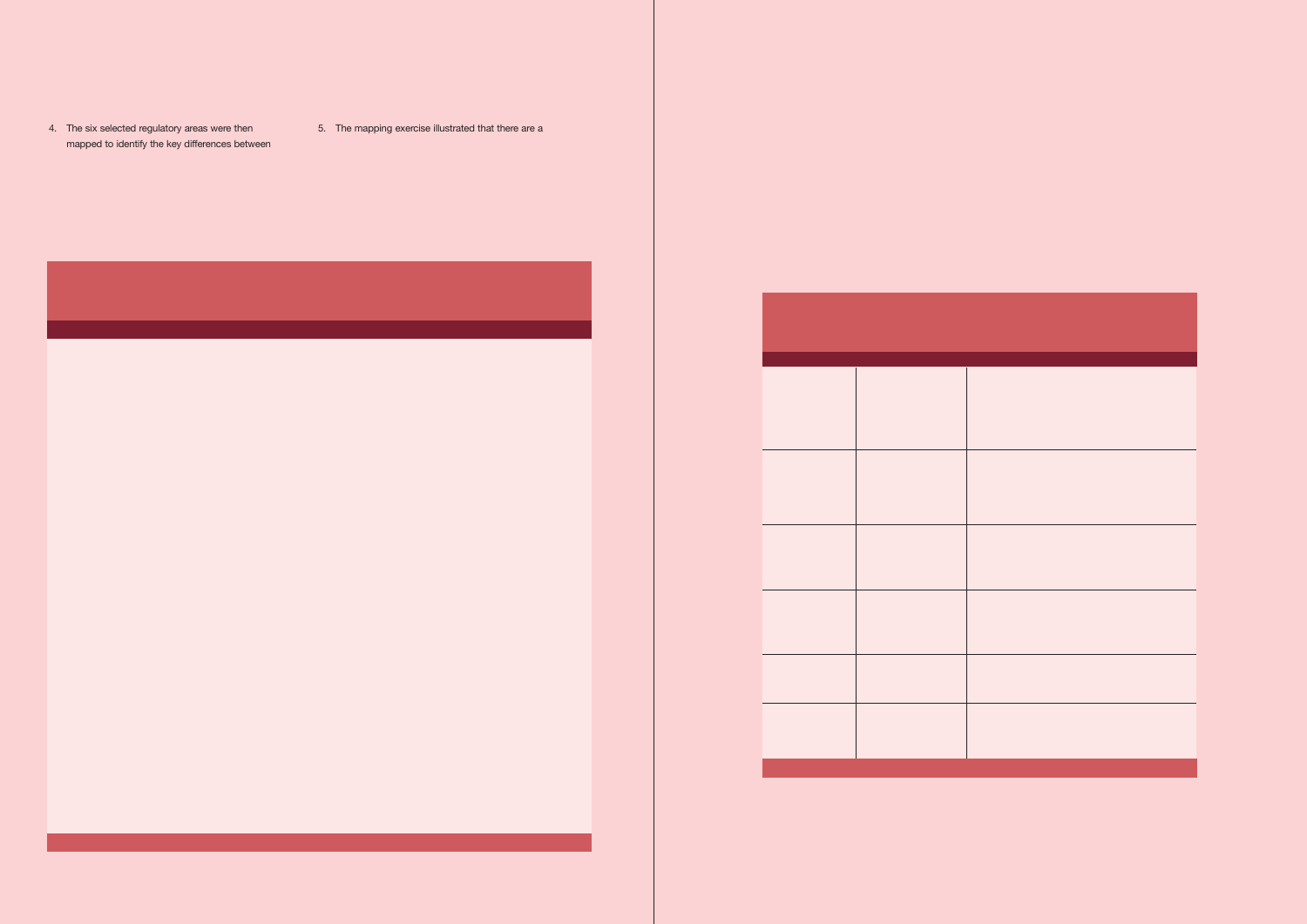# **From the fieldwork exercise**

 more standardisation and simplification; easy similar certifications and accreditations; more 8. Overall, businesses reported that they wanted: access to information; greater recognition of user-friendly regulations; and greater alignment of regulation between the two jurisdictions. Figure 1 summarises the business' perspectives which emerged from our research.

Figure 1: The business perspective



 9. Several employers called for more of legislation is required to promote cross-border legislative authorities, North and South, and that enforcement should be focused on a risk-based approach. There was a general view that greater harmonisation between the relevant Government agencies, North and South, would be beneficial, standardisation and simplification of legislation in the future, for example, stating that simplification mobility of workers. Some suggested that there should be greater collaboration between the for example in the area of vehicle licensing.

- 10. Several respondents suggested that legislation 13. However, it should be recognised that, in most SMEs) do not have the capacity to deal with suggested as possible solutions. Emerging or small companies wanted a reduction in cost to enable them to "get up and running". In their public who are offered protection under the public who are offered protection under the view, greater leniency and flexibility in the early specific piece of legislation. jurisdictions. Greater use of electronic systems stages of their business would facilitate this.
- know where to go to get regulation-based information, were unaware of one main source. suggested that an advisory service for employees regulations might create. could be improved through mutual recognition in public sector contracts of specific accreditations. Some employers suggested greater transparency to understand better the rationale for some Practice could, in some cases, be produced in a 11. Many respondents, when asked if they would consultant or solicitor input. Several participants and businesses would be beneficial. Others considered that implementation of the regulations in the development of regulations and wanted legislation. Others suggested that Codes of more user-friendly fashion.

 differences in the selected regulations and that times, an onerous task. 12. The research shows that there are many subtle mapping these differences is a complex and, at

- However, it should be recognised that, in most should be removed as companies (particularly piece of legislation and that there is therefore an SMEs) do not have the capacity to deal with implicit cost of non-compliance, not only for an the intricacies surrounding compliance on individual business that infringes a regulation and individual business that infringes a regulation and many regulations, within two separate legal subsequently, for example, must pay a fine, but also in a wider sense for society. This includes public who are offered protection under the should be simplified and the burden of paperwork instances, there is a clear rationale for a specific and a reduction in duplication of paperwork were the additional costs to other businesses that are complying (creating, perhaps, an 'unlevel playing field') and to, for example, employees and the
- 14. Because of the lack of awareness of the differences in regulations, it has not been know where to go to get regulation-based possible to estimate the full costs of cross-border information, were unaware of one main source. The contractions of the selected regulations information, were unaware of one main source. The barrier to cross-border trade lies rather in the perception of the burden that the different Instead, they said that they would seek private The The barrier to cross-border trade lies rather in

 15. In light of this, and based on our analysis of the findings of this research, we have made a number of observations for further consideration. These are discussed in further detail below under six main headings.

 16. As noted above, the research has found that, requirements on businesses trading across the border was generally low. Many of the participants in their view, many employers do not have the amongst employers, awareness of the regulatory in this research suggested that the process of accessing information on compliance is time-consuming, particularly for SMEs, and that, necessary knowledge to navigate the regulatory landscape.

# **Conclusions**

# **Easier access to information for businesses**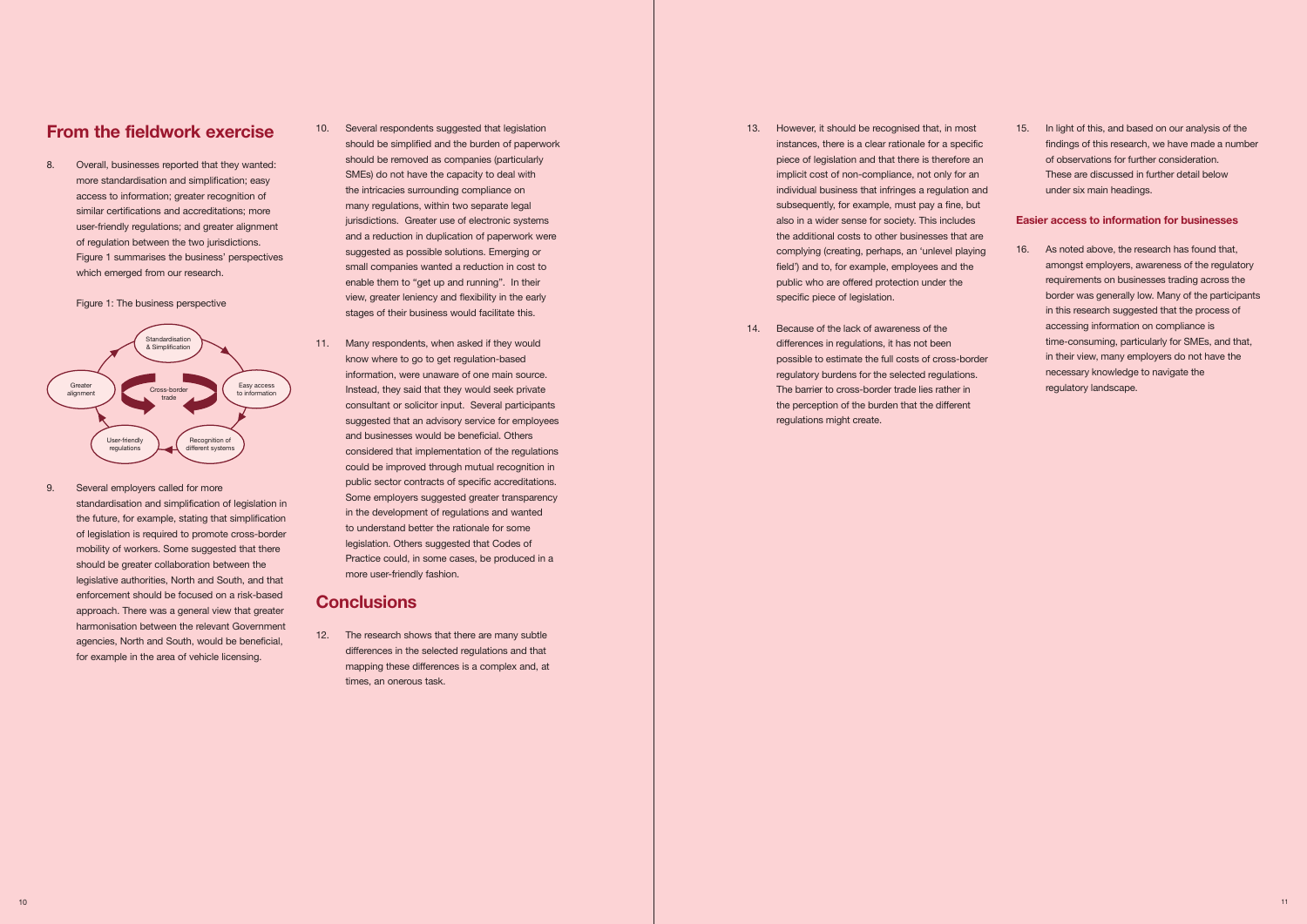- bodies thought that cross-border trade is likely to low base. If this is the case, easier access to timely, accurate and straightforward information 17. Furthermore, subject to the state of the economy North and South, several of the representative continue to increase in the future from a relatively will become even more important. Two potential options for further consideration are presented below:
	- would provide information and advice on regulatory requirements. While there are is some evidence of a demand for such a service from employers. Consideration could significant cross-border trade, such as • **A "first-stop shop":** several participants requested a "first-stop shop" which compliance, in both an actual and virtual format. Examples cited included a website listing all health and safety or environmental some logistical issues in co-ordinating such a service between the two jurisdictions, there be given, in the first instance, to developing such a service for a specific sector with construction, by way of a pilot.
	- **• Virtual networks:** consideration could also be given to developing an interface or portal to join up existing sources of information on regulatory requirements and differences. EURES, the European job mobility portal, Business online and SOLVIT. Such a network Examples of existing databases include could also provide cross-border guidance on more operational issues such as PAYE and VAT.

 SOLVIT is an on-line problem solving network in which EU Member States work together to resolve, without legal proceedings, problems caused by the misapplication of Internal Market law by public European Union Member State (as well as in Norway, help with handling complaints and issues from both citizens and businesses. They are part of the national administration and are committed to providing charge. SOLVIT has been in operation since July network, which is operated by the Member States. The European Commission provides the database facilities and, when needed, helps to speed up the resolution of problems. The Commission also passes formal complaints it receives on to SOLVIT if there is a good chance that the problem can be solved without SOLVIT centres receive are from individuals and with trade organisations and other bodies to raise awareness of the benefits of the system amongst the authorities. There is a SOLVIT centre in every Iceland and Liechtenstein). SOLVIT Centres can real solutions to problems within ten weeks, free of 2002. The European Commission co-ordinates the legal action.<sup>1</sup> At present, the majority of queries that SOLVIT representatives are therefore keen to work business community.

- participants in this research were not fully aware with some stating that if they were compliant in one jurisdiction they thought that they representative organisations also suggested that a lack of understanding of the need for a specific hinder compliance. There are several options for 19. Linked to easier access to information is the need to raise awareness amongst businesses about the importance of compliance. Several of the regulations impacting on their sector would be compliant in the other. Some of the regulation created some level of frustration amongst their members, which may potentially raising awareness:
	- **• Incorporating regulatory training into** up programmes, North and South, provides an opportunity to support further training on **business development programmes:**  The existence of a number, the existence of a number of export growth and export startcross-border compliance to new or expanding businesses.
	- **• Communication of the rationale for regulations:** as noted above, there is some evidence that employers are not regulations and that this creates a certain of the need for specific regulations, through for example, the Explanatory Notes accompanying legislation, relevant Government websites, the "first-stop shop" recommended above, or the various business stakeholder organisations could reassure businesses of the need for regulation and the importance of compliance. fully aware of the rationale for some of the level of dissatisfaction and confusion amongst businesses. Clearer communication

<sup>1</sup> More information is available at [http://ec.europa.eu/solvit/site/about/index\\_en.htm](http://ec.europa.eu/solvit/site/about/index_en.htm)

 **• Co-ordinated consultation with business:** linked to the point above, further co-ordinated consultation between legislators and the amongst law-makers of the needs of business community raises awareness businesses and the constraints which operate on them.

18. It should be noted, however, that there is an existing infrastructure across Ireland to provide such information and that care should be taken 'not to reinvent the wheel'.

# **Raising awareness of compliance requirements**

- differences in regulations can potentially have an impact on businesses and that comparing the that this is a greater burden on SMEs, which are them. There are a number of, there are a number of ways in which compliance could be facilitated 20. The mapping exercise demonstrates that small relevant legislation is an onerous task. Evidence from the employers that we spoke to suggests not in a position to engage legal teams to assist during the drafting and development stage of legislation:
	- **•** Regulatory Impact Assessments: given that the Regulatory Impact Assessment (RIA) processes are currently under review an opportunity, which is now timely, to is incorporated into the RIAs of the relevant Government Departments in both jurisdictions. An analysis of the likely or for example, explore the opportunities for a 'de minimus' approach in relation to, for in both the North and the South, there is ensure that the cross-border dimension potential impact of a specific regulation on cross-border trade will help ease the burden on businesses in the future. The RIAs could, example, the provision of short-term work permits for non-EU workers to facilitate cross-border mobility;

# **Consideration of the cross-border element in the development of regulations**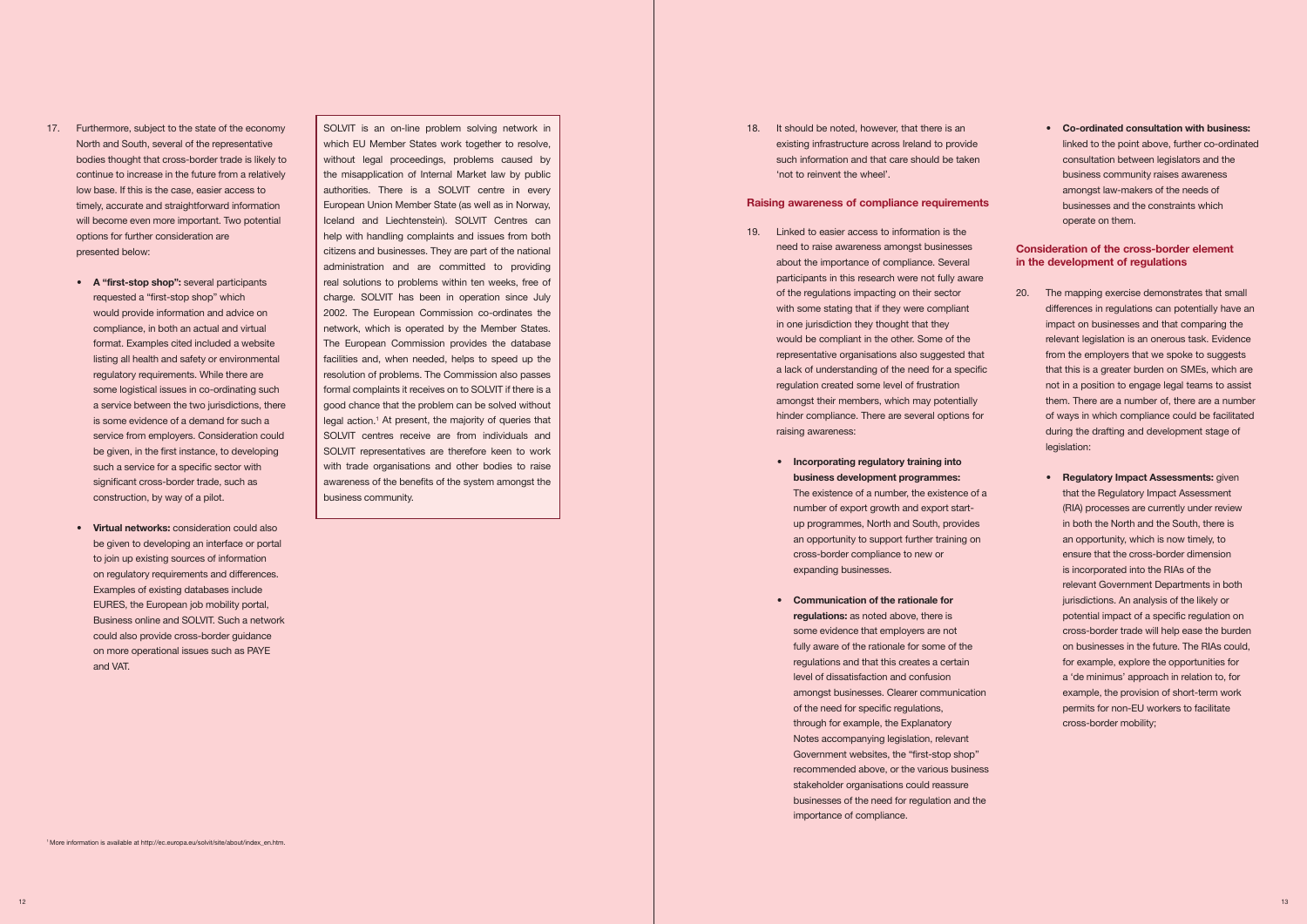- 21. Several of the employers that participated in this burdens created by some public sector contractual processes in both the North and research noted their experience of additional South. There are two main dimensions to this:
	- **• Assistance in navigating public** accessing the public procurement systems in each jurisdiction, particularly in terms right time. Consideration could be given to providing further assistance and support to businesses in this regard and to streamlining the registration processes for each system; **procurement systems:** several participants in this research reported difficulties in of providing the right information at the and
	- **• Mutual recognition of certain industry accreditations:** other respondents noted the additional burden of training their workforce in two different systems to which they need safety accreditations, to similar levels of quality or compliance. In order to mitigate be given to ensuring that, where the relevant authorities are satisfied that a common level of compliance is attained in such to comply. For example, different health and against this burden, consideration should accreditations, both accreditations are specified or recognised in public sector contracts.
- **• Cross-border collaboration on the** that while many regulations derive from European legislation, the structure and presentation of the domestic interpretation it more difficult to achieve a ready 'read South structures, consideration is given to the far as possible, common features are ordered whilst retaining sufficient flexibility to tailor the interpretation of the legislation to the context **presentation of common legislation:**  the mapping exercise has also demonstrated of these regulations differs, thus making across'. It is recommended that, potentially through the mechanism of existing North/ presentation of such regulations so that, as in the same fashion in both jurisdictions of each jurisdiction;
- **• Relationship with Europe:** given the importance of European law in both British Chambers of Commerce observation that European Impact Assessments are relatively high-level, consideration should be given to encouraging both the UK and Irish Governments to consider the potential impact of any new legislation at an early stage jurisdictions noted above, and in light of the and to make prompt representations to the Commission as appropriate. Any such early assessment should consider the likely impact on the border; and
- **•** Role of the regulators: consideration should be given in both jurisdictions to maintaining and enhancing the role of regulators as and to ensuring that any new regulatory bodies have such a dual role. While there was regulators, further consideration should be linkages between the regulatory authorities "information-providers" as well as "enforcers" some evidence of co-operation between the given to developing stronger and more formal North and South.

# **Public sector procurement**

- $22.$  any burden, there is evidence to suggest that burden on businesses. Several of the businesses that we interviewed, for example, reported that the border was not an issue for them as they had established partners in the other jurisdiction who While the focus of this research is on minimising the cross-border regulatory burdens on businesses and recognising that both jurisdictions should continue to strive to reduce other approaches also assist in minimising the were responsible for compliance in that area.
	- assisting businesses to source partners such as distributors, agents or businesses interested in joint ventures, in the other jurisdiction, through for example joint development of consortia, North and South, • **Assisting businesses to link together:**  consideration could therefore be given to networking events or a dedicated website. This could also include more assistance in the capable of competing with larger multinational companies in procurement exercises.

 $23.$  cross-border trade has started to increase in recent years from a relatively low base. While the current downturn in the economy may impact on grow, monitoring the impact of the border would provide not only an indication of the impact of any reforms emerging from this review and other on-going work to reduce regulatory burdens, jurisdictions. Valuable quantitative information Several of the representative bodies noted that the rate at which cross-border trade continues to but also important contextual information on specific issues facing businesses across both could be obtained by including relevant questions

 scale of legislation in this area, a stand-alone study into the impact of environmental regulations 24. The research has also highlighted the high number of environmental regulations relating to business and noted some of the general concerns expressed by participants. Given the on business maybe required.

## **Promoting partnership arrangements**

# **Monitoring the impact of the border on business**

in existing InterTradeIreland surveys or by commissioning custom-designed survey data on cross-border trading issues.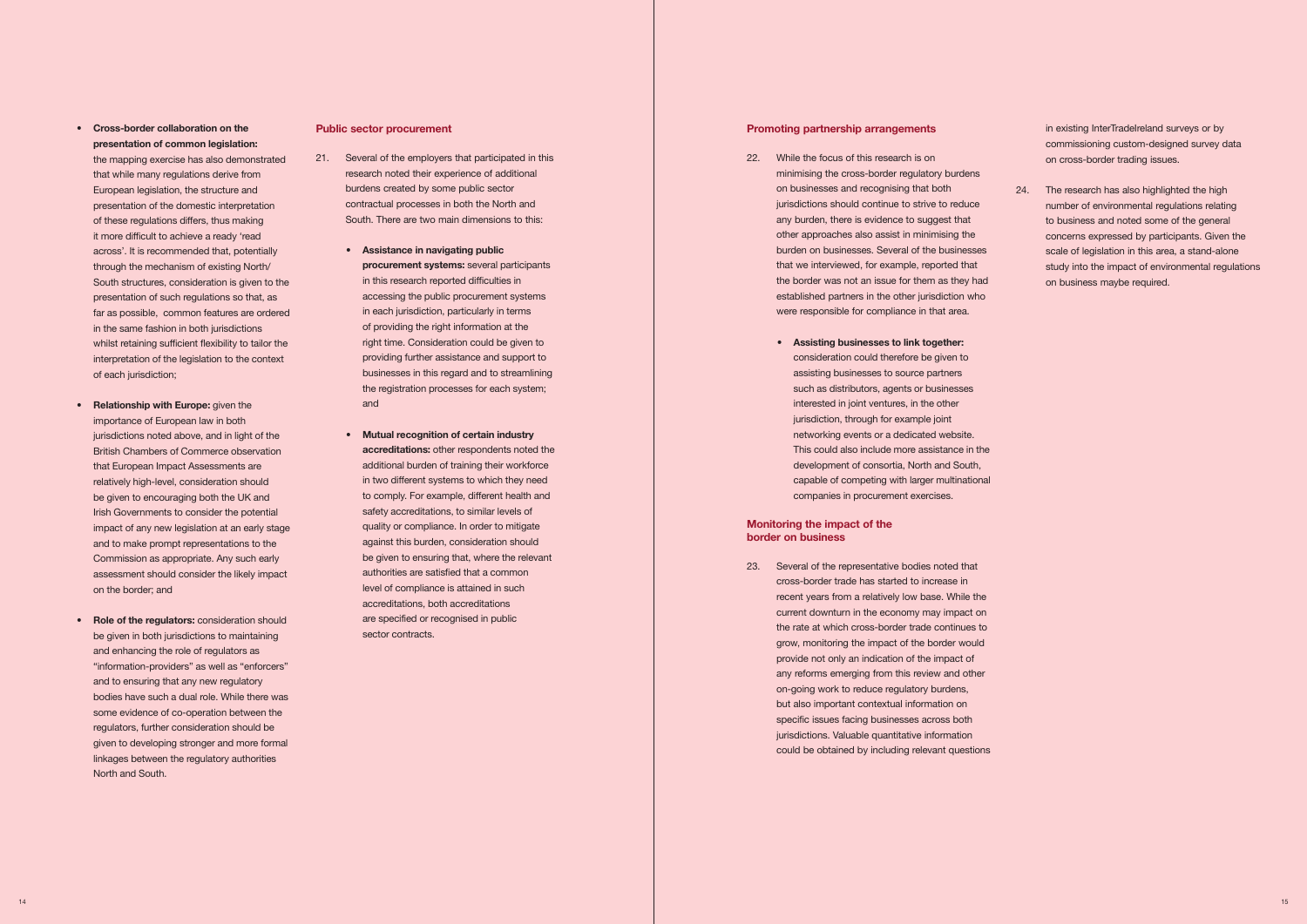# **1 Introduction**

# **Background to this study**

- 1.1 PricewaterhouseCoopers was commissioned study on the impact of differences in regulation in Northern Ireland and Ireland on cross-border trade. The study was prompted by the growing can play a key role in improving the competitive position of businesses and therefore fostering faster economic growth. A central aspect of by Inter*Trade*Ireland in 2008 to undertake a recognition across Europe that better regulation better regulation is minimising the administrative burdens on businesses.
- (OECD) are attaching considerable political burden of administration can make in reducing unnecessary costs facing the private sector and hence, economic performance. This applies not just to businesses operating within their own 1.2 The European Council and the Organisation for Economic Co-operation and Development importance to improving regulation. Government ministers across Europe have stressed the potential contribution that reductions in the so driving improvements in productivity and jurisdiction but those operating across borders and across the European Union.
- 1.3 The European Council in March 2007 set a target Member States to set their own national targets time on satisfying unnecessary bureaucratic spending valuable time and resources on their core activities. The Commission recognises that this is a challenging target but considers that requirements. The UK has adopted the 25% to reduce the administrative burdens arising from EU legislation by 25% by 2012 and invited of comparable ambition by 2008. The European Commission acknowledged that having to spend demands in particular prevents businesses from it is achievable by getting rid of unnecessary

 reduction target and Ireland is also actively considering ways to reduce the regulatory burden on business.

- 1.4 The Lisbon Strategy is a development plan to strengthen the economy of the EU and to between 2000 and 2010. It sets out a bold vision of creating 'the most competitive and dynamic Plans, the UK and Irish Governments have push forward the creation of the single market knowledge-based economy' in the world. In a common contribution to their Lisbon Action committed to providing a positive climate for business, including through more efficient regulation.
- a potential barrier to business in the recent for the two Governments to continue to work together to address the differences in the 1.5 Regulatory differences were also identified as Comprehensive Study on the Island Economy prepared for and endorsed by the British Irish Inter-Governmental Conference in early 2007. The study argued that there is "a strong case regulatory environment and to consider how the regulatory burdens on companies and individuals of doing business in the two jurisdictions can be reduced in order to move towards a truly all-island economy".
- 1.6 As the following section of this report outlines, the administrative burden on businesses. Indeed, across the EU, there has been an increasing deep credit crisis and the abrupt turnaround in the economic situation, new regulations to curb and curtail businesses are more likely to be the there are a number of initiatives underway in the United Kingdom and Ireland aimed at reducing move towards self-regulation. However, given the order in the future.

 1.7 The work on this assignment was carried out in four stages as illustrated in Figure 1.1.

- scoping the research, mapping the relevant legislation and identifying a short list of 1.8 The first substantial phase of the work involved regulations to be explored in greater detail. A scoping document was prepared and a short list was agreed with the Steering Group.
- elements which were carried out in both 1.9 The research fieldwork consisted of three Northern Ireland and Ireland:
	- Interviews with business representative organisations to assist with identifying the key regulations and their impact;
	- Panel sessions and in depth interviews with to ascertain the impact of the regulations on 20 businesses that operate across the border their business; and
	- Interviews with regulatory bodies to understand the regulatory differences and what, if anything, could be done about them.



# **Work programme**

# **Figure 1.1: Our approach**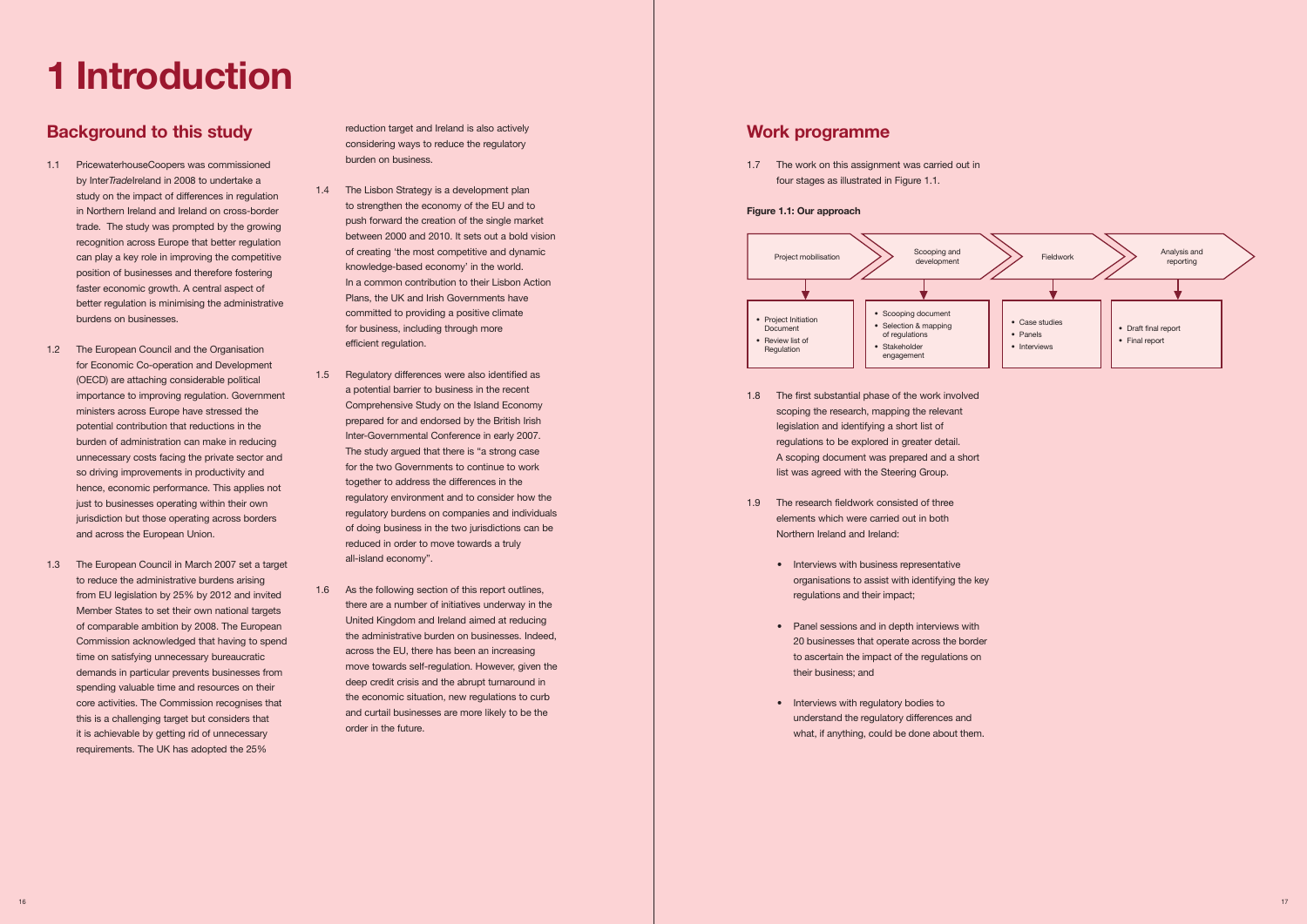- **• Pragmatic scoping:** while a number of criteria have been selected for selecting the the Steering Group, these have not been treated as 'hard and fast' rules but rather a trading across the border. The trading across the border. sensible approach to scoping and selection. The intention was to obtain a short list of regulations that covered a range of sectors and regulatory areas to inform the research
- and recommendations presented in this and by PwC's experience of working with businesses across Ireland, North and South. Indeed, the scope of this study was experience when trading across the border, widened to explore the general, and not just the course of the research. the regulatory, obstacles that businesses given that issues such as the fluctuating as follows: as follows: as follows: currency rates can often cause businesses
- **•** Impacts of regulations: in carrying out the research the focus has been on the impact businesses that operate across the border. in the border of this study; the border of this study; the border of this study;

# **Scope of this research**

- for inclusion in a study such as this is substantial. The large-scale Administrative Burden approximately 2,000 regulations across all Government Departments which impacted on business and met its criteria for inclusion. has shown, while there is a general view that 'red tape is bad', businesses often find it difficult to identify the particular costs and benefits 1.10 It is important at the outset to be clear about what a study such as this can address i.e. to say what the study 'is' and what it is 'not'. In particular, the potential number of regulations Measurement Programme which was conducted in the UK in 2005 by PwC, for example, identified Furthermore, as previous exercises and research associated with specific examples.
- 1.11 From the outset of this research it was therefore clear that the parameters of the study should be was required in order to identify the impact of regulations on cross-border trade in particular. clearly scoped and that a pragmatic approach The main characteristics of this approach are as follows:
	- burdens on business in the two jurisdictions. The focus of this research is on the impact of the border on the regulatory burdens on which results in the duplication of effort to **• Cross-border:** as already indicated, this study does not attempt to map all regulatory business and particularly the impact on trade. This impact may arise from differences in regulations aimed at achieving the same aim, ensure compliance in each jurisdiction;
	- **• Exploratory:** the nature of this research is necessarily exploratory, given not only the sheer number of potentially relevant

 regulations, but also the variations in business **• Practical observations:** recommendations **• Section 3: Scoping the research,** which the definitive guide to the regulations which tool to gain further insights into the burden initiatives to ease the burden for businesses pose the greatest burden, but rather as a trading across the border;

- Section 3: Scoping the research, which characteristics in terms of sector, size, **for any of the sector of changes** in legislation in either jurisdiction describes the process by which the regulatory structure, and lifecycle stage. The short list of are are are are outside the scope of this study and the areas were identified and the regulations that
- **• Section 4: Business perspectives on cross-border burdens,** which reports the initiatives to ease the burden for businesses statutor and the impact of these regulations on their crossborder trading activities; and
	- **• Section 5: Conclusions.**
- are outside the scope of this study and the observations and conclusions are rooted firmly in a pragmatic approach. Instead, a number of recommendations are presented which are practical, feasible and relevant to the needs of businesses, regulators and the on business and to point to some possible the needs of businesses, regulators and the findings of the research with businesses on regulations should not therefore be viewed as observations and conclusions are rooted were selected for testing with business;
- **• Illustrative examples:** a number of illustrative regulations for study in conjunction with included in the report to provide a unique included in the report to provide a unique the Steering Group, these have not been flavour of the challenges facing businesses facing businesses examples and many quotes from stakeholder organisations, businesses, regulators are
- The intention was to obtain a short list of 1.12 It is also important to note by way of context and regulatory areas to inform the research taken place during the course of this study. The with the business sector; with the business sector; global 'credit crunch', the general slowdown in in the construction sector, together with the and recommendations presented in this weakening of sterling against the Euro have report are informed by the experiences of impacted on business in both Northern Ireland and by PwC's experience of working with levels of cross-border trade, probably to a greater **• Informed by business:** the observations in the construction sector, together with the the changing economic circumstances that have economic growth and the particular difficulties the businesses participating in this research, and Ireland. This will undoubtedly impact on degree than the regulatory burden, certainly influenced the view of businesses taken during
	- 1.13 The remainder of this report is structured
	- **The regulatory landscape, which compliance; <b>• • Section 2: The regulatory landscape,** which sets out the background of how legislation is developed and implemented in both of the selected regulations on a range of the regulatory burdens on business and the jurisdictions, existing approaches to reducing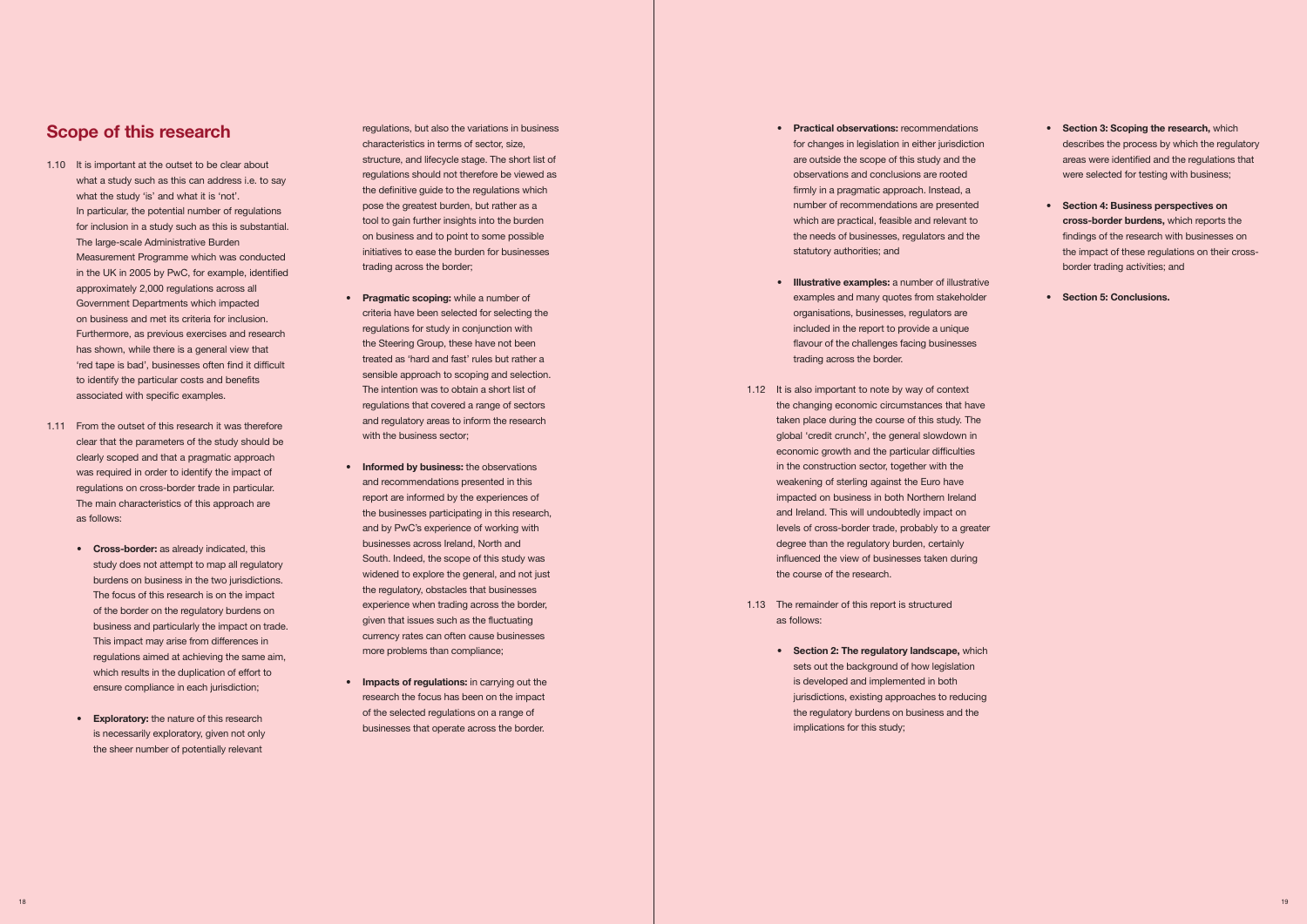design, and, from a practical perspective, to which legislation is developed in Northern Ireland Furthermore, one of the purposes of this section<br>legislation, we describe the key law-making and Ireland. Firstly, however, given the major in a pragmatic, robust and useful manner.<br>The role of the European Union in the formation of

- PricewaterhouseCoopers into the regulatory regulatory context as an ever-increasing number
- for the overall analysis through a consideration EC Treaty in 1957 was signed by six founding of the main features of the regulatory landscape members and since then, the European Union • The burden of legislation on business; Table 2.1 describes the role of each of these 2.5 The European Union formally came into being in 1993 under or the Maastricht Treaty. The members and since then, the European Union which characterises Northern Ireland and Ireland, has expanded significantly. By signing the Treaty, describing the processes by which regulations the United Kingdom, Ireland, and the Member States in general, have given power to the three of the recent policy decisions and initiatives European institutions (the European Parliament, in both the North and South regarding the the European Council and European Commission) to adopt secondary legislation that is directly as follows: precedence over national law. It is these three institutions, therefore, that have the extensive powers as opposed to the Member States.

# **Introduction Developing and modifying regulations**

# **2 The regulatory landscape**

- design, and, from a practical perspective, to frame the observations and recommendations Furthermore, one of the purposes of this section is to identify any opportunities for common action processes in Europe. or intervention by relevant authorities, North and South, to reduce the regulatory impact of the **The role of the European Union**  border. This analysis is based on the knowledge, PricewaterhouseCoopers into the regulatory frameworks in Northern Ireland and Ireland. study is crucial both to inform the research 2.3 The following paragraphs outline the ways in frameworks in Northern Ireland and Ireland, of regulations derive from initiatives at the 2.1 Understanding the regulatory landscape in this previous experience and further research by 2.4 It is important to understand the European (including the role of Westminster in Northern European level.<br>Ireland affairs).
- $22$ which characterises Northern Ireland and Ireland, administrative burden on business. It is structured administrative burden on business. It is structured applicable in those Member States, taking This section of the report provides the context are developed, modified and enforced, and some respective Governments' intentions to reduce the
	- Developing and modifying regulations:
	-
	- The potential impact of regulation on trade; institutions in turn.
	- Cross-border initiatives to reduce the regulatory burden on businesses in the UK and Ireland; and
	- • Conclusions.

 The European Parliament The European Parliament is elected every five years by the people of Europe accordance with their nationality. The main task of Parliament is to pass European laws. It shares this responsibility with the Council and the proposals for new laws come from the European Commission. Parliament is supported by a number of standing committees which draw up reports on proposed to represent their interests. Members sit in political groups, rather than in legislation. Parliament and Council also share joint responsibility for approving the EU's €00 billion annual budget. Parliament has the power to dismiss the Commission.

 taking policy decisions. It also bears the main responsibility for EU actions in the field of the common foreign and security policy and of some justice and freedom issues. The Council consists of ministers from the national governments of all the EU countries. Meetings are attended by whichever ministers are responsible The European Council The Council shares with Parliament the responsibility for passing laws and for the items to be discussed: foreign ministers, ministers of the economy and finance, ministers for agriculture and so on, as appropriate. Each country has a number of votes in the Council broadly reflecting the size of their population, but weighted in favour of smaller countries. Most decisions are taken by majority vote. The work of the Council is prepared and co-ordinated by the Permanent Representatives Committee (COREPER) and the work of COREPER is in turn prepared by other Council committees and working parties.

 and the Council. It manages the day-to-day business of implementing EU representatives from each EU country divided into a number of Directorate about 24,000 civil servants, most of whom work in Brussels. The President and The European Commission The Commission is independent of national governments. It has a monopoly on drafting proposals for new European laws, which it presents to the Parliament policies and spending EU funds. The Commission also monitors compliance with the European treaties and laws. It can act against rule-breakers, taking them to the Court of Justice if necessary. The Commission consists of Generals (DGs) headed by individual commissioners. They are assisted by members of the Commission are appointed for a period of five years, coinciding with the period for which the Parliament is elected.

# **Table 2.1 The legislative role of the European Institutions 2**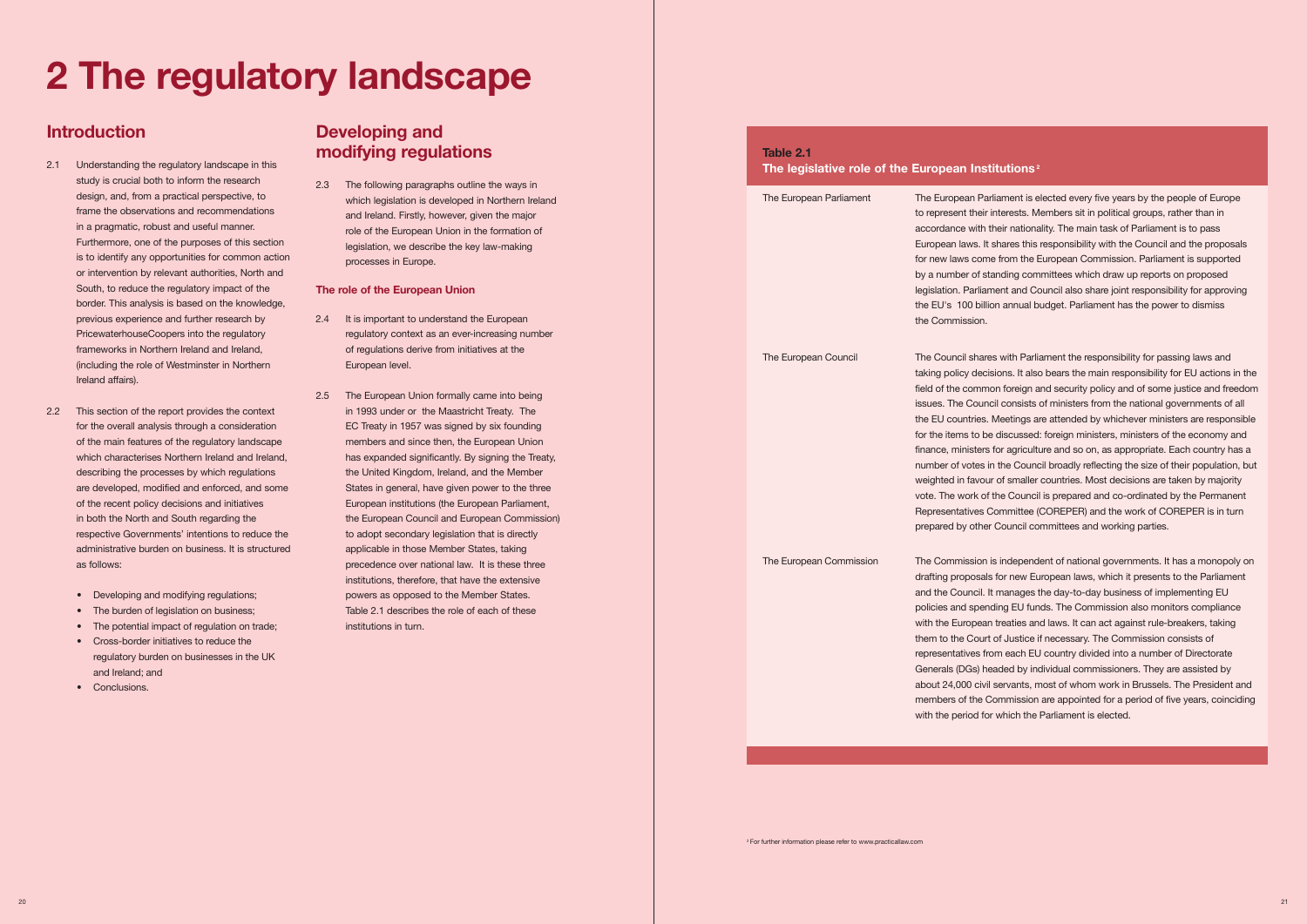- 2.6 Two other institutions also have a very important 2.7 There are a number of legislative instruments role. The European Court of Justice upholds the rule of European Law, and the Court of Auditors
	- role. The European Court of Justice upholds the and available to the three institutions in which to enact rule of European Law, and the Court of Auditors legislation in Member States, which have different checks the financing of the EU's activities. legal effects. These instruments are described in more detail below In Table 2.2

# **Table 2.2: European legislative instruments3**

| Regulations       | Regulations are usually employed to create new law which is directly applicable<br>across the EU. The Commission may adopt regulations, or alternatively the<br>Council and Parliament acting together may do so. Regulations have direct and<br>immediate effect in Member States without the need for any further action from<br>national authorities.                                                                                                                                                                                                                                                                                                                                             |
|-------------------|------------------------------------------------------------------------------------------------------------------------------------------------------------------------------------------------------------------------------------------------------------------------------------------------------------------------------------------------------------------------------------------------------------------------------------------------------------------------------------------------------------------------------------------------------------------------------------------------------------------------------------------------------------------------------------------------------|
| <b>Directives</b> | Directives are usually used for the purposes of harmonising national laws.<br>Directives are binding on Member States in respect of the result to be achieved<br>and the date by which implementation is to occur, however Member States will<br>have flexibility to choose the means by which the stated aims of the Directive are<br>to be achieved. This allows Member States to implement the Directive in a way<br>commensurate with their existing laws, however this flexibility can also lead to<br>incomplete or delayed transposition into Member States' national laws. Most of<br>the measures adopted or to be adopted as part of the Financial Services Action<br>Plan are Directives. |
| Decisions         | Decisions are used to give a ruling on a specific matter. They can be adopted by<br>the Council alone, by the Council and Parliament together, or by the Commission.<br>A decision is binding only on the persons to whom it is addressed.                                                                                                                                                                                                                                                                                                                                                                                                                                                           |
| Opinions          | An opinion is a non-binding statement made by one of the institutions, setting out<br>that institution's views on a particular matter.                                                                                                                                                                                                                                                                                                                                                                                                                                                                                                                                                               |
| Recommendations   | A recommendation incorporates both a non-binding opinion and additionally non-<br>binding suggestions in relation to a particular matter.                                                                                                                                                                                                                                                                                                                                                                                                                                                                                                                                                            |
| Other instruments | Other mechanisms used, which are not provided for in the EC Treaty, include the<br>institutions' internal regulations and Community action programmes.                                                                                                                                                                                                                                                                                                                                                                                                                                                                                                                                               |

- the Dáil pass legislation, this legislation must European law. Further, when questions arise on the compatibility of British, Northern Irish or Irish law with Community law, it is ultimately for the 2.8 In summary, it is necessary that, when the UK Parliament, the Northern Ireland Assembly or not contradict, intentionally or unintentionally, European Court of Justice of the Community to adjudicate.
- the objectives laid down in the treaties and to refrain from any action which might impede Community objectives. If the Member State fail to comply with the Union's objectives, this places the Member State in breach of its Community obligations, liable to penalties, and obliged to 2.9 Member States, through joining the European Community (Union), have committed themselves to do everything in their power to comply with take action to eliminate any incompatibility.
- domestic law into line with Community law and if they do not, the Member State may, and will, be held liable in damages for any loss directly 2.10 If domestic policy conflicts with Community requirements, the Government must bring the sustained as a result of the offending policy.
- 2.11 In relation to regulation and cross-border trade, the European dimension is clearly important and provides a framework in which commonly agreed principles can be applied uniformly across Great Britain, Northern Ireland and Ireland. However, there still remains the potential for divergence potential for differences in regulation affecting cross-border trade. Differences may emerge, for amongst Member States, thereby creating the example, from:
	- EU Directives set minimum requirements to a Member State can go further than this which Member States must comply. As such,

<sup>3</sup> For further information please refer to www.practicallaw.com

 minimum and implement a higher standard. This leaves open the possibility, that in relation to certain EU Directives, only the minimum standard will be the same in Northern Ireland and Ireland, and the practical requirements on businesses will differ cross-border;

- Generally there are timeframes in which Member States can implement enacting legislation. It is therefore possible that one Member State may enact legislation some time ahead of another State;
- As with any legislation, legislation derived from Europe may require a case to be referred to the European Court of Justice before there is certainty as to its scope and/or its meaning; and
- Depending on the circumstances, Member provisions or may take advantage of certain exemptions with the effect that there will be clear differences between Member States. For example, in 1991, the United Kingdom and did not incorporate it until 1999. States may have rights to 'opt out' of certain government 'opted out' of the Social Chapter This chapter, which had been adopted by Ireland, covered areas such as the rights of part-time workers.

 South. Each part of the island was given its own parliament as well as a system of courts. England was created by a transfer to a new local 2.12 With the partitioning of Ireland in 1921, separate legal systems were established for North and In Northern Ireland, some scope for legal development distinct from that occurring in parliament of the right to enact legislation "for the peace, order and good government" of the

# **Passing legislation in Northern Ireland**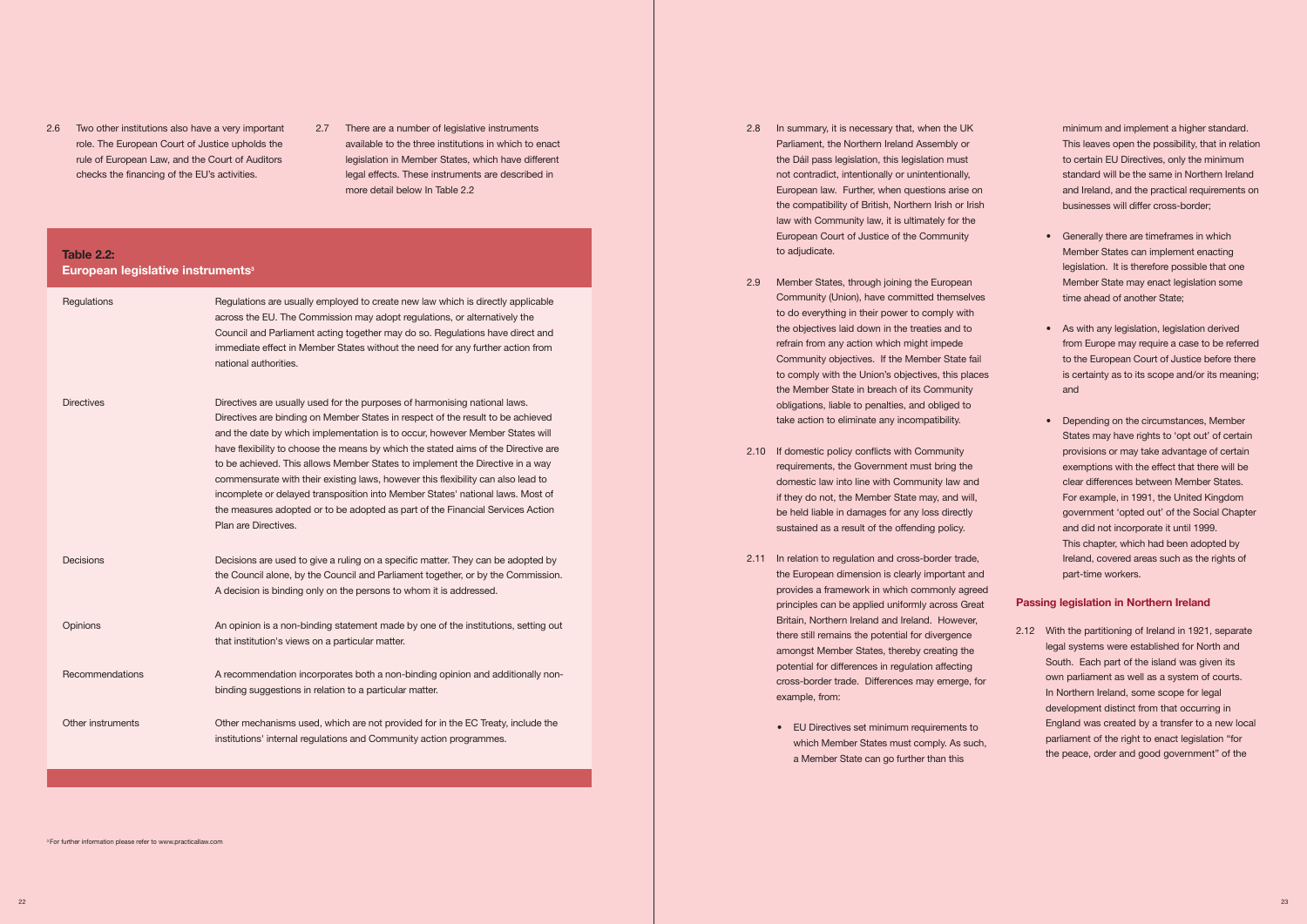province"4 . From 1932, the new matters which were "transferred" to the Stormont Parliament included law and order, local government, health and social services, internal trade, education, industrial development, agricultural and planning.

- 2.13 Certain "excepted" and "reserved" matters, however, could only be dealt with by the were those which were of imperial or national concern, for which it was felt to be undesirable to enact local variations. Parliament at Westminster. Excepted matters
- 2.14 Devolution of powers in the North continued until March 1972 when the Stormont Parliament was suspended and substituted for direct rule from Westminster. Subsequently, there were in 1974, from 1982 to 1986, and the current Assembly. The Assembly in 1974 had legislative legislative responsibilities. During periods of direct rule, the majority of Northern Ireland's primary legislation was brought into effect by means of of the Good Friday/Belfast Agreement led to the creation of the Northern Ireland Assembly. The this Agreement were then enshrined in law by the Northern Ireland Act 1998. The new Northern Ireland Assembly had no legislative power prior to devolution on 2 December 1999. Following devolution, legislative power in most areas was (these areas are listed further below) and executive power to its power-sharing Executive. three devolved Assemblies in Northern Ireland powers but the Assembly in 1982-86 had no Orders in Council. On 10 April 1998, the signing powers of this Assembly and other aspects of transferred from Westminster to the Assembly The Assembly was subsequently suspended in 2002. foreign policy.<br>
form Westminters: Subsequently, there were also the Northern Ireland<br>
in 1974, from 1982 to 1986, and the current<br>
Assembly in 1974-286 had no<br>
polystate respectibilities. During periods of direct<br>
rule, t
- 2.15 With the restoration of the Assembly on 8 May 2007, the majority of legislation is expected to be made in the form of Bills passed by the

 Assembly as it resumes its legislative role once or "reserved" matters.<sup>5</sup> These categories are now were defined in previous legislation: all other therefore within what is called "the legislative defence, emergency powers, law commission, social security and child support commissioners, and telecommunications and broadcasting. foreign policy. more. However the Northern Ireland Assembly is still not permitted to pass laws on "excepted" defined differently from the way in which they matters are deemed to be "transferred" and are competence" of the Assembly.<sup>6</sup> The matters reserved to the Secretary of State of Northern Ireland include policing, criminal law, crime, courts, public order, firearms and explosives, civil Excepted matters include defence, taxation and

4 Government of Ireland Act 1920, s 4(1)

<sup>5</sup> Schedules 2 and 3, respectively, to the Northern Ireland Act 1998. Please note that reserved matters and excepted matters that are ancillary to reserved or transferred matters may be included in an Assembly Bill only if approved by the Secretary of State. 6 www.niassembly.gov.uk to be made in the form of Bills passed by the<br>constituencies anywhere in the United Kingdom,<br><sup>0</sup>Owerward Newto Ad 1970, and the form and the sole of Belfast and Londonderry.<br><sup>25 25</sup> 25 25 25 26 26 26 26 26 26 26 26 26 26 2



 2.17 Before the Final Stage, the Bill can be referred to Human Rights. Further, after the final stage, the Bill can be reconsidered by the Assembly. A Bill is then sent for Royal Assent once the Assembly the Northern Ireland Human Rights Commission for advice on whether the Bill is compatible with stages have been completed.

 2.18 Until such further transfer of powers occurs, Northern Ireland will continue to have laws passed, not just by the Northern Ireland Assembly, but also by the Privy Council and by Parliament at Westminster. In the House of Northern Ireland and legislate on these matters. Oral questions are presented by Northern Ireland Ministers to the Secretary of State on a monthly basis. In addition, questions to the Northern Ireland Office may be asked by Members with constituencies anywhere in the United Kingdom. Commons at Westminster, Northern Irish matters are conducted in a number of ways and the UK Parliament retains the right to debate matters in



- Members representing constituencies in Northern Ireland and not more than 25 other Members quorum of the Committee is 10. The Committee Ireland. In this case, a legislative proposal means a proposal for a draft Order in Council relating 2.19 Another way in which Northern Irish business is discussed in the House of Commons is through the work of the Northern Ireland Grand Committee. The Committee consists of 18 nominated by the Committee of Selection. The can debate specified matters, or legislative proposals, that relate exclusively to Northern exclusively to Northern Ireland.
- the Crown Solicitor's Office. The Committee can take evidence in Northern Ireland and, in recent years, has done so in Belfast and Londonderry. 2.20 The Northern Ireland Affairs Select Committee is also appointed by the House of Commons at Westminster and has a maximum of 13 Members. The Committee is empowered to examine the expenditure, administration and policy of the Northern Ireland Office and the administration of

2.16 Legislation introduced in the Northern Ireland Assembly can go through the stages presented in Figure 2.1.

### **Figure 2.1: The passage of legislation in the Northern Ireland Assembly**

\*This can be referred to the Northern Ireland Grand Committee at Westminster and considered for up to 21 /2 hours over a day or more. If approved, the House of Commons gives the Bill its Second Reading. This procedure is rare and unlikely to be used while devolution is in place.

# **Northern Ireland matters in Westminster**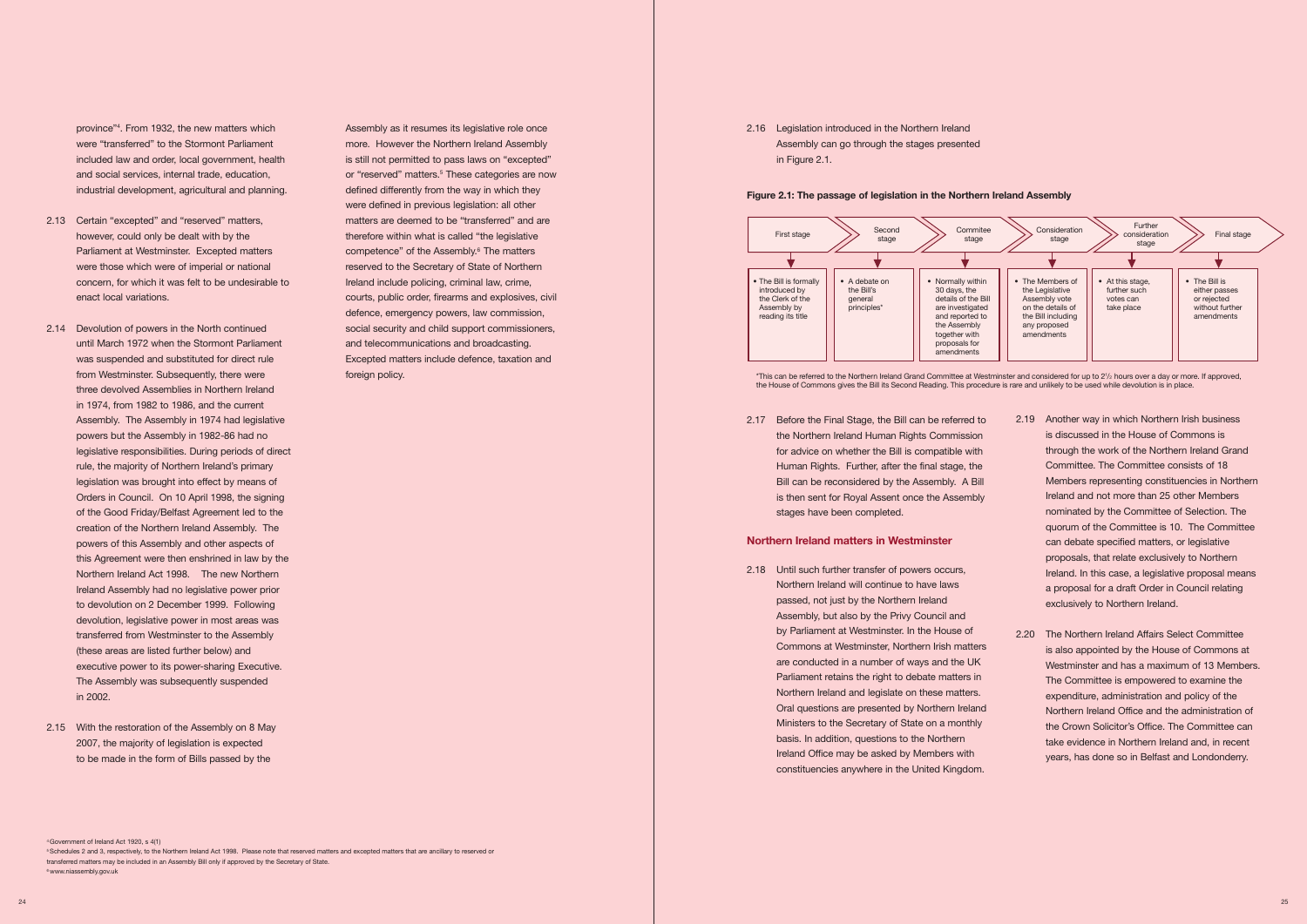the legislation considered in this study will have been enacted at Westminster. It is also important to remember, as noted above, that Westminster still retains the ability to implement legislation might impact on cross-border trade, or which at regulation between Ireland and Northern Ireland. As a consequence it is useful to consider the 2.21 Given that the Northern Ireland Assembly has only been restored since 8 May 2007, much of affecting Northern Ireland in many areas which least have the potential to create differences in process whereby legislation is passed at Westminster.<sup>8</sup>

 Select Committee has also been established. certain reserved matters under Section 85 of the A sub-committee of the Northern Ireland Furthermore, Orders in Council can be made for Northern Ireland Act 1998.

# **Legislation enacted in Westminster 7**



### **Figure 2.2: The passage of legislation in Westminster**

7 For further information please refer to<www.direct.gov.uk>

<sup>8</sup> Parliament's role and the manner of its working have changed in the last fifteen years. As noted above, Parliament's role is limited by membership of the European Community which has law-making powers in relation to increasingly large areas. In order for a proposal to become law in Westminster it must follow a number of stages through the Commons before going to the House of Lords for similar scrutiny and ultimately Royal Assent. The origin of bills is predominantly from Government proposals; however, members of Parliament may introduce Private Members' Bills although they have little chance of success. The first stage of the process is the First Reading. This is essentially notice being given to the Commons that a Bill is about to come before it. A date will then be set for Second Reading. On this date, the Commons will consider the Bill in its entirety. The purpose is not to examine every detail, but to consider the principles and proposals underlying it. This is the first formal occasion where the Bill is tested for approval. Once a Bill has survived its Second Reading it stands 'committed' to a Standing Committee. This is the stage where the Bill is subjected to detailed scrutiny. It will be considered from the first clause to the last clause to ensure that the Bill is in the best form. When the Bill emerges from Committee it is reported back to the House, having been reprinted with any amendments agreed Act. The House of Lords can delay a Bill by a year, however, thereafter the House of Commons can enact the Bill notwithstanding the opposition by the House of Lords. to. Generally, little or no debate takes place, although on occasion there may be a lengthy debate on a controversial Bill. As soon as the Bill is through Report, the Bill is read a third time, only minor grammatical amendments being made, and is sent to the House of Lords for consideration. The Bill is then accorded Royal Assent and immediately becomes an

- is embarked upon by way of publishing Green and White Papers. 'Green Papers' are issued they are planning to introduce a new piece of comments have been taken into consideration, the next stage in the process is to publish a are a firm statement of the Government's stakeholders. However, there is no requirement 2.22 Proposals for new laws may be outlined in Government papers. A round of consultation by the Government to interested parties when legislation and require comments. Once these policy document or 'White Paper'. White Papers plans, although comments are still sought from that a White or Green Paper be introduced.
- 2.23 A Bill is a proposal for a new law or a change to a law presented before Parliament. When agreed by both the House of Commons and the (called Royal Assent) before becoming an Act of the contents of a Bill have been debated and House of Lords it is approved by the Monarch Parliament and therefore law.
- 2.24 Bills can be introduced by a variety of ways, the most common being Public Bills which change the law that applies to the general public. Public Bills. Private Members' Bills are Public local authorities or private companies, to give applies to specific people or organisations rather Government ministers propose the majority of Bills introduced by Members of Parliament or Lords who are not ministers. Private Bills are usually promoted by organisations, such as themselves powers beyond, or in conflict, with the general law. These Bills change the law as it than the general public.

 2.25 Under the Scotland Act 1998, certain powers Members of the Scottish Parliament can legislate law and home affairs (including police and prisons), local government, housing and health. members do have an input into European policy and can decide on policy in relation to economic development, education and training, housing, have been devolved to the Scottish Parliament. on matters in relation to education and training, The Government of Wales Act 1998 established the National Assembly for Wales. The Executive Assembly is termed the Cabinet. In contrast to the Scottish Parliament, the Welsh Assembly does not have primary legislative powers. It cannot raise taxes or oversee law, home affairs or the police. However, Welsh Assembly and the primary legislation for Wales. The Assembly has power over local government health and social services.

- 2.26 Ireland is a republic with a parliamentary system of government. The President stands as the Head of State (Article 12) and is elected for a seven year term. Re-election can only occur once. The may carry out constitutional powers aided by the the nomination of parliament. Most Taoisigh have been the leader of the political party which has President does not have executive powers but Council of State, an advisory body. The Taoiseach (prime minister) is appointed by the President on won the most seats in the national election.
- 2.27 A period of sixteen years elapsed between the partition of Ireland in 1921 and adoption of the Constitution of Ireland (Bunreacht na hÉireann) on 29 December 1937. The Constitution was borne out of a plebiscite and can only be amended by referendum.

# **The Scottish Parliament and the Welsh Assembly**

# **Passing legislation in Ireland 9**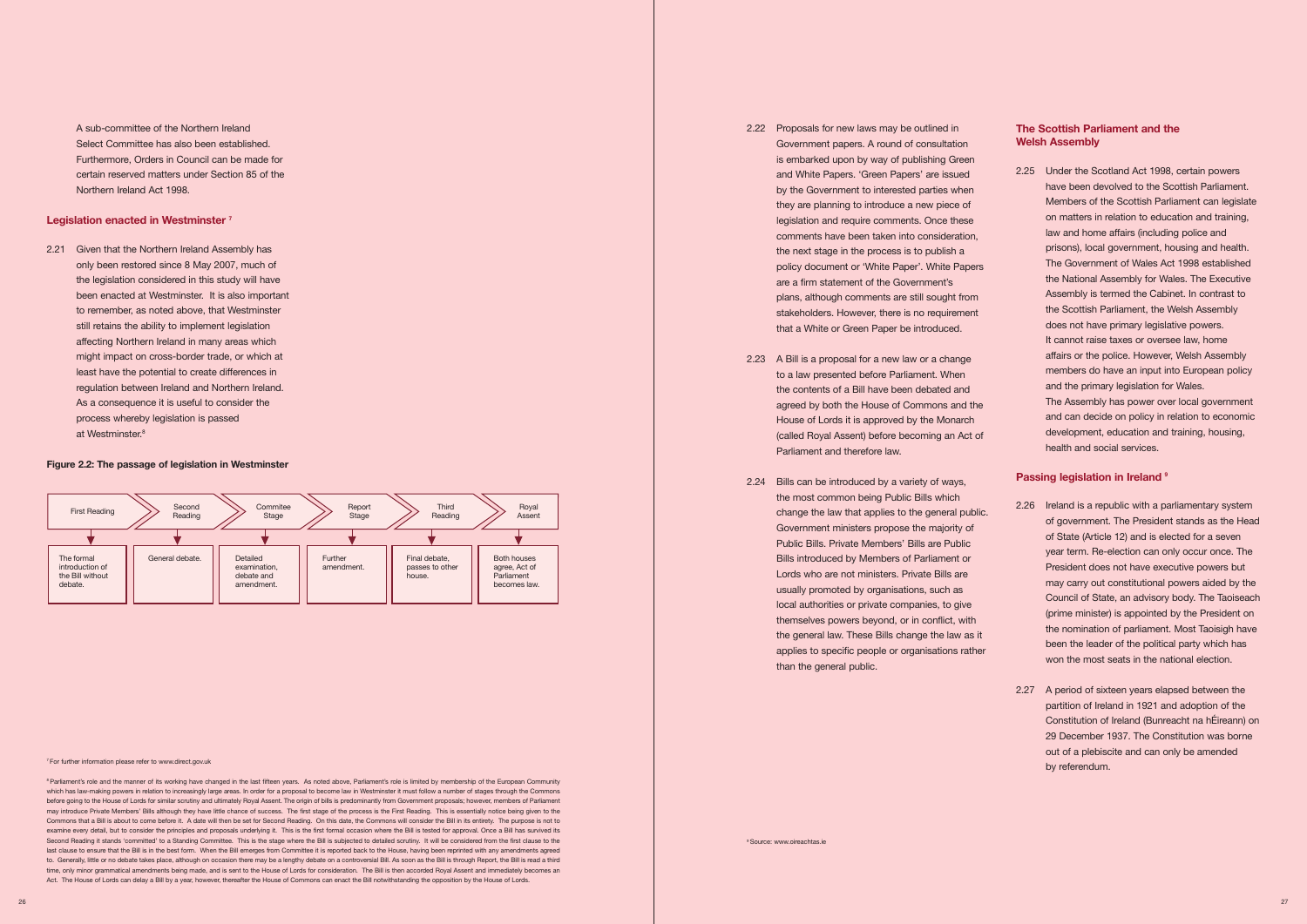- bicameral parliament (Oireachtas) (Article 15). a lower House of Representatives (Dáil Éireann) Éireann) (Article 18). The Seanad is composed of 60 members (11 nominated by the Taoiseach, by public representatives). The Dáil (currently) proportional representation by means of a single transferable vote. Constitutionally, there must be a general election every seven years. Statute may dictate a lower limit: the current statutory maximum is five years. 2.28 The main legislative organ of Ireland is the Akin to the Westminster model this comprises (Article 16) and an upper Senate House (Seanad six elected by two universities and 43 elected has 166 members (Teachta Dála) elected under
- 2.29 The Seanad has some similarity to the House of Lords given its standing as the 'Upper House' whereas the House of Lords stands as the highest member of the national judiciary of the UK, the Seanad does not hold a judicial role. Instead, Ireland has a Supreme Court established under Article 34. and its role in the legislative process. However,

 2.30 All prospective Acts of the Oireachtas start life as a Bill. Those Bills applicable to the general body of citizens are called Public Bills and those or individuals for their own purposes are called promoted by local authorities, private bodies Private Bills. Private Bills are rare and dealt with outside of the standard legislative process. Figure 2.3 illustrates the stages in passing a Bill in Ireland.

## **Primary legislation**

| Stage 1                                                                                                 | Stage 2                                                                                                                                                                                  | Commitee<br>stage                                                                                                   | Report                                                                              | Debate                                                                                                                  | Enactment                                                                                          |
|---------------------------------------------------------------------------------------------------------|------------------------------------------------------------------------------------------------------------------------------------------------------------------------------------------|---------------------------------------------------------------------------------------------------------------------|-------------------------------------------------------------------------------------|-------------------------------------------------------------------------------------------------------------------------|----------------------------------------------------------------------------------------------------|
| • The Bill is pre-<br>formed by the<br>Government<br>before initiation<br>into the<br><b>Oireachtas</b> | • The House<br>debates the<br>content of<br>the Bill and<br>other elements<br>which could be<br>included. This is<br>not exhaustive<br>and restrictions.<br>e.g. speaking<br>time, apply | • Detailed<br>consideration of<br>the Bill, section<br>by section<br>and relevant<br>amendments<br>made if required | • A review of, and<br>debate on, the<br>amendments<br>made at the<br>previous stage | • Debate on the<br>motion 'that<br>the Bill do<br>now pass'. If it<br>passes, the Bill<br>is sent to the<br>other House | • Signing of<br>the Bill by the<br>President, A Bill<br>becomes law<br>on the day it is<br>agreed. |

# **Secondary legislation Secondary legislation The six Bodies are:**

- form of Orders in Council. Secondary legislation 5. Trade and Business Development 2.31 In the South, secondary legislation can only be 1. Waterways Ireland; enacted under an existing authorising statute. 2. Food Safety Promotion Board; The government cannot enact legislation by 3. Foyle, Carlingford and Irish Lights Commission; decree, unlike the British Government in the 4. Special European Union Programmes Body; cannot introduce novel principles or policies but Body- Intertradelreland merely give effect to the existing principles and 6. The Language Body/An Foras Teanga/ policies of the parent Act. North-South Body o Leid.
- 2.32 Since Ireland joined the European Union, the are adopted via Statutory Instruments rather than through Acts of the Oireachtas has increased legislation emanating from the European Union

# **Figure 2.3: The passage of primary legislation in the Oireachtas**

- 
- 
- 
- 
- 
- 
- degree to which very important legal measures Friday/Belfast Agreement, by means of a greatly. It may be, given the sheer quantity of 8 March 1999. This Agreement was given and the need for uniformity of EU law throughout the North-South Co-operation (Implementation the EU, that this development is necessary. Bodies) (Northern Ireland) Order, 1999, and the 2.35 The bodies were formed as part of the Good supplementary International Agreement between the British and Irish Governments signed on 8 March 1999. This Agreement was given domestic effect, North and South, by means of Bodies) (Northern Ireland) Order, 1999, and the British-Irish Agreement Act, 1999, respectively.

- border trade. This is for two reasons: firstly, was set up as a direct result of the entry into should have a remit with regard to regulation Negotiations on Good Friday in Belfast on 10 Agreement and their potential role in easing comprises Ministers of the Irish Government and was set up as a direct result of the entry into force of the British-Irish Agreement, which was part of the Agreement reached in the Multi-Party April 1998 ("the Agreement"). 2.36 The North/South Ministerial Council (NSMC) was established under the Good Friday/Belfast established on Thursday 2 December 1999 and it the burden of regulation in relation to cross- the Northern Ireland Administration. The Council that these bodies may have a consultative role signed by the British and Irish Governments as
- operate under the overall policy direction of co-operation and action between both parts of the North/South Ministerial Council, with clear the island. This will also include implementation accountability lines back to the Council and to on matters of mutual interest and within the Ministerial Council will bring together those with the Irish Government to develop consultation, co-operation and action between both parts of the island. This will also include implementation 2.34 There are six North-South Bodies, which executive responsibilities in Northern Ireland and the Oireachtas and the Northern competence of each Administration, North

### **North/South co-operation**

- to understand the role of the North/South bodies making; and secondly, these bodies may afford **April 1998** ("the Agreement"). the opportunity for greater consultation on the 2.33 In the context of this study, it is also important some participants in this research suggested in this area or otherwise queried whether they development of legislation. 2.37 The Agreement stipulates that the North/South
- Ireland Assembly. **A support of the COVID-200** and South. operate on an all-island basis. All six bodies

# **The North/South Ministerial Council**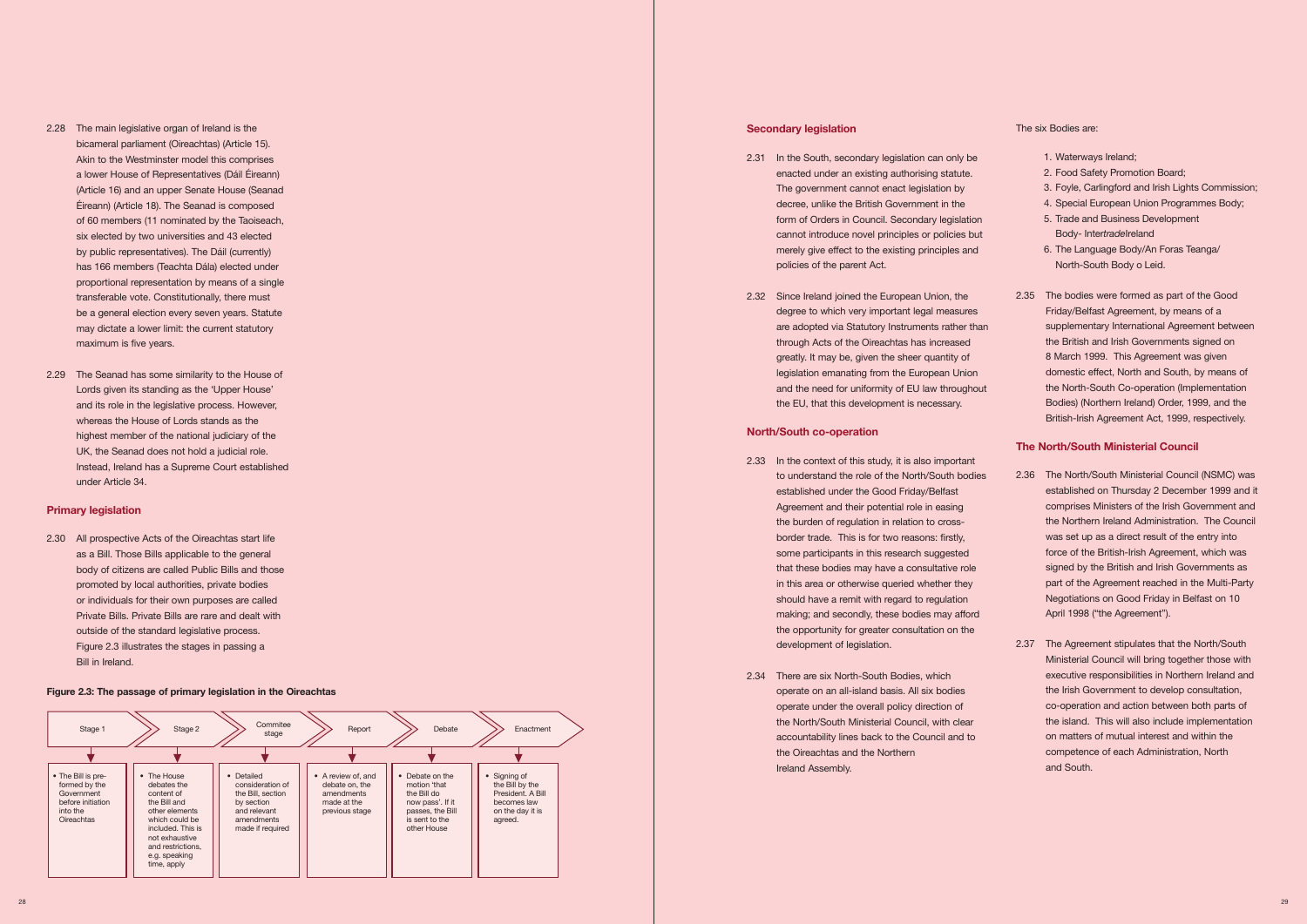- under the Belfast Agreement in 1998, and membership is made up of representatives from the Governments of Ireland; the United Kingdom; of the totality of relationships among the peoples of these islands". England does not have a 2.39 The British-Irish Council (BIC), was established formally established on 2 December 1999. Its three of the constituent countries of the UK (Northern Ireland, Scotland and Wales); and three British Crown dependencies (Guernsey, the Isle of Man and Jersey). Its aim is to "promote the harmonious and mutually beneficial development devolved government, and as such does not have representation on the Council as a separate entity.
- 2.40 As with the North/South bodies, BIC does not well placed to identify at a relatively early stage turn assist trade. Interestingly, this body can assist on matters which affect East-West and not have any law-making powers, but should be matters of mutual interest which then might be used to amend differences in regulation and in just North/South interests.

 identify areas which are of common interest and make representations to the relevant institutions. As to whether these institutions enact legislation will be a matter for them and the process to be followed will be the same as for implementing to assist cross-border trade due to their proximity 2.38 It is important to note that the North/South Ministerial Council and the North/South Bodies cannot develop regulations, but can instead other legislation. Nevertheless, these bodies do provide an opportunity for identifying early ways in which regulations might be amended in order to government.

# **The British-Irish Council**

- discussed above have a number of implications 2.41 The various legislative bodies and institutions for this study as follows:
	- While Europe provides a framework for the implementation of legislation on common principles across Europe, this does not necessarily mean that the ways in which they are eventually implemented in Northern differences might arise from legitimate state or security, these can also arise from more subtle and less controversial aspects, for the order and wording of legislation which Ireland and Ireland will be the same. While views on certain areas such as social rights example, the timing of implementation and may be different but which aims at the same item;
	- The Northern Ireland Assembly can legislate security, environment and agriculture, thus providing a basis on which legislation may be scrutinised more closely and enabling locally elected politicians to consider how legislation might need to be tailored in order to help in the areas of education, health, social facilitate or at least not hinder cross-border trade;
	- While it is perhaps too early to judge, it might not be unreasonable to assume that where legislation has been passed at Westminster and the benefits can be seen, the Northern Ireland Assembly may well implement similar remains for it to deviate, this does leave open the very real possibility that where efforts are made to remove differences in regulation so and such legislation is not controversial legislation. However, since the possibility

 as to facilitate better trading conditions North and South, differences affecting trade East suit their specific needs. With this in mind it could be argued that the role of the BIC will and West could then result. The scope for differences throughout the United Kingdom may also increase, as devolution enables local assemblies to enact legislation or policies to be all the more important going forward;

# **Implications for this study**

 2.42 The way legislation is enforced can vary depending on the specific aims and objectives of each particular piece of legislation. Further enforcement powers depending on each regulation, for example, as noted previously the Data Protection Act, the police have numerous enforcement powers in relation to the Road Traffic Acts and local councils are given powers to enforce certain types of legislation. Other than this, legislation can be enforced by citizens, to that, there are numerous bodies that have Data Protection Commissioner enforces the regulators or through state functions such as the

- regulations can be enforced there is the potential 2.43 With such a diverse range of processes by which for differences to arise, for example:
	- Whether any court action will be brought will be determined in many cases by the enforcement body. This makes it difficult to have any determine what they are required to do or not to do in any particular context. There is also the possibility that regulators may take differing meaningful precedent by which businesses can approaches;

- The Westminster Parliament still retains legislation which applies to Northern Ireland but which create differences between significant powers which can result in Northern Ireland and Ireland; and
- The process by which legislation is introduced and drafting are two important ways of trying • The decisions of courts in each jurisdiction, while potentially persuasive are not binding on courts in • The role of the enforcement agency in question is to ensure compliance in its jurisdiction and not to take into account cross-border trading issues. throughout the United Kingdom and Ireland is broadly similar. Consequently lobbying to minimise unnecessary or unimportant differences. For example, joint lobbying by relevant interest groups across the island and coordination in the preparation of draft bills and consultation papers. the other jurisdiction; and **Burden of regulation**

- 2.44 As noted above, the European Council in March burdens arising from EU legislation by 25% by 2012 and invited Member States to set their own 2007 set a target to reduce the administrative national target of comparable ambition by 2008.<sup>10</sup>
- statement by the Irish, Dutch, Luxembourg, United Kingdom, Austrian and Finnish presidencies of the European Union, which called and to strengthen the regulatory framework. framework include improvements to 2.45 Both the UK and Ireland have adopted the 25% target. This was preceded in 2004 by a joint for concerted action to tackle the administrative burden on businesses, simplify existing legislation Their recommendations regarding the regulatory

# **Implementation and enforcement of regulations**

relevant revenue authorities through the courts or tribunals.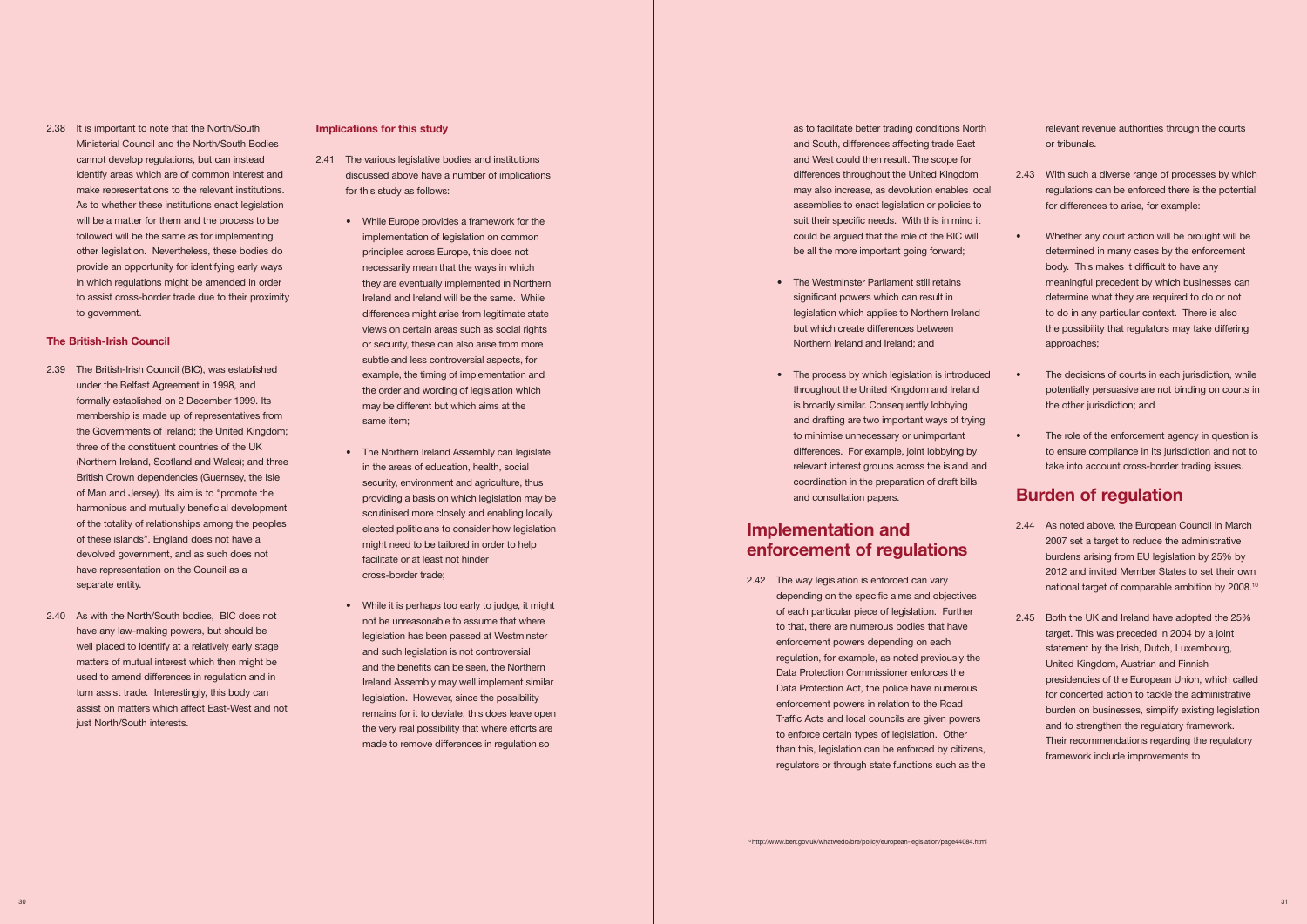pre-legislative consultation in the EU, increasing business input into regulatory development and reform and ensuring that non-legislative options get greater consideration at the EU level.

- 2.46 The World Bank Report 'Doing Business 2008 Report<sup>11</sup> ranks Ireland at eight out of 178 A high ranking (one being the best) on the ease a variety of indicators, one of which is trading cross-border. On this element the UK and Ireland Netherlands (14) and France (25) who were all ranked better than Ireland and nearly all better countries in terms of ease of setting up and running a business, while the UK is ranked sixth. of doing business index means the regulatory environment is conducive to the operation of business. This index averages the country's percentile rankings on ten areas, made up of were ranked 27th and 20th respectively. This compares with Denmark (2), Germany(10), The than the UK.
- export a standardised cargo of goods in Ireland under \$1,000 to export a standardised cargo and over \$1,200 to import. However, the cost is not just financial, there is also a significant time cost also involved with an average of 13 days in the UK to export and import and between seven and import and export in the UK and Ireland in terms 2.47 This report estimates the cost to import and to be over \$1,000 for each import and export of a standardised cargo of goods. In the UK it is just 12 days in Ireland. Table 2.3 details the cost of of resources and financial requirements.

 11 Economies are ranked on their ease of doing business, from 1-178, with first place being the best. A high ranking on the ease of doing business index means the regulatory environment is conducive to the operation of business. This index averages the country's percentile rankings on 10 topics, made up of a variety of indicators, giving equal weight to each topic. The rankings are from the Doing Business 2008 report, covering the period April 2006 to June 2007.

# **Trading across borders (Doing Business Survey (World Bank, 2008)**

**Table 2.3:** 

|                                         |                           | <b>United Kingdom</b> | Ireland                   |                            |
|-----------------------------------------|---------------------------|-----------------------|---------------------------|----------------------------|
| Nature of export procedure              | <b>Duration</b><br>(days) | <b>US\$</b>           | <b>Duration</b><br>(days) | <b>US\$</b>                |
| Documents preparation                   | $\overline{7}$            | 200                   | 5                         | 190                        |
| Customs clearance and technical control | $\overline{2}$            | 80                    | $\mathbf{1}$              | 158                        |
| Ports and terminal handling             | 2                         | 360                   | $\mathbf{1}$              | 198                        |
| Inland transportation and handling      | $\overline{2}$            | 300                   |                           | 544                        |
| Total                                   | 13                        | 940                   | $\overline{7}$            | 1090                       |
| Nature of import procedure              | <b>Duration</b><br>(days) | US\$<br><b>Cost</b>   | <b>Duration</b><br>(days) | <b>US\$</b><br><b>Cost</b> |
| Documents preparation                   | $\overline{7}$            | 250                   | 5                         | 190                        |
| Customs clearance and technical control | $\overline{2}$            | 70                    | $\overline{2}$            | 63                         |
| Ports and terminal handling             | $\overline{2}$            | 360                   | $\overline{2}$            | 253                        |
| Inland transportation and handling      | $\overline{2}$            | 587                   | 3                         | 633                        |
| Total                                   | 13                        | 1267                  | 12                        | 1139                       |
|                                         |                           |                       |                           |                            |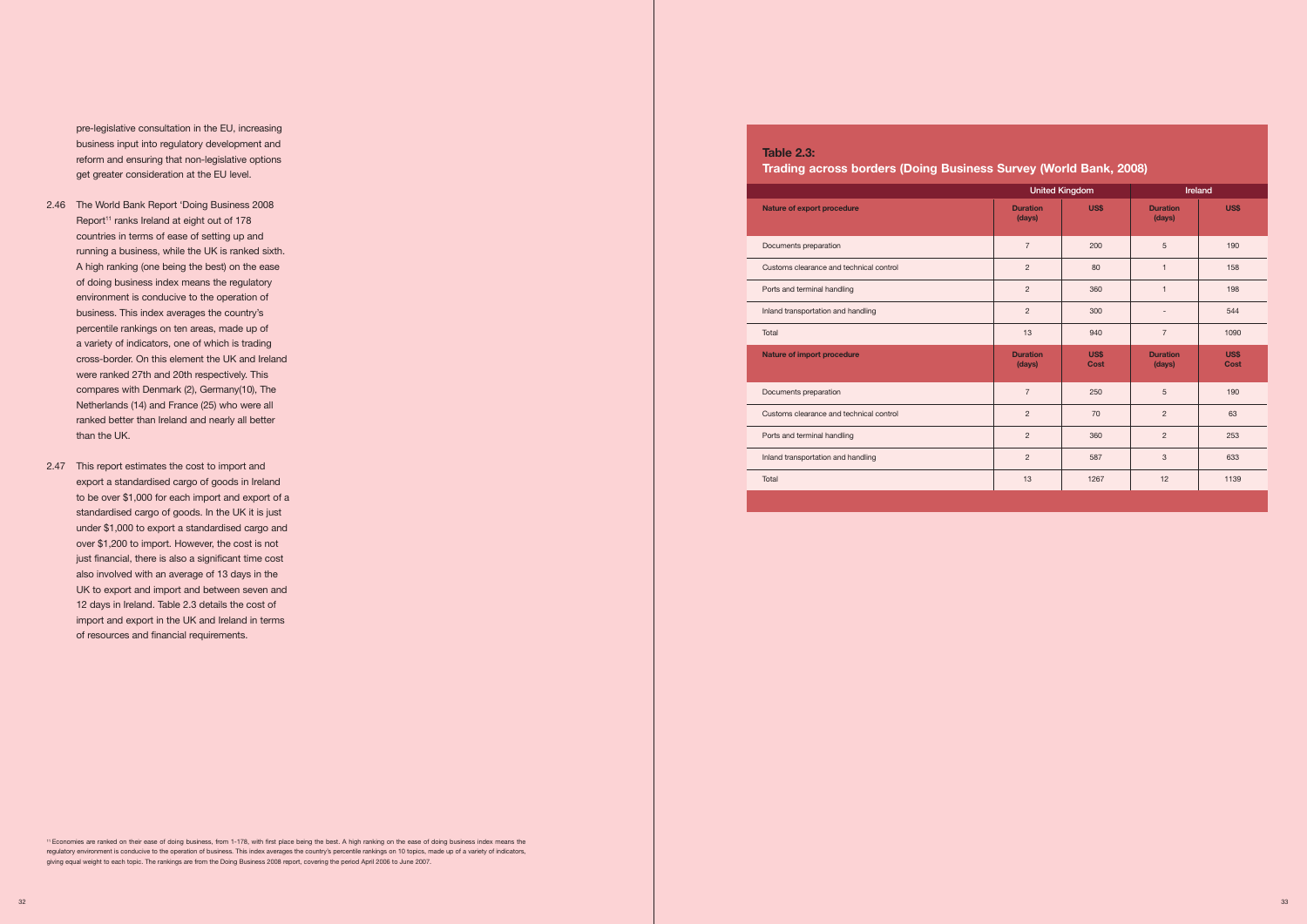2.48 This report has not assessed the cost of through the Standard Cost Model, for example. Protection Act mapping exercise, for example, required five days' input from a member of their would have to undertake (or commission) to become familiar with the legislation itself, and regulation to business in a formal manner However, mapping each of the complementary pieces of legislation accounted for a considerable amount of time on the part of the PricewaterhouseCoopers' legal team. The Data corporate services legal team and the Distance Selling regulations accounted for a similar level of time. This activity mirrors that which a business then the cross-border differences. This process would evidently be more onerous for SMEs, with, in all likelihood, less access to in-house or external legal expertise. There would also be proportionate costs for any business seeking to have this exercise undertaken by a professional company.

# **Initiatives to reduce the regulatory burden on businesses in the UK and Ireland**

 Governments of the UK and Ireland to reduce the administrative burdens in business. It should be noted that these actions, in the main, relate to through cross-border trade. Notwithstanding this, the regulatory areas which have been most onerous burdens on businesses in their home jurisdiction, are also likely, in many cases, 2.49 The following sections provide an overview of some of the key actions undertaken by the "internal" burdens rather than burdens created identified (to varying degrees) as presenting the to present a burden to the "foreign" business, subject to levels of compliance.

# **Government approaches to reducing legislation in the United Kingdom**

- of new regulation, which should be based on five 2.50 The Better Regulation Agenda was introduced by the UK Government in 1997. It encompasses not only deregulation but also the development principles of good regulation:
	- Proportionality:
	- Accountability;
	- Consistency;
	- Transparency; and
	- Targeting.
- 2.51 In 2005, the Better Regulation Task Force published the report *Regulation* - *Less is More. Reducing Burdens, Improving Outcomes*. The key recommendations from this report were that the Government should:
	- Adopt an approach developed by the Dutch Government to measure and reduce the administrative burdens of regulation; and
	- Introduce a programme requiring Government Departments to prioritise between new regulations and to simplify and remove existing regulations.
- to encourage greater innovation, productivity and growth of businesses in the UK. The recommendations from this report were Administrative Burdens Reduction Programme of providing information to demonstrate their compliance with regulations. 2.52 The main aim of these recommendations was implemented through the ongoing Administrative Burdens Reduction Programme. The was developed to reduce the cost to business

 2.53 Through the Programme, the Government business, which were estimated to cost nearly to reduce these burdens by at least 25 per cent by 2010 and have published plans outlining over has measured the administrative burdens on £20 billion in May 2005. Departments will seek 500 simplification measures to progress towards their targets. The Government's choice of targets followed the precedent set by Danish and Dutch Governments.

 [The Programme] focuses on reducing the costs to business of carrying out the administrative activities that they would not undertake in the absence of to comply with regulations. For example by allowing The Programme only considers administrative costs - will allow businesses to redeploy 'saved' resources and, in doing so, help to promote innovation and improve productivity. (Source: Fifth Report of the regulation, but that they have to undertake in order companies to send out information to shareholders by email rather than insisting that it must be sent in writing. often paperwork - and does not seek to change the protections and benefits offered by regulations… The rationale was that reducing administrative burdens House of Commons Select Committee on Regulatory Reform)

 2.54 The Fifth Report of the House of Commons Select Committee on Regulatory Reform published in July 2008 outlines some of its key successes to date.

 *quarters of the total administrative burdens in the high because many of their regulations apply to all businesses in the UK. Departments have committed by 2010. HMRC is a taxing authority and has set its by 2010-11. In December 2007 the Better Regulation Executive reported that departments are on track to million, equivalent of six per cent of the total baseline. "The regulations of four departments; the Department for Communities and Local Government, the Department for Business Enterprise and Regulatory Reform, the Health and Safety Executive and HM Revenue and Customs represent about three UK. The burden imposed by these departments is to reducing administrative burdens by 25 per cent own targets: to reduce the cost of complying with tax forms and return by 10 per cent, and the cost of complying with audit and inspections by 15 per cent, deliver against the 25 per cent target by the end of the Programme in 2010. Departments estimated that they had reduced the net annual cost of complying with administrative activities by approximately £800 In March 2008, HMRC reported reductions of almost £400 million."* 

 2.55 The regulatory system in the UK was also reviewed in 2005 by Sir Philip Hampton. The Hampton review, *Reducing Administrative Burdens: Effective Inspection and Enforcement*, suggested that the current regime:

# **Administrative Burdens Reduction Programme**

*"Imposed too many forms, duplicate information requests and multiple inspections on business."*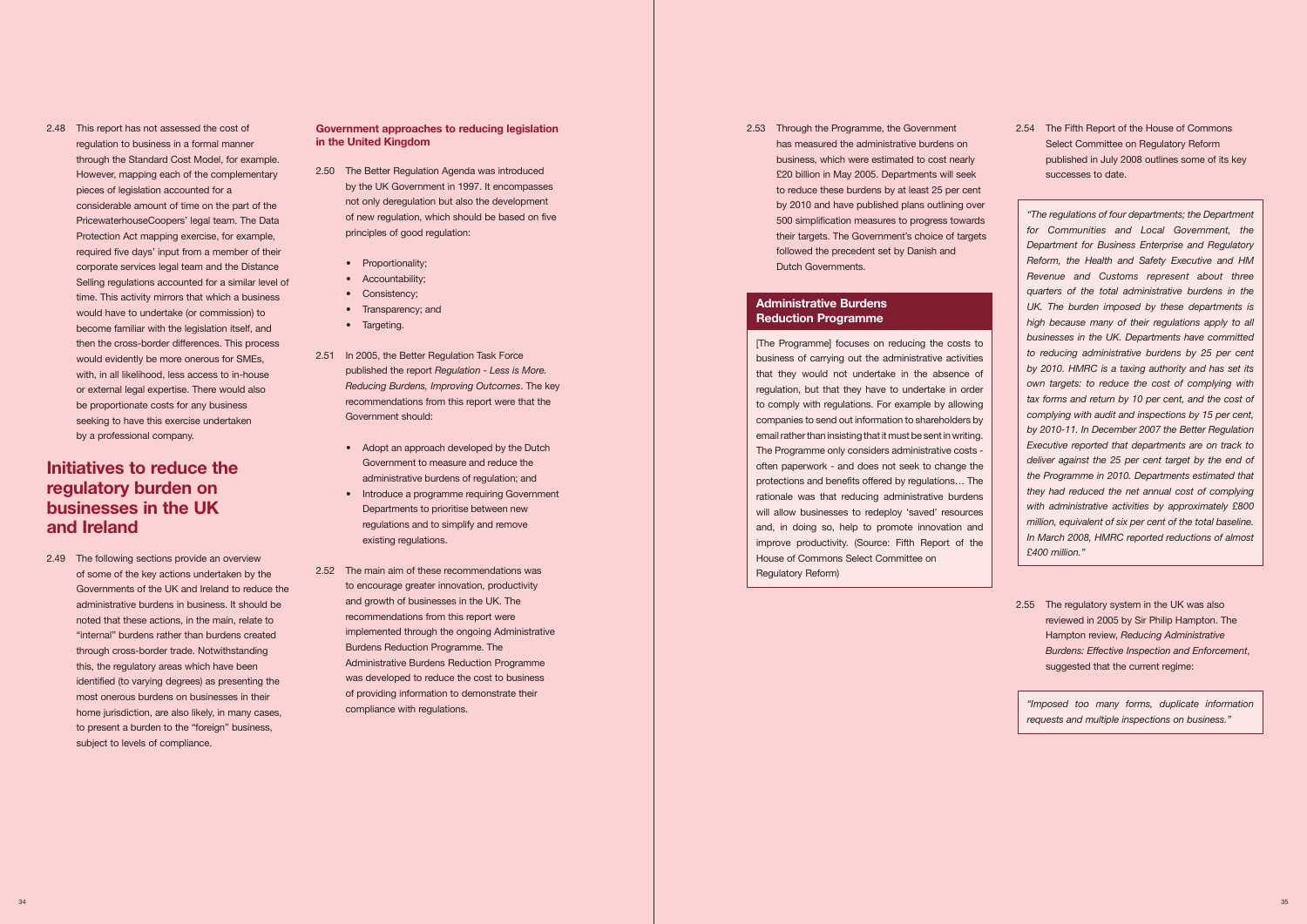- 2.56 Hampton's recommendations, which were based around the principle of risk-based assessment and regulation included:
	- Comprehensive risk assessment should be the foundation of all regulators' enforcement programmes; businesses were as follows:
	- There should be no inspections without a businesses should be lower than for riskier reason, and data requirements for less risky businesses;
	- Resources released from unnecessary inspections should be redirected towards advice to improve compliance;
	- There should be fewer, simpler forms;
	- Data requirements, including the design of forms, should be coordinated across regulators;
	- When new regulations are being devised, Departments should plan to ensure enforcement can be as efficient as possible, and follows the principles of this report; and
	- Thirty-one national regulators should be reduced to seven more thematic bodies.
- 2.57 The National Audit Office (NAO) in the UK is also monitoring the success of the Programme on a yearly basis. In the NAO's most recent report businesses on the issue of regulations. The main administrative burdens as ranked by participating (2007), it presents the results of a survey of
	- Having to keep up-to-date with changes in existing regulations (80%);
	- The length of time taken to go through the whole process of complying (77%);
	- Finding information about which regulations apply to your business (74%);
	- • Completing paperwork and keeping records (74%);
	- Having to provide the same information more than once to Government (71%); and
	- Finding guidance and advice on compliance requirements (71%).
- 2.58 When asked to rate the main measures which would reduce the burden on businesses, the most important were thought to be:
	- Simplification of complex rules;
	- Improved access to information in clear and simple language about the regulations which apply to a business;
	- Provision of guidance in clear and simple language on compliance; and
	- Reduction in the duplication of information.

# *the Cost of Complying with Regulations:*   *Reduction Programme* **, 2007 (NAO, 2007) Selected recommendations from** *Reducing the Delivery of the Administrative Burdens*

- Departments should supplement their estimates a broader suite of indicators to evaluate non quantifiable improvements in the regulatory environment. Departments should develop a series of indicators to evaluate the impact 'irritation factors' and improve the wider business environment. This might, if practical, include a mix of internal measures and external indicators that capture business perspectives and actions, including segmentation between different sizes, of reductions in administrative burdens with of their initiatives to address non-quantified sectors and ages of businesses.
- Businesses need information about changes directly involved in implementing the Less is extend the use of Common Commencement Dates to include changes resulting from the Administrative Burdens Reduction Programme, as well as the introduction of new regulations. to the regulatory environment. The Better Regulation Executive (BRE) and the departments More recommendations, should, where practical,
- The BRE and departments should continue communicating with business. They should also sector organisations and how to use established to use and improve existing arrangements for consider forming better links with trade and fora to communicate directly with businesses.

 2.59 The British Chambers of Commerce also Director General of the British Chambers of proportion of the cost of regulation which derives publishes an annual review of the British regulatory system. In the 2008 report<sup>12</sup>, the Commerce, David Frost, highlighted the large from EU regulation.

 2.60 Frost suggests that the Government could do likely impact of regulation at an earlier stage, more to examine and attempt to influence the stating that UK Impact Assessment focuses on the implementation of the UK legislation by which time the EC decision-making process is complete.

 *Barometer, which shows that the cumulative cost of new regulation to business since 1998 is now £66 billion. What is striking about this figure is not just its enormity, but also that 71 per cent of it is EU sourced. EU Impact Assessments still tend to be highly conceptual and it is questionable whether they influence policy. Furthermore, few Directives or "In February we released our 2008 Burdens Regulations have Impact Assessments."* 

 *"However, it would be too easy to lay the blame at Impact Assessment is an important tool, but one Member States who must be relied upon to conduct the Commission has little or no data on which to base their own analysis while Member States will miss a key opportunity to influence EU policy. The Government However, their focus has been on the UK end of the to conduct an Impact Assessment. To have real emerge immediately after the Commission makes a the door of the European Commission for whom*  with which they will struggle without the support of *their own parallel Impact Assessments. Without this, has invested heavily in the UK Impact Assessment. legislation by which time it is too late to influence the Brussels stage which drives the whole process. We know from this year's research that too often officials are focused on transposition as the moment at which influence then a partial UK Impact Assessment should legislative proposal."*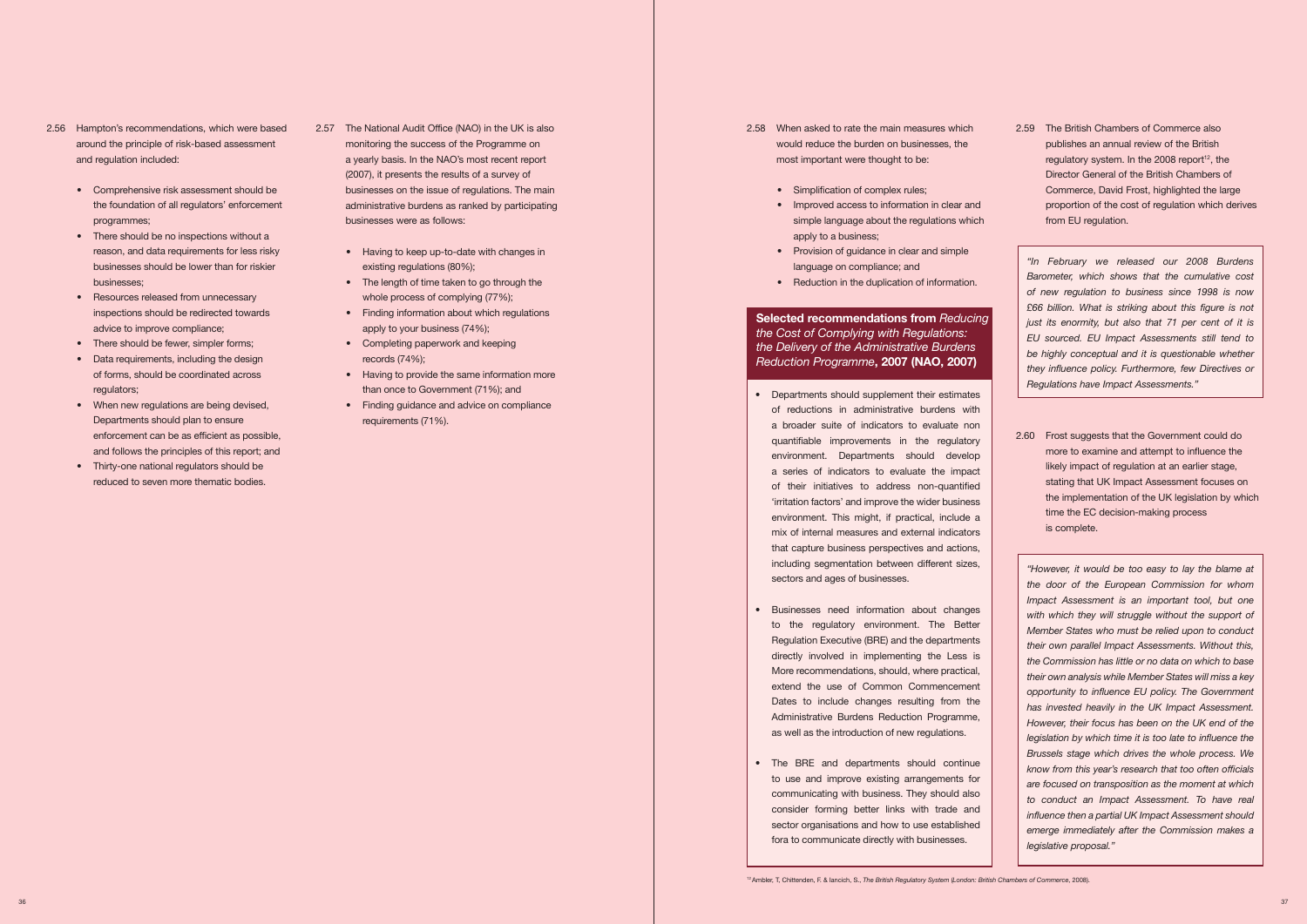# **Government approaches to reducing legislation in Northern Ireland**

- Cabinet Office guidance on regulation. After the Executive in December 2001. The main 2.61 Prior to devolution, Northern Ireland followed 1999, in common with the Scottish Executive, Northern Ireland developed its own Better Regulation Strategy, which was approved by components of the 2001 Strategy were:
	- Regulatory Impact Assessments (RIAs);
	- A micro-business test;
	- Publication of arrangements for monitoring standards;
	- • Consideration of business concerns;
	- A twelve week notification period for new legislation and provision of guidance on implementing it; and
	- An Enforcement Concordat.
- current Northern Ireland situation with that in the rest of the UK and Ireland. The main objective Northern Ireland continued to benefit from UK policy on Better Regulation in light of existing 2.62 In 2006, DETI carried out a review of the Northern Ireland Better Regulation Strategy. This review included a scoping exercise comparing the of the review was to ensure that businesses in and planned developments at EU, UK and the devolved administration levels. The review concentrated on the following areas:
	- An examination of the better regulation situation in NI in light of existing and planned developments at EU, UK and the devolved administration levels;
	- Consideration of the potential to further reduce the regulatory burden whilst continuing to meet policy objectives;
	- • A comparison of the regulatory regimes North and South of the border;
- Identification of areas where DETI should consider changes to the Better Regulation Strategy;
- Improved communications on better regulation initiatives to other departments and monitoring arrangements to ensure that appropriate action is taken by all departments.
- Northern Ireland departments. The Review was also endorsed by the Economic Development Forum which represents the social partners in Northern Ireland. One of the outputs of the 2006 2.63 The recommendations from the review were endorsed by Ministers and agreed with all review was the production of an Implementation plan, which detailed ten initiatives and actions:
	- 1. An annual report on better regulation;
	- 2. Better regulation objectives in departments' corporate and operating plans;
	- 3. Training on Regulatory Impact Assessments;
	- 4. The use of departmental websites to promote better regulation;
	- 5. Regular engagement with stakeholders;
	- 6. Reviews of legislation;
	- 7. Review of forms;
	- 8. Review of RIA guidance;
	- 9. Review of enforcement; and
	- 10. Monitoring of Whitehall simplification plans.

 2.64 In the mid-1990s, the Irish Government began a programme of work to achieve regulatory reform,  launched with the publication of *Delivering Better Red Tape: An Action Programme of Regulatory Government* in 1996. In July 1999, the then Taoiseach, Bertie Ahern, launched *Reducing Reform in Ireland*, stating:

 *"Regulatory Reform - known more colloquially as "cutting red tape" - is an important part of the is currently engaged. Having the right amount of creation. For these reasons, it is a key objective of programme of change in which the Irish Civil Service regulation in an economy is an important contributor to economic growth, competitiveness and job national policy*13*."* 

 *"Regulations are put in place to allow Governments to provide strong protections for citizens, on a range Information Society, the Irish business environment is and is changing at a phenomenal speed. To ensure that we are not overly regulated and that we have the of issues from health to environmental protection to commercial transactions. However, with the advent of the Internet, e-Commerce, e-Government and the now firmly a part of the global business environment that we keep pace with developments, it is important capacity to react quickly to emerging trends when required."* 





# **Government approaches to reducing legislation in Ireland**

2.65 The Taoiseach emphasised that, while regulations are evidently required to protect the public as well as businesses, globalisation and technological advances require that businesses are able to react quickly to an ever-changing environment.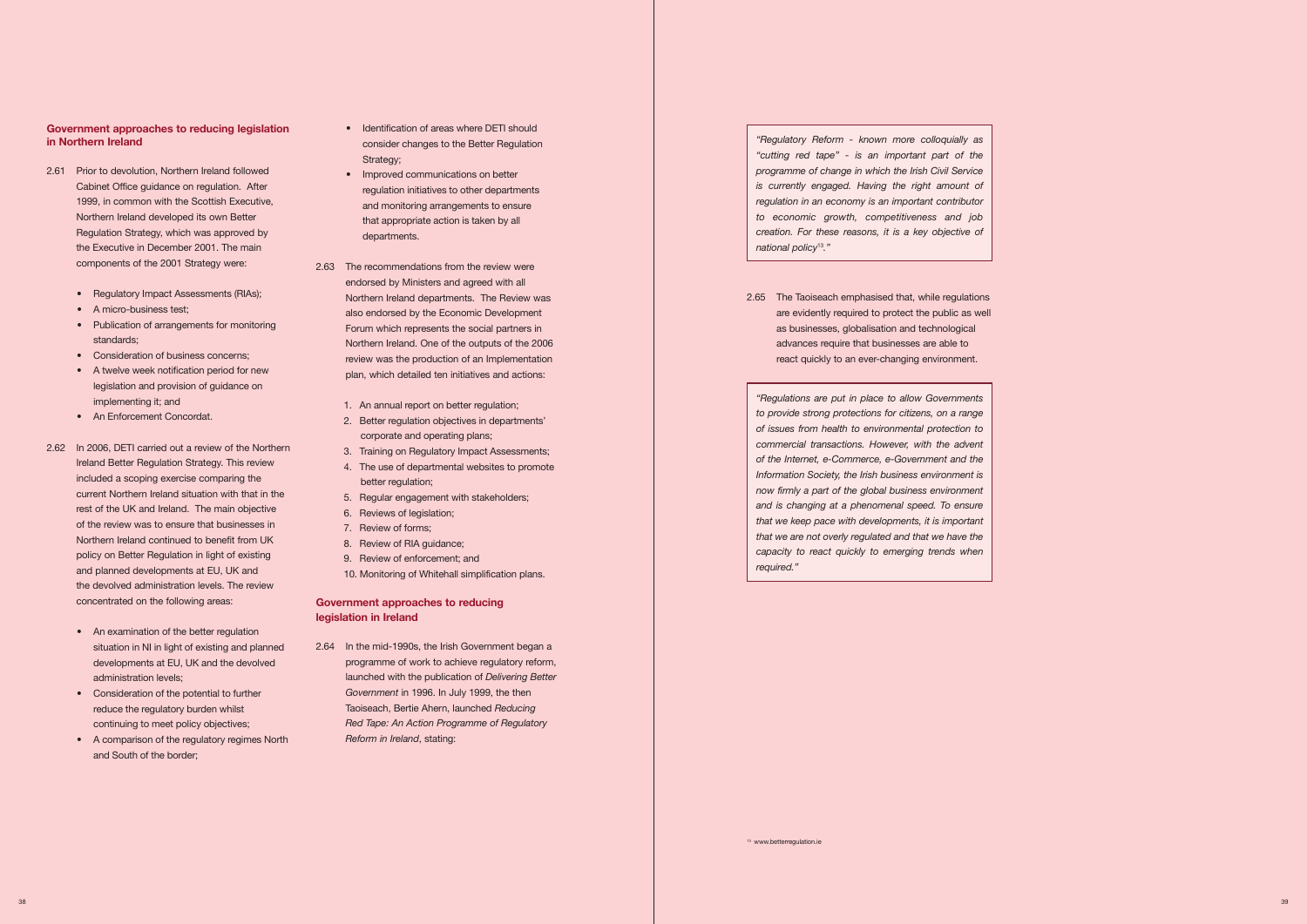principles which would underpin its approach to 2.66 In 2004, the Irish Government published a White Paper, *Regulating Better*, which set out six regulatory reform. These principles are presented in Table 2.4.

# **Table 2.4:**

**Six Principles for Better Regulation** 

| Necessity            | Is the regulation necessary? Can we reduce red tape in this area? Are the rules<br>and structures that govern this area still valid?                                                                                      |
|----------------------|---------------------------------------------------------------------------------------------------------------------------------------------------------------------------------------------------------------------------|
| <b>Effectiveness</b> | Is the regulation properly targeted? Is it going to be properly complied with<br>and enforced?                                                                                                                            |
| Proportionality      | Are we satisfied that the advantages outweigh the disadvantages of the<br>regulation? Is there a smarter way of achieving the same goal?                                                                                  |
| Transparency         | Have we consulted with stakeholders prior to regulating? Is the regulation in this<br>area clear and accessible to all? Is there good backup explanatory material?                                                        |
| Accountability       | Is it clear under the regulation who is responsible to whom and for what? Is there<br>an effective appeals process?                                                                                                       |
| Consistency          | Will the regulation give rise to anomalies and inconsistencies given the other<br>regulations that are already in place in this area? Are we applying best practice<br>developed in one area when regulating other areas? |

- 2.67 This White Paper also establishes an action plan for regulatory reform and commits the Irish Government to:
	- Introduce a new system of Regulatory Impact Analysis, with consideration of business interests, and, in particular, those of SMEs;
	- Implement systematic reviews of the regulation of key areas and sectors, including the regulators;
	- Monitor the cumulative burden of compliance in business;
	- Publish explanatory guides alongside new primary legislation;
	- Streamline Departments' service delivery; and
	- Improve the coherence of regulation through revision, restatement and repeal.
- 2.68 Following the publication of the White Paper, in order to advise the Minister for Enterprise, Government. During the course of 2006, the Forum received more than 40 submissions. In this exercise under six broad areas for reform: detailed findings from this report are presented in Appendix 2. However, there are a number of interesting themes emerging from this report, the Business Regulatory Forum was established Trade and Employment on regulatory matters impacting on business. In 2007, it published the *Report of the Business Regulation Forum*<sup>14</sup> , which recommended that an administrative burden reduction programme should be carried out in Ireland during the lifetime of the next its report, the Forum groups the findings from structure and processes; tax; banking and finance; waste management; employment law and health and safety; and company law. More which can be summarised as follows:
- A perceived need for more joined-up Government;
- • A call for more detailed Regulatory Impact Analysis;
- More consultation and communication between regulators and business;
- More, and clearer advice for businesses
- Simplification of VAT processes;
- Greater clarity and simplicity in the use of language in regulatory documents;
- Particular issues relating to waste management across Ireland;
- Risk-based assessment;
- The issue of work permits; and
- The recognition of certification and accreditation across different jurisdictions.
- 2.69 As part of its ongoing work to reduce the burden published a survey of Irish business views on regulation in 2007<sup>15</sup>. This research found that to business; with 13% citing it as their most areas where Irish firms suggested that the Irish (42%), income and corporation tax (37%) and to be most likely to have a 'major impact' on businesses. This research also found that there is a relatively low level of awareness among firms of on businesses, the Department of the Taoiseach regulation was a relatively significant challenge important challenge (approximately three in ten stated labour costs and a similar proportion cited increased competition). Key regulatory Government should intervene were energy (37%), taxation (24%), and finance/banking (17%). VAT health and safety regulations (32%) were found developments in the European Union regarding their sector and that:

 *takes account of the requirements of their business "Fewer than one in five firms feel that Government sector in negotiating at EU level."*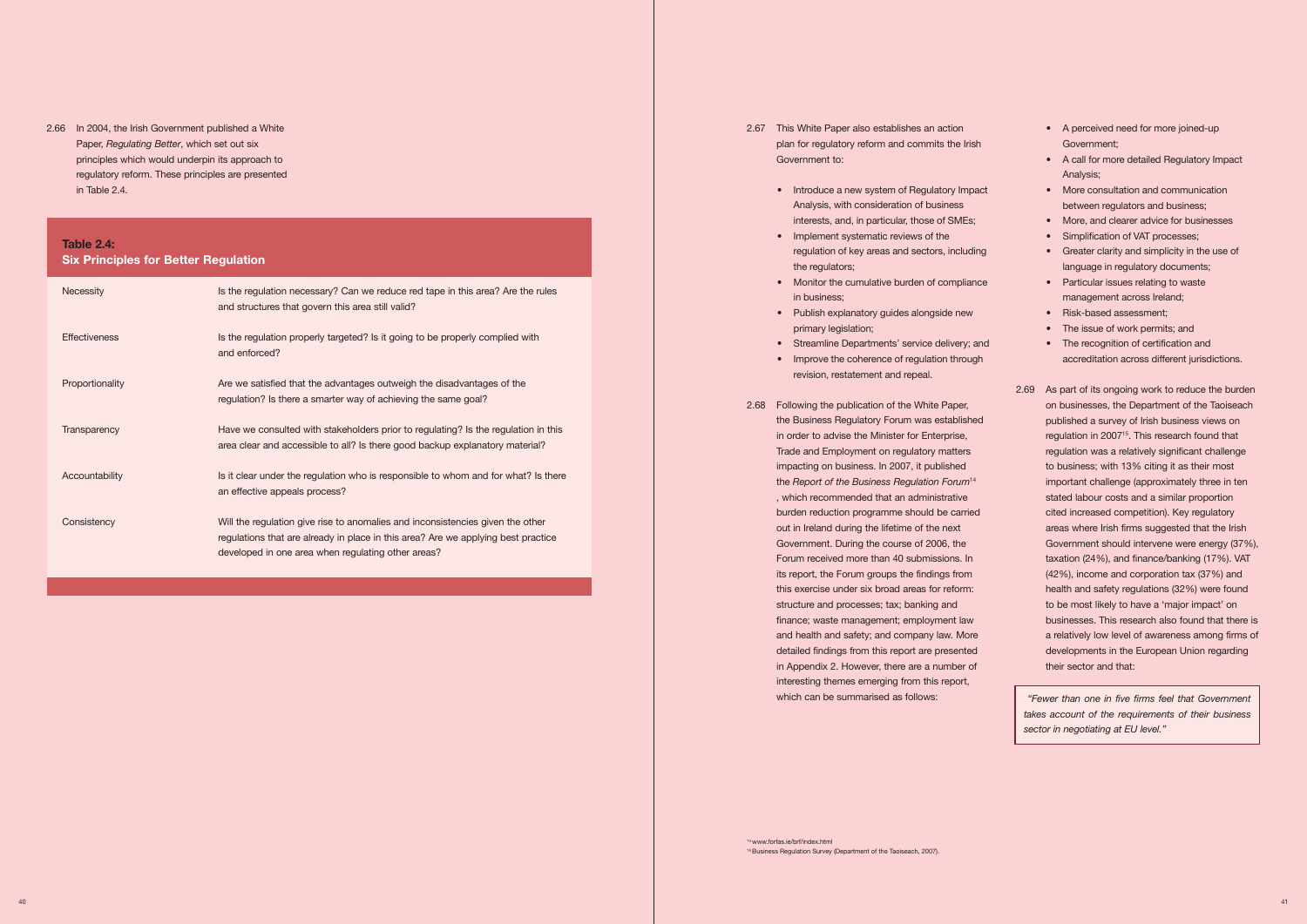# **Conclusions**

- 2.70 This section of the report has examined the ways in which regulations are developed and modified in the North and South, highlighting the central Indeed, the British Chamber of Commerce has estimated that 70% of the regulatory burden on business derives from Europe. This section has also examined the potential impacts of Northern Ireland Assembly in May 2007, and development or review of regulation to increase role of Europe as a driver for new regulation. devolution, following the restoration of the the possible role of North/South bodies in the levels of North/South consultation.
- 2.71 It has demonstrated that the East-West border trade, given the balance of powers and dimension is also important in relation to crossfunctions between the Northern Ireland Assembly and Westminster.
- in 2007 to reduce the regulatory burden on Ireland. However both the British and the Irish Governments have implemented measures to reduce the burden on businesses from the mid-1990s onwards. There is some evidence, however, to suggest that, while both jurisdictions are doing relatively well in terms of ease of doing problematic with the UK ranked sixth overall and 2.72 The European Council established firm targets businesses, adopted by both the UK and business internally, trading cross-border is more 27th in terms of trading cross-border and Ireland eighth and 20th respectively in the World Bank Doing Business Survey 2008.
- Programme in the UK commenced with a in mid-2005 (estimated at £20 billion). 2.73 The Administrative Burdens Reduction measurement of the cost of burdens on business

 on Regulatory Reform, the Government, as of December 2007, was on track to achieve this target. A subsequent review of the regulatory Each Government Department was then tasked with reducing the burden it places on business by 25% by 2010. According to the Select Committee regime has advocated a move towards more risk-based assessment.

 broad sectors are a number of themes relating to: the clarification and simplification of the regulatory landscape; improved consultation with issues: the need for greater cross-Governmental working; tax; banking and finance; waste management; employment law and health and safety; and company law. Underpinning these businesses; and better advice for businesses.

 2.76 The following section describes the scoping of the legislation for inclusion in this study and presents key findings from the mapping of the selected legislation.

- suggests that businesses still report administrative burdens, related to, in the main, keeping up-to-date with changes in existing legislation and sourcing information about are consistent with the observations of our phase of this research and led the National the existing arrangements for communicating with business on regulatory issues. Other issues raised in relation to administrative burdens in the UK include the call from the British Chambers of influence the shape of the regulation. Prior to devolution, Northern Ireland followed Cabinet Office guidance on regulation. Following 2.74 Despite these efforts, research with businesses regulations applicable to them. Key measures for business were greater simplification and improved access to information. These findings corporate legal services team on the mapping Audit Office to recommend improvements in Commerce for the UK Government to respond to EC legislative proposals in sufficient time to devolution, Northern Ireland developed its own Better Regulation Strategy, which was approved by the Executive in December 2001.
- 2.75 The Irish Government has been working towards 1990s and in 2004 published an action plan that business stakeholder organisations and others are concerned about the following reducing the level of red tape since the mid for regulatory reform, based on six principles of better regulation. Recent work undertaken by the Business Regulatory Forum suggests

42 43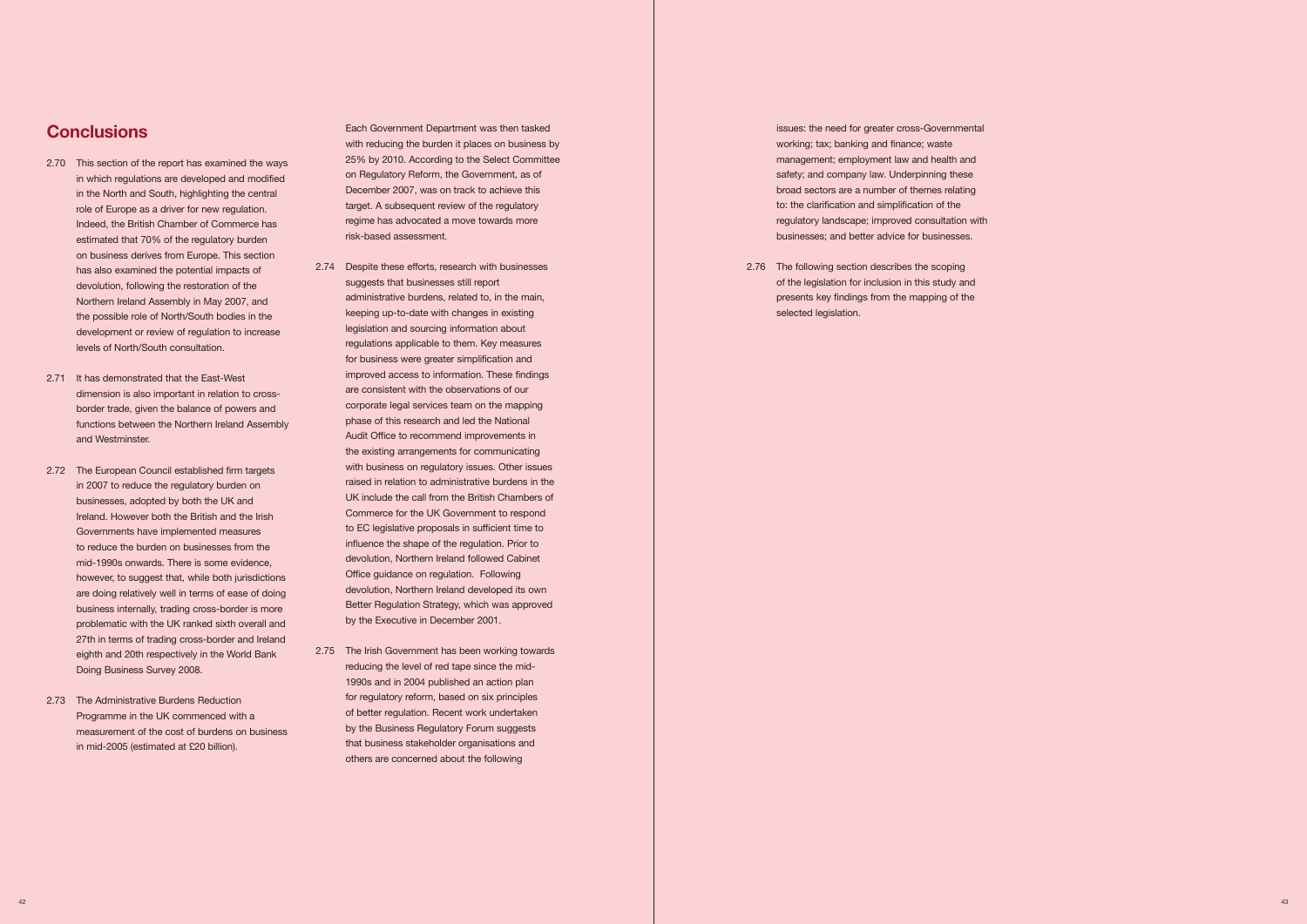# **3 Scoping the legislation**

to this research: desk-based analysis to select and engagement with businesses and their



- be defined in some detail, given the scale as employed in this study and the selection criteria for the regulations to be researched with findings from the scoping and mapping exercise.
	-
	- Requlations for study: some criteria;
	- Other regulatory areas;
	- Selected regulations;
	- Mapping the regulations;
	- Stakeholder and business engagement; and
	-

- 3.3 Defining a regulation can be problematic as it has the potential to cover a wide legislative by the PwC corporate legal services team; the PwC corporate legal services team; the corporate legal services team; the corporate legal services team; the corporate legal services team; representative groups. Figure 3.1 presents excludes national legislation particularly as it does and the more, case law, while clearly useful as representative groups. Figure 3.6 Furthermore, case law, while clearly useful Generally, however, businesses recognise a is because such an approach would be too general area of 'red tape' or unwelcome third party intervention impacting on the costs of trade. The party interventially specific to a particular set of were probably in compliance with the national Furthermore, case law, while clearly useful as a means of informing our understanding of the Generally, however, businesses recognise a interpretation and application of the legislation, has not been a major focus of this report. This is because such an approach would be too narrow, potentially specific to a particular set of taken in this study. There were two main phases it has the potential to cover a wide legislative were probably in compliance with the national and map a number of regulations undertaken From a number of regulations undertaken From a technical perspective, a "regulation" regulated areas derive from 3.1 This section of the report outlines the approach and the approach structure of the approach structure of the approach structure of the local legislation in one EU jurisdiction, they framework depending on differing perspectives. description in another jurisdiction, since certain European Community. This strict definition usually an overview of approach. The annual contract of the annual contract of the annual contract of the annual contract of the annual contract of the annual contract of the annual contract of the annual contract of the annual co **has not been a major focus of this report.** This report of this report of this report. This report of this report of this report. This report is report to cover that circumstances and would not therefore have a Consequently the term in a practical sense can general application. cover any one or more of the following:
	- European Directives and regulations;
	-
	- Case law at both the local and at the
	- Rules of regulatory bodies; and
	- Rules of trade associations.
	- a regulation relates to a 'national legislative as employed in this study and the selection **provision and the selection** provision having been implemented and in force'. The as there are already a number of bodies whose criteria for the regulations to be researched with while the legislation cited may in many cases be remit it is to investigate potentially businesses. It also presents a number of key **based upon European Directives, it is the national** anti-competitive activities. legislation which will be used in this report. that the parameters of the study required to the study required to 3.4 It is important, therefore, to establish what is of the regulatory landscape. This section report of the regulatory landscape. This section report of the regulatory landscape. This section report. The working definition adopted is that therefore explores the definition of a regulation a regulation control the scope of this work, particularly therefore explores the definition of a regulation control the scope of this work, particularly
	- 3.5 The rationale for this is based on our remit **some criteria**  • Regulations for study: some criteria; **legislation to cover a common mischief or agreed** 3.8 Notwithstanding the interpretation set out • Stakeholder and business engagement; and across the island of Ireland. However, as will be from both jurisdictions. Accordingly, an initial • Conclusions. described more fully in subsequent sections, it exercise was required to determine the areas of • Defining regulations; the consider how in implementing the consider how in implementing to the consider how in implementing cost burden upon businesses wishing to trade

was interesting to note that participants often **Introduction**<br> **Introduction** was interesting to note that participants often **Introduction** was interesting to note that participants often **introduction** was interesting to note that participants often

• European Directives and regulations; 3.7 Rules of regulatory bodies and trade associations legislation, so that if there is an undue burden association rule there is generally greater freedom to change that rule. While it is accepted that such inhibiting cross-border trade, such a review is association rule there is generally greater freedom 3.2 At the outset of this research, it became clear to cross-border trade as a result of any trade or rules have the potential to be protectionist thus meant by a regulation for the purposes of this

# Findings from the scoping and mapping exercise. **This section which will be used in the regulatory areas for study: Regulatory areas for study:**

• Other regulatory areas; **the controllent in the final above, the potential scope of this report was still regulatory areas;** • Selected regulations; including the potential to create a extremely wide as it could arguably encompass implementation have the potential to create a extremely wide as it could arguably encompass above, the potential scope of this report was still extremely wide as it could arguably encompass a massive range of national legislative rules exercise was required to determine the areas of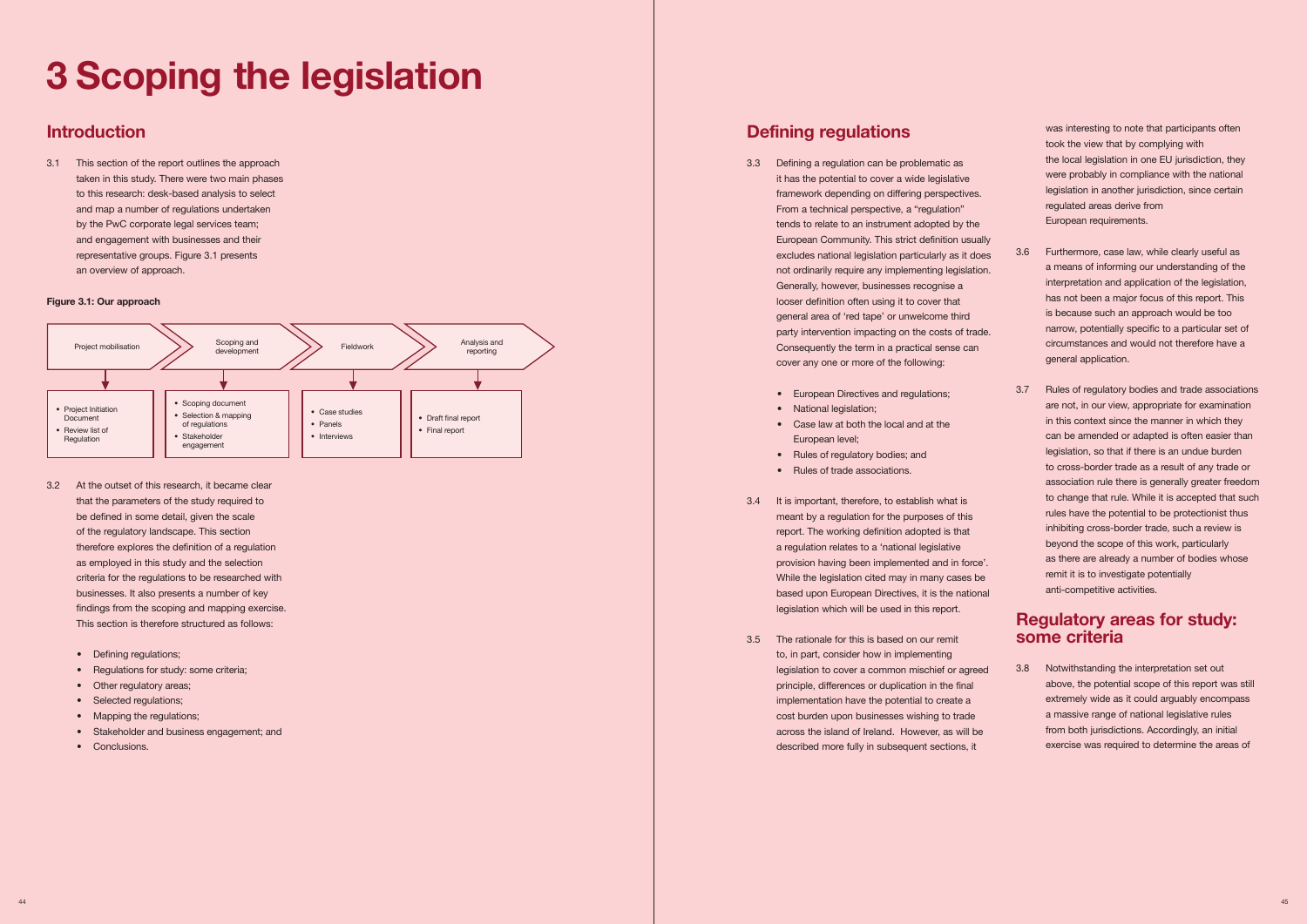might also give rise to differences in understanding. general working knowledge of its requirements. For example, standing of the requirements of a requlation comes from case With new legislation, it may well be that there is not a sufficient to properly assist an examination of its impact. However, it was isinesses may well refer to such new legislation in the context activity and it was also recognised that this lack of case law

> ome evidence, anecdotal and/or on the basis of a clear reading hat it has the potential to have a cost burden on trade.

for this research. During this exercise, it became was required in order to short list a selection of regulation which should be used as the basis apparent that, given the number of regulations familiarity or a working understanding. impacting on business, a pragmatic approach

- report does not attempt to provide an exhaustive an insight into any difficulties experienced by initial long list of regulations from the following areas: consumer protection; employment law; 3.9 It should be understood, therefore, that this for the Westminster parliament or whether the evaluation of the regulatory burden on businesses wishing to trade cross-border, rather it provides businesses and highlights where other potential data protection; proceeds of crime; company
- areas that could have been included for example, agrifoods, construction and information technology. However, the above regulatory areas potential difficulties: were chosen for the following reasons:
	- Generally, they are not so specific so as to be tied to one distinct trade or business but instead refer to regulations that impact on an Irish comparator; and
	- Many of the specific regulations implemented may not have been concerned as to such in these areas are aimed at common mischief in the regulations. provide a useful basis on which to examine differences which might not otherwise be or derived from Europe, so they therefore tackle a uniquely local issue; and
- These are areas with which it is assumed that the participating businesses may have a
- was required in order to short list a selection of 3.11 An additional criterion of whether the regulation regulations as a basis for further research. could be amended in Northern Ireland, that report does not attempt to provide an exhaustive Northern Ireland Assembly could alter it, was also considered. However, in using this criterion and applying it to the list of legislation, a number of difficulties arose. Firstly, a main area of legislation, data protection, is a reserved matter<sup>16</sup> and as areas for a cost burden might exist. such will not meet this criterion. Thus a significant The selection process involved selecting an area of regulation had the potential to be entirely initial long list of regulations from the following excluded. Secondly, certain pieces of legislation, make reference to matters which are reserved. legislation; and governing the contract (for Forexample, while consumer protection is not a example, enforcement). The served matter, aspects of this legislation refer to areas that could have been included for sections of a piece of legislation, rather than the example, agrifoods, construction and information **legislation as a whole, thus raising the following** is, whether the matter is reserved/accepted the main subject matter of which is not reserved, consumer safety which is a reserved matter. 3.10 Clearly there are a number of other sectoral This would have meant including only certain
	- A piece of legislation when taken in isolation • Generally, they are not so specific so as to may not have represented a significant aspect be tied to one distinct trade or business but either for assessing cost or in terms of finding
	- many businesses wishing to trade regardless **•** Such subtle distinctions would have been • Such subtle distinctions would have been the research with businesses as respondents of their specific business area; likely to lead to difficulties when conducting
	- provide a useful basis on which to examine 3.12 In order to refine the selection process further, differences which might not otherwise be an additional set of criteria were developed and available from regulations implemented to agreed with the Steering Group. These criteria are presented in Table 3.1.

 State's consent. Excepted matters remain the responsibility of the United Kingdom Parliament. Transferred matters include education, health and agriculture; reserved matters include policing and criminal law, which will be transferred to the Assembly at a later date; and excepted matters are matters of national importance, such as 16 Following devolution, the Northern Ireland Assembly governs Northern Ireland in respect of 'transferred matters', and also 'reserved matters' with the Secretary of defence, taxation and foreign policy.

Luid not be tied to one distinct trade or sector.

Ireasonable to assume a general familiarity with the area

ruld be aimed at businesses or a function of a business and not or example, speed limits will clearly have an impact on the speed ds but they apply to all members of the public. However, weight vy goods vehicles and rest times for drivers will be directly ansport industry.

 3.13 A long list of legislation was selected using the above criteria (see Appendix 1 for details). Then a short list of regulations was created based on the same criteria. The short list also includes some pieces of legislation in certain broad areas, for example employment, in order to achieve a spread of regulatory areas in the final sample. that, if new or other legislation was cited by the And it was agreed with the Steering Group businesses participating in this research, these regulations would also be referenced in this report.

| <b>Table 3.1:</b><br><b>Refined selection criteria</b> |                                                                                                                                                           |
|--------------------------------------------------------|-----------------------------------------------------------------------------------------------------------------------------------------------------------|
| Cross-sectoral                                         | The regulation shor                                                                                                                                       |
| Familiarity                                            | It should not be un<br>of regulation.                                                                                                                     |
| Relevant to business                                   | The regulation shor<br>society at large. Fo<br>of delivery for good<br>restrictions for heat<br>applicable to the tr                                      |
| Long-standing                                          | There should be a<br>much of our under<br>law interpretation.<br>body of case law to<br>recognised that bu<br>of their compliance<br>might also give rise |
| Potential cost                                         | There should be so<br>of the regulation, th                                                                                                               |
|                                                        |                                                                                                                                                           |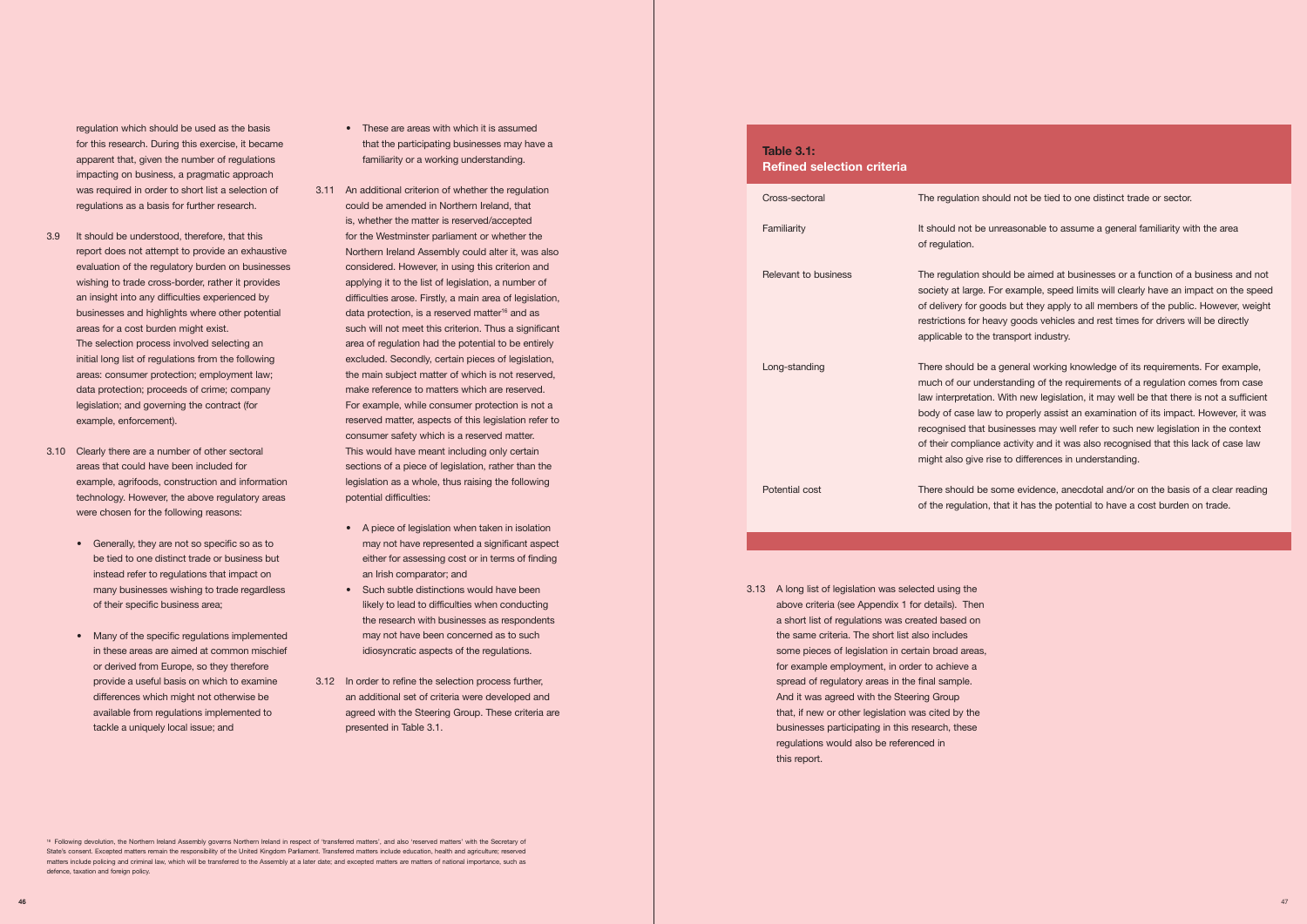and the relevant enforcement bodies, emerging 3.14 The Northern Ireland regulations/areas to be considered, together with the Irish counterparts from this scoping phase are presented in Table 3.2.

# **Table 3.2: The short listed regulations**

| Northern Ireland                                                                            | Ireland                                                                                                                                                         | Aim                                                                                                                                                                                                                                                                                                                                                                                                                                                                                                                  | <b>Enforcement</b>                                                                                                                                                                                                               |
|---------------------------------------------------------------------------------------------|-----------------------------------------------------------------------------------------------------------------------------------------------------------------|----------------------------------------------------------------------------------------------------------------------------------------------------------------------------------------------------------------------------------------------------------------------------------------------------------------------------------------------------------------------------------------------------------------------------------------------------------------------------------------------------------------------|----------------------------------------------------------------------------------------------------------------------------------------------------------------------------------------------------------------------------------|
| Data Protection Act<br>1998                                                                 | Data Protection Act 1988, as<br>amended by the European<br>Communities (Data Protection)<br>Regulations 2001 and the<br>Data Protection (Amendment)<br>Act 2003 | An Act to make new provision for the regulation of the processing<br>of information relating to individuals, including the obtaining,<br>holding, use or disclosure of such information. The Data Protection<br>Act doesn't quarantee personal privacy at all costs, but aims<br>to strike a balance between the rights of individuals and the<br>sometimes competing interests of those with legitimate reasons<br>for using personal information. It applies to some paper records as<br>well as computer records. | Information Commissioner's<br>Office (NI); Data Protection<br>Commissioner Ireland                                                                                                                                               |
| <b>Consumer Protection</b><br>(Distance Selling)<br>Regulations 2000                        | <b>EC (Protection of Consumers</b><br>in respect of contracts<br>made by means of distance<br>communication) Regulations<br>2001                                | The Regulations apply to contracts for goods or services to be<br>supplied to a consumer where the contract is made exclusively<br>by means of distance communication (that is any means used<br>without the simultaneous physical presence of the consumer and<br>the supplier) Examples of distance selling include selling via: the<br>internet, text message, phone call, fax and interactive TV or<br>mail order.                                                                                               | The Department of Enterprise,<br>Trade and Employment<br>(Ireland) The Department<br>of Enterprise, Trade and<br>Investment in Northern Ireland                                                                                  |
| The Working Time<br>Regulations (NI) 1998                                                   | The Organisation of Working<br>Time Act 1997                                                                                                                    | The Working Time Regulations (Northern Ireland) 1998 and The<br>Organisation of Working Time Act 1997 implement the Working<br>Time Directive . The aim of the Directive is to ensure that workers<br>are protected against adverse effects on their health and safety;<br>caused by working excessively long hours or having inadequate<br>breaks.                                                                                                                                                                  | Employment Tribunals (NI);<br>The Rights Commissioner<br>in the first instance and on<br>appeal, to the Labour Court<br>(Ireland)                                                                                                |
| The Transfer of<br><b>Undertakings</b><br>(Protection of<br>Employment)<br>Regulations 2006 | The European Communities<br>(Protection of Employees on<br><b>Transfer of Undertakings)</b><br>Regulations 2003                                                 | The TUPE regulations protect employees' terms and conditions<br>when a business or undertaking, or part of one, is transferred to a<br>new employer.                                                                                                                                                                                                                                                                                                                                                                 | Employment Tribunals (NI);<br>The Rights Commissioner<br>in the first instance and on<br>appeal, to the Employment<br>Appeals Tribunal (Ireland)                                                                                 |
| <b>Construction Industry</b><br>Scheme                                                      | <b>Relevant Contracts Tax</b>                                                                                                                                   | The Construction Industry Scheme and Relevant Contracts<br>Tax sets out the rules for how payments to subcontractors<br>for construction work must be handled by contractors in the<br>construction industry.                                                                                                                                                                                                                                                                                                        | Her Majesty's Revenue &<br>Customs; The Irish Revenue<br>Commissioners.                                                                                                                                                          |
| Immigration Act 1971                                                                        | Immigration Act 1999 as<br>amended by the Immigration<br>Act 2003                                                                                               | The Immigration Acts control immigration and those non EEA<br>individuals who wish to enter, work or remain in the UK or Ireland.                                                                                                                                                                                                                                                                                                                                                                                    | An immigration officer of<br>the UK Immigration Service,<br>the distinctive operational<br>arm of the UK Border and<br>Immigration Agency (BIA) of<br>the Home Office (guidance);<br>Garda National Immigration<br><b>Bureau</b> |

- legislation, the focus was on areas where there adds a substantial cost to businesses wishing to above, were considered for inclusion. These were 3.15 As already indicated, in selecting these pieces of is an agreement in the two jurisdictions about the 'mischiefs' to be tackled but a difference in implementation. Therefore, the aim of the regulation is to accomplish similar objectives (national or EU), but, in its design or application, it trade or do business on both sides of the border. on trade between firms in Northern Ireland and Ireland. **Other regulatory areas**  3.18 During this exercise, a number of other key areas, in addition to those outlined in paragraph 3.9 as follows:
- 3.16 Much of the legislation in the two jurisdictions has been adopted from policies which are the other jurisdiction. For example, the Income Tax (Relevant Contracts Tax) Regulations 2000 in Scheme) Regulations 2005 in Northern Ireland. This obviously leaves a great deal of scope for difference to arise as the policies from which they a significant area of commonality, accounting for some 50% of all regulations and whilst, across the single market, in practice, variation in implementation time periods, vetoes and enacting independent from the corresponding policy in Ireland and the Income Tax (Construction Industry originate are inherently distinct therefore even where the legislation has been derived from an EU Directive there are differences in how the two jurisdictions have applied it. The EU provides in theory, this should lead to standardisation local legislation leads to differences.
- 3.17 It should be emphasised, that, these regulations regulatory areas and that there is likely to be sufficient familiarity with the regulations amongst landscape both North and South, there are likely to be other pieces of legislation that impact significantly on businesses. This list is therefore statement of the main impacts on business. Rather it forms the basis of an exploratory have been selected on the basis of a pragmatic approach, to ensure sufficient diversity in business. Given the scale of the regulatory not intended to be exhaustive nor as a definitive

analysis of the regulatory impacts of the border

- Transport:
- Taxation:
- The environment; and
- Movement of workers.

3.19 While several respondents noted the importance of transport regulations to some businesses, transport was excluded from this study as InterTradeIreland has recently published a report on the impact of these regulations <sup>17</sup>.

- Ireland and Ireland may have a cost impact on businesses who wish to trade across the island, 3.20 While it is accepted that, for many businesses, the differences in tax treatment between Northern tax was also excluded from our short list as:
	- Taxation is a potentially wide area and would itself need to be narrowed down, and even then its application can be different depending upon a wide range of factors, making any general observations difficult;
	- As noted above, the focus of the report was to examine where, although there was no difference in a common principle between London, Belfast and Dublin, the

# **Transport**

# **Taxation**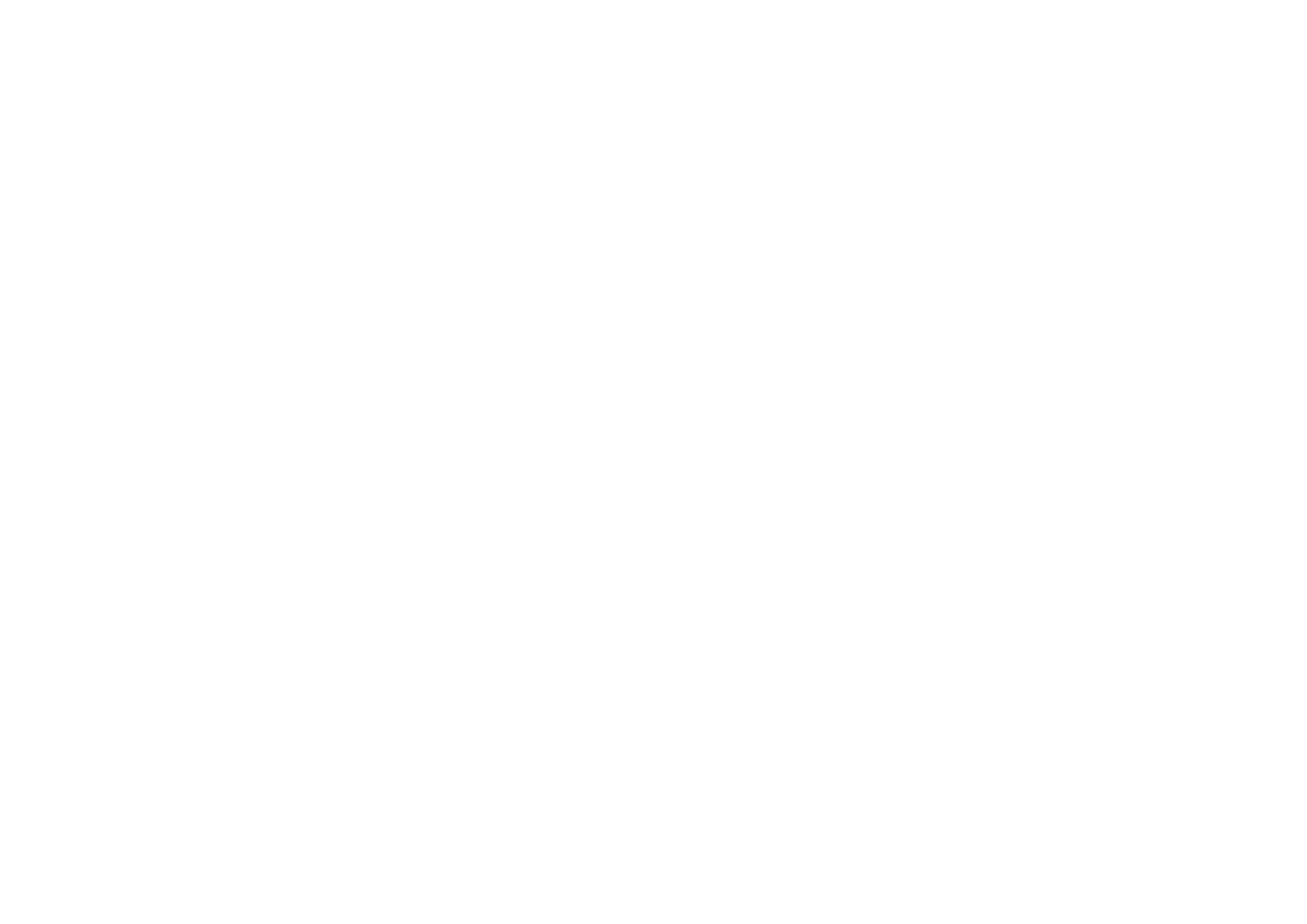4.56 There was also a concern in the South that the right balance should be found between promoting environmental concerns and business freedom.

 *"Regulations seem to be increasing more quickly in the South than in the UK. There is a big concern that the detriment of business. We don't want to cripple ourselves trying to show how green and clean we move together. There is a consensus that we in the South are moving up the league faster than the UK." with the Greens in we will try and lead in Europe to are and lose business in the process. We all need to (Stakeholder organisation)* 

## **Immigration regulations**

- across the border was raised as an issue by in Northern Ireland, for example, are restricted from working at a client site or another company who participated in this research suggested that 4.57 The mobility of non-European Union workers some stakeholder organisations and businesses. Under the current arrangements, non-EU workers office across the border. One of the stakeholders the impact of the visa issue was likely to increase, given skills shortages in areas such as IT and the growing tendency to recruit IT graduates, for example, from countries such as Brazil, China or India.
- visas were perceived by several firms to constrain clear border controls or indicators was thought to make it difficult for some employees to know where they can or cannot go. Overall, there was 4.58 The complexities surrounding the granting of the flexibility of businesses in terms of responding to skills needs and to short-term changes in business circumstances. Furthermore, a lack of a view that there is insufficient flexibility in the current system.

 *to work in the South, then you have to start from the beginning. If there was some alignment or recognition "If you have a work permit in the North and you want then it would be a big help." (Business respondent)* 

 *"Although you have a high standard, you have to be careful that you do not fall foul of the slightest nuance in either set of regulations." (Business respondent)* 

 that there was a cost to his company of permits for good candidates. The different legal 4.59 One business respondent, who commissioned a solicitor for human resources advice, estimated approximately £10,000 per annum in relation to vetting potential employees and applying for work requirements in each jurisdiction compounded the burden on his company.

 *"Sometimes you get people who have a work permit for the South who realise they can earn more money in the North and will go up North and tell you they're clarity about who is legal to work… Some solicitors aren't aware of who is allowed to work. There are too two legal jurisdictions adds to the confusion and the legal when they're not… there needs to be more many loopholes and red tape… the fact that there are difficulty." (Business respondent)* 

 4.60 Another business reported that there was also an element of risk in this regard which has to be managed by his company.

 *"We have staff in India who periodically come to business visas. If it is client facing, they must get work permits. The visas and the work permits are for the UK only. If the staff are out for the weekend or need to visit Northern Ireland to work with colleagues for up to a month. If they work internally, it is a case of getting a client in the South, they can't go and the company has to manage this risk." (Business respondent)* 

 regulation that may prove difficult for businesses. that awareness of anti-money laundering piece' on the subject. 4.61 Some respondents noted other areas of One of the stakeholder organisations suggested legislation North and South was low and that there was therefore a need for an 'educational

 *"Small companies will know little, if anything, about money laundering. The biggest issue about money laundering regulations in the South is that they haven't tighter in the North for obvious reasons but the South is catching up rapidly in this area… there is much more scrutiny in the South than there has been in the a clue about them. Money laundering is perhaps past." (Stakeholder organisation)* 

 *all the money laundering checks in the South, so this will be okay for the North if you remain with the same "There should be an opportunity to say we've done bank." (Stakeholder organisation)* 

- 4.62 One stakeholder reported a query from a member in the South state that the tax free limit will be reduced from €£250 to €100 "which kills the regarding gift vouchers in relation to money laundering, noting that the revenue guidelines business straight way". The corresponding limit in the UK is £650.
- 4.63 Stakeholders thought that differences in transport that InterTradeIreland has already undertaken Goods regulations were thought to impact on pharmaceutical companies in particular. Several respondents also noted the differing reporting regulations were likely to create problems for businesses but noted the extensive research on this issue<sup>21</sup>. The Carriage of Dangerous requirements for wide loads North and South.

 Service for Northern Ireland (PSNI) and the In the North, businesses have to notify the Police Department of the Environment. In the South, each county on the route requires notification.

 side. An example provided was that of a small distillery in the South that had to export to a clearinghouse in London in order to sell to the North. It was also noted that there are quite large 4.64 Differences in customs regulations were also identified as an issue, particularly for food and drink companies trading on both sides of the border and with, perhaps, warehouses on either differences in relation to licensing requirements and that, in the view of one stakeholder, "a single regional customs approach would be advantageous".

 *"The various duties and tariffs for alcohol between North and South can be difficult to work through." (Business respondent)* 

# **Example 10: Maternity leave provision**

 maternity return to work rights in relation to a compliant with Northern Ireland parental rights. For example errors were made with regard to timelines for action, recording working hours and return to work arrangements. This resulted in them being in breach of Northern Ireland law and in causing confusion An Ireland-based organisation had applied post-Northern Ireland based employee which were not amongst their HR functions.

## **Other areas of regulation**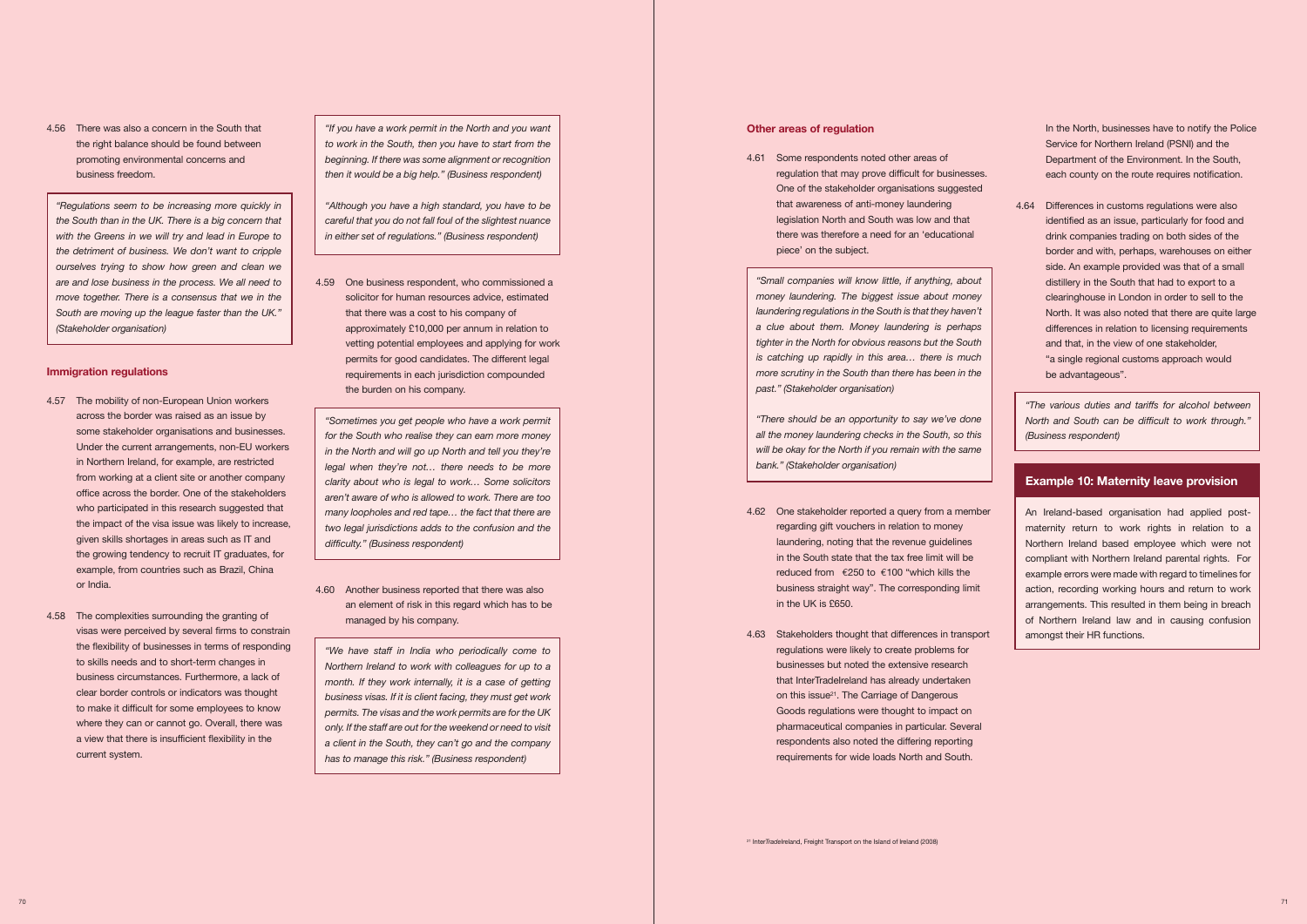### **Regulatory relationships with other jurisdictions**

 the importance of considering the East-West dimension to trade as well as the North/South there is a "one size fits all approach" which 4.65 Some stakeholder organisations also noted while another argued that, in the South at least, does not distinguish sufficiently between the requirements to be placed on SMEs in relation to larger businesses.

 *rather than getting rid of older ones." "There seems to be just more regulations being added (Stakeholder organisation)* 

*"It is difficult for people in SMEs to understand all the regulations." (Business respondent)* 

- Northern Ireland. He suggested that the UK approach could be characterised as 'gold-plated' where the approach in the South was usually pragmatic, and that, for reserved matters, what Ireland. Examples given included responses to due to the energy infrastructure, fuel duty, and reduced availability of farm labour from Eastern Europe due to the strength of the Euro. As all these factors were thought to impact on the in a potential all-island economy, this participant 4.66 One respondent argued strongly that differences in the implementation of EU legislation in the UK and Ireland was often to the detriment of could be inconsequential at the UK level could sometimes be highly significant for Northern the BSE crisis, higher energy prices in the North competitiveness of Northern Ireland businesses advocated greater representation of Northern Ireland interests at both the UK and the EU levels.
- 4.67 While these particular issues are to some extent North/South and East-West statutory bodies beyond the scope of this report, the various

 the border on the economies of both the North and the South in any deliberations, particularly in should give due consideration to the impact of the context of informing EU decision-making.

# **A summary of the business perspective**

 only about the regulations impacting on their terms of the regulatory environment. Figure 4.1 summarises the business perspectives which 4.68 During the fieldwork, businesses were asked not cross-border trade but also for their "wish list" in emerged from our research.

 of legislation is required to promote cross-border legislative authorities North and South and that enforcement should be focused on a risk-based approach. There was a general view that greater harmonisation between the relevant Government agencies, North and South, would be beneficial, 4.69 Several employers called for more standardisation and simplification of legislation in the future, for example, stating that simplification mobility of workers. Some suggested that there should be greater collaboration between the for example in the area of vehicle licensing.

 4.70 Several respondents suggested that legislation should be simplified and the burden of paperwork SMEs) do not have the capacity to deal with jurisdictions. More electronic systems and less companies wanted a reduction in cost and and flexibility in the early stages of their business should be removed as companies (particularly the intricacies surrounding compliance on many regulations, within two separate legal duplication of paperwork were suggested as possible solutions. Some emerging or small indeed a separate cost structure in terms of compliance obligations on SMEs, to enable them to "get up and running". In their view, leniency would facilitate this.

 *"Emerging or small companies should have a of compliance to enable them to get up and running. reduction in cost or a separate cost structure in terms Lenience in the early stages." (Business respondent)* 

 4.71 Many respondents, when asked if they would know where to go to get regulation based information were unaware of one main source. information were unaware of one main source. Instead, they said that they would seek private suggested that an advisory service for employees consultant or solicitor input. Several participants and businesses would be beneficial.

### **Figure 4.1: The business perspective**

 *" A hot line number that you could call and say "look the job isn't finished yet, can we extend the visa by another week?" (Business respondent)* 



 mutual recognition in public sector contracts of 4.72 Others considered that implementation of the regulations could be improved e.g. through construction health and safety cards, North and South.

### **Standardisation and simplification**

 4.73 Some employers suggested greater transparency to understand better the rationale for some Practice could, in some cases, be produced in a in the development of regulations and wanted legislation. Others suggested that Codes of more user-friendly fashion.

 4.74 Others reported that more collaborative working between local SMEs e.g. through consortia would be beneficial.

 *"More networking of SMEs so that they could band together and give the big boys a run for their money." (Respondent)* 

*"Also a simplification of trying to work out VAT, if it were more routinely recoverable." (Business respondent)* 

*"Personally, we should all go Euro." (Business respondent)* 

### **Easy access to information**

*"I would like to see a one stop shop." (Business respondent)* 

*"An advisory service on regulations." (Business respondent)* 

# **Recognition of different systems**

# **User-friendly regulations**

# **Greater co-operation**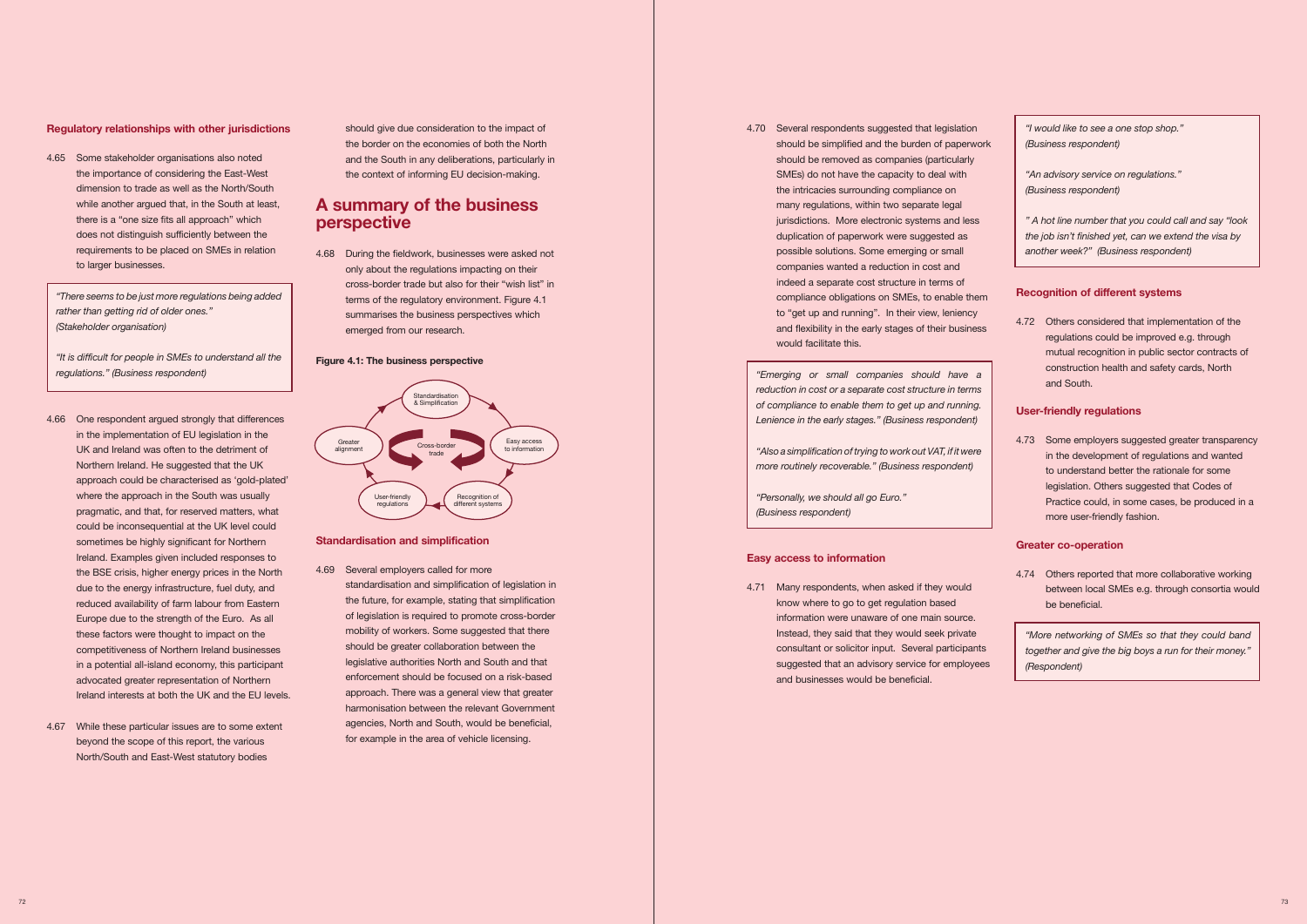# **Conclusions**

- 4.75 Overall, there was little evidence of an in-depth between the North and South. The extent to which main from a lack of information or signposting and the practical implementation or outworkings of the knowledge of the detail or difference in regulations businesses experienced barriers derived in the regulations.
- 4.76 Any knowledge of the differences in regulation circumstances and characteristics of the business, such as its sector, level of development in its lifecycle, or whether it had encountered a barrier that was apparent was driven by the individual through non-compliance in the past.
- this research tended to suggest that the incidence of regulatory burdens would increase as cross-border trade increases. However, future growth in this economies North and South. In general, there was 4.77 The stakeholder organisations which participated in area will be subject to the health of the respective a perception that businesses were not fully aware of the regulatory requirements on them in their home jurisdiction and even less so in another.
- 4.78 There was some concern that SMEs (particularly of the regulatory environment and that it takes time to understand it fully. There was a common for small businesses and start-up companies with no experience or resource for advisory expertise on these issues. Getting to grips with regulations potentially represented a significant cost for SMEs Many companies rely on either the outside services of lawyers and accountants or in-house legal and accountancy teams. It is evidently easier for larger companies to absorb the costs of these. micro and emerging businesses) are not aware view that regulatory compliance is more difficult if they decide to ascertain what compliance entails.
- 4.79 For some businesses, the potential cost of There was a general view that people-related issues compliance in another jurisdiction was sufficient to potentially dissuade them from entering a market. were the main concerns of a business operating in

 in their home jurisdiction was a sufficient challenge without considering the legal situation in another. a new market. For many respondents, compliance

- barriers to cross-border trade such as access rate between the Euro and sterling, and the lack qualifications between the two jurisdictions, echoing some of the previous work undertaken by the 4.80 Businesses highlighted more readily more general to information, VAT-related issues, the exchange of recognition of accreditations, certificates and Business Regulation Forum.
- research were not overly familiar with any differences participants held slight misconceptions of the nature of the obligations on them in either jurisdiction. There were also varying perceptions of the severity of was probably highest of the Data Protection Act and the Working Time Regulations, though not all participants were fully aware of their obligations 4.81 In general, the businesses that participated in this (or similarities creating potential duplication of effort) in the selected regulations. Indeed, several enforcement in the North and the South. Awareness under these regulations.
- management, although, in the main, any difficulties encountered related more to the perceived burden of compliance in the home jurisdiction rather than the impact of additional regulations arising from the 4.82 Other regulations identified as problematic by participants included those pertaining to waste border.

 participating companies, particularly those in the IT reliant on graduates and others with specialist skills The immigration regulations relating to the mobility of non-EU workers did create issues for some and other service sectors which are becoming more from non-EU countries.

 4.83 Overall, businesses reported that they wanted: more standardisation and simplification, easier access to information, greater recognition of similar certifications and accreditations, more user-friendly regulations, and, overall, greater alignment in terms of regulations, between the two jurisdictions.

 5.1 The final section of the report draws together the key findings from the research and presents some conclusions and suggestions that might ease the regulatory burden of doing business across the border on this island.

- complexity and scale of the regulatory landscape for businesses. In order to select the regulations established in consultation with the Steering 5.2 The scoping exercise phase of this assignment was substantial, serving to underline the for further study, a number of criteria were Group. These included cross-sectoral application, likely familiarity, relevance to business, length of time in force, and potential cost to business.
- and other factors, such as the desire to include impact such as employment regulations. The five selected regulatory areas were then mapped to pieces of legislation North and South. There are a number of key findings for this study which the view that there is "no golden key" to reducing 5.3 Regulations were assessed against these criteria areas with potentially significant and widespread identify the key differences between the relevant emerged from this research and which underline administrative burdens.
- pieces of legislation accounted for a considerable amount of time on the part of the PwC legal would have to undertake (or commission) to become familiar with the legislation itself, and with, in all likelihood, less access to in-house or external legal expertise. There would also be proportionate costs for any business seeking to 5.4 Firstly, mapping each of the complementary team. This activity mirrors that which a business then the cross-border differences. This process would evidently be more onerous for SMEs, have this exercise undertaken by a professional company.
- legislation, North and South, can impact on business. These are summarised under five key 5.5 Secondly, the mapping illustrated that there are a number of ways in which differences in headings in Table 5.1.

# **Introduction**

# **Key findings from the scoping and mapping exercises**

# **5 Conclusions**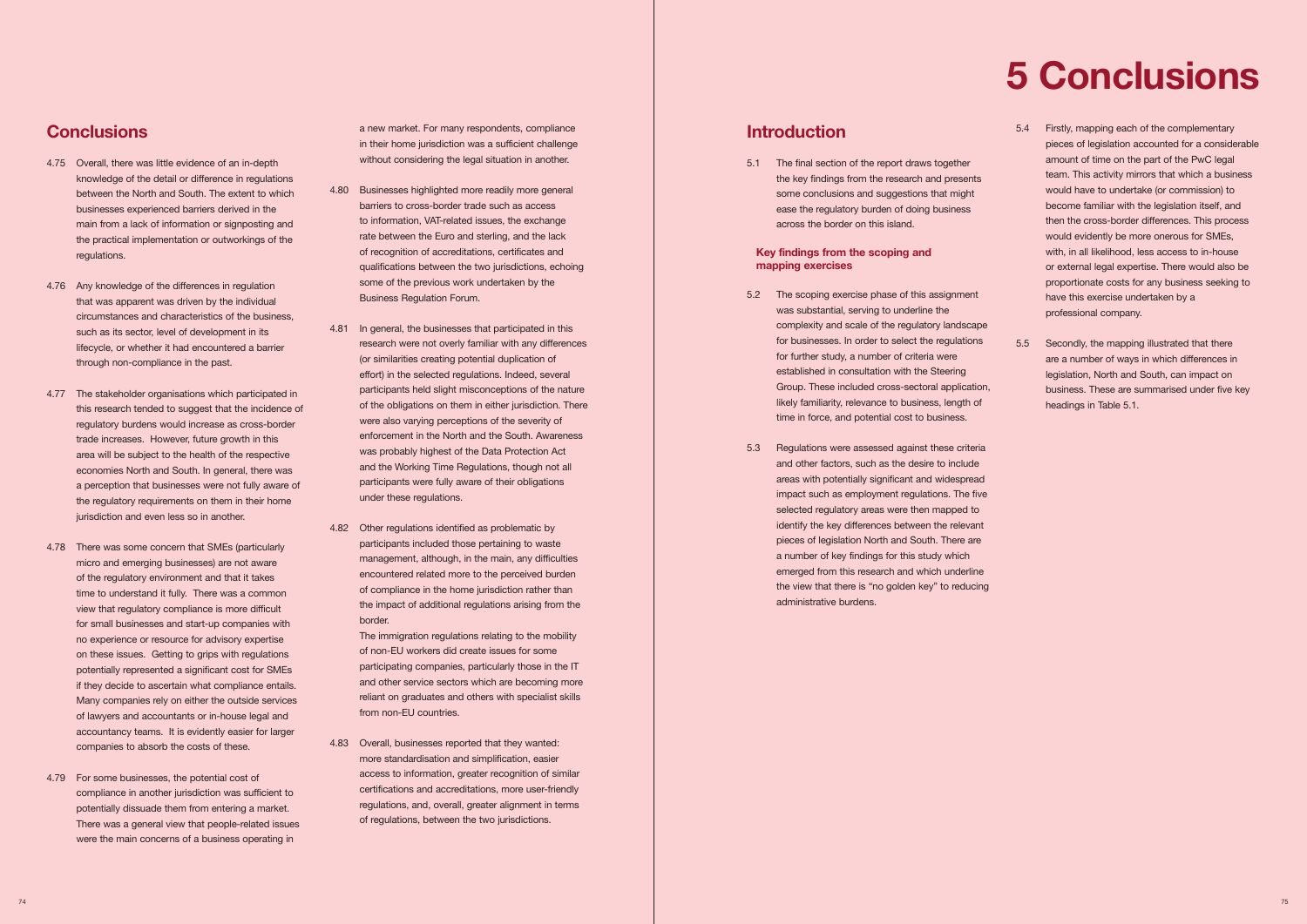### A business which holds or processes data in Northern Ireland and is also established in Ireland has to register with the data commissioner and maintain that registration appropriately in  $\mathbf{u}$ **The Relevant Contracts Tax scheme in Ireland and the Construction industry Scheme in Northern Ireland use different forms for broadly the same procedures. The relevant contractor is a same procedures. The relevant contrac Table 5.1:**

| Finding                                                                                        | Example                                                                                                                                                                                                                                                                                                                                                                                                                                                                                                                                                                                 |
|------------------------------------------------------------------------------------------------|-----------------------------------------------------------------------------------------------------------------------------------------------------------------------------------------------------------------------------------------------------------------------------------------------------------------------------------------------------------------------------------------------------------------------------------------------------------------------------------------------------------------------------------------------------------------------------------------|
| Difficulty in sourcing<br>equivalent regulations                                               | The PwC corporate legal team had to use a variety of sources to identify and<br>map the equivalent legislation North and South, including consultations with<br>counterparts in the PwC Dublin office. This mirrors the process which businesses<br>would have to undertake in exploring the obligations on them in the other<br>jurisdiction. It is likely that SMEs in particular would have difficulty in distinguishing<br>the comparable legislation.                                                                                                                              |
| <b>Duplication requirements</b><br>in relation to compliance<br>matters                        | A business which holds or processes data in Northern Ireland and is also<br>established in Ireland has to register with the data commissioner and maintain that<br>registration appropriately in both jurisdictions.<br>The Relevant Contracts Tax scheme in Ireland and the Construction industry<br>Scheme in Northern Ireland use different forms for broadly the same procedures.<br>The relevant contractor and subcontractor needs to be registered separately in<br>each jurisdiction. Neither jurisdiction acknowledges the status in the home country<br>of the subcontractor. |
| Subtle but important<br>differences in regulation<br>essentially aimed at the<br>same mischief | Pursuant to the distance selling regulations, in the case of telephone<br>communication in relation to distance sales in Northern Ireland, the identity of<br>the business and the reason for the call must be stated at the beginning of the<br>conversation. There is no requirement to do this at the outset of the call in Ireland<br>so long as the identity of the supplier and the purpose of the commercial call is<br>made explicitly clear at some stage during the call.                                                                                                     |
| Differences in the timing<br>for the implementation of<br>regulations                          | Although one would expect corresponding nationally derived legislation not to<br>be implemented at the same time, there are also discrepancies between the<br>implementation time for EU derived legislation. This is due to the fact that when<br>adopted, an EU directive gives Member States a timetable for the implementation<br>of the intended outcome. Therefore different Member States will implement the<br>changes at different times with the potential to create confusion.                                                                                               |
| A failure to recognise<br>differing yet adequate<br>standards imposed in<br>each jurisdiction  | Where a construction related contract is performed partly in Northern Ireland<br>and partly in Ireland (for example haulage activities) the Relevant Contracts Tax<br>scheme needs to be applied to the part of the contract that is performed in Ireland.<br>This is the case notwithstanding that the Construction Industry Scheme may not<br>be applicable to the Northern Ireland element of the contract.                                                                                                                                                                          |

# **Table 5.2:**

| <b>Northern Ireland</b>                                                              | Ireland                                                                                                                                                         | Selected differences in regulation                                                                                                                                                                                                                                                  |
|--------------------------------------------------------------------------------------|-----------------------------------------------------------------------------------------------------------------------------------------------------------------|-------------------------------------------------------------------------------------------------------------------------------------------------------------------------------------------------------------------------------------------------------------------------------------|
| Data Protection Act<br>1998                                                          | Data Protection Act 1988, as<br>amended by the European<br>Communities (Data Protection)<br>Regulations 2001 and the<br>Data Protection (Amendment)<br>Act 2003 | In Northern Ireland, a data controller must take reasonable steps<br>whereas in Ireland, he or she must take all reasonable steps.<br>Further, in Ireland, data controllers must ensure that the people<br>they employ are aware and comply with the relevant security<br>measures. |
| <b>Consumer Protection</b><br>(Distance Selling)<br>Regulations 2000                 | <b>EC (Protection of Consumers</b><br>in respect of contracts<br>made by means of distance<br>communication) Regulations<br>2001                                | In the Northern Ireland regulations, the identity of the supplier and<br>the purpose of the commercial call must be achieved at the outse<br>of the call. This is not the case in Ireland.                                                                                          |
| The Working Time<br>Regulations (NI) 1998                                            | The Organisation of Working<br>Time Act 1997                                                                                                                    | The amount of weekly rest is broadly similar in both jurisdictions,<br>although there is a further obligation in Ireland insofar as weekly<br>rest, should be on a Sunday, unless otherwise agreed between<br>employer and employee.                                                |
| The Transfer of<br>Undertakings<br>(Protection of<br>Employment)<br>Regulations 2006 | The European Communities<br>(Protection of Employees on<br>Transfer of Undertakings)<br>Regulations 2003                                                        | In Ireland there is no regulation confirming the specifics of the<br>information to be provided regarding transferring employees.                                                                                                                                                   |
| <b>Construction Industry</b><br>Scheme                                               | <b>Relevant Contracts Tax</b>                                                                                                                                   | Under the CIS, monthly returns are required and there are<br>penalties for late returns. The RCT requires an annual return.                                                                                                                                                         |
| Immigration Act 1971                                                                 | Immigration Act 1999 as<br>amended by the Immigration<br>Act 2003                                                                                               | Differences arise on the mobility of non-EU citizens across<br>the border.                                                                                                                                                                                                          |

- 5.6 It is not just the differences or duplication in legislation that pose a problem for businesses trading on a cross-border basis but the totality of the burden in complying with the regulations in both jurisdictions. In a real sense "one plus one" can equal more than two when it comes to the totality of the burden. This scoping and mapping phase formed the basis of consultations with stakeholders, businesses and the regulatory bodies.
- 5.7 The, mostly, subtle differences in legislation which were identified during the mapping exercise are detailed in Appendix 3, accompanying this report. Table 5.2 highlights just a few of these differences to provide a flavour of the potential impacts on businesses.

# **Subtle differences in legislation emerging from the mapping exercise**

## differences in regulation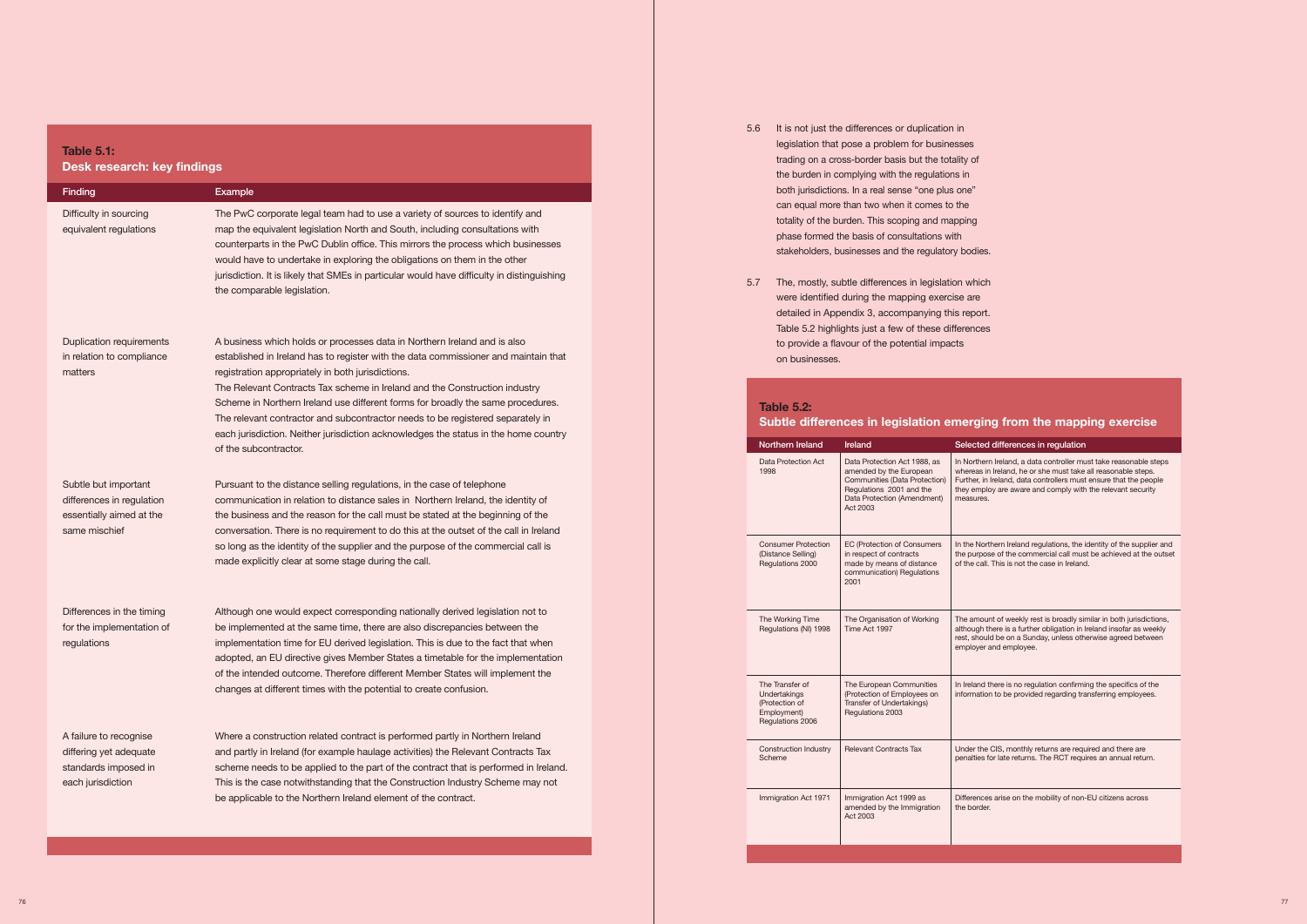- 5.16 Overall, businesses reported that they wanted:
	- More standardisation and simplification;
	- Easy access to information;
	- Greater recognition of similar certifications and accreditations;
	- More user-friendly regulations; and
	- Greater alignment of regulation between the two jurisdictions.

### **Key findings from the fieldwork exercise**

- 5.8 In the fieldwork phase of this research, little the detail of the difference in regulations between North and South. The extent to which businesses experienced barriers derived in the main from regulations. It was therefore difficult, and indeed posed by the border: in most cases, participants were unable to state the time spent on complying spent addressing cross-border compliance issues, simply because they were unaware of the evidence emerged of an in-depth knowledge of a lack of information or signposting and the practical implementation or outworkings of the impossible, for businesses to attribute a cost to the time incurred by the administrative burden in their home jurisdiction, let alone the time regulatory requirements of the other jurisdiction.
- in regulation that was apparent was driven by the individual circumstances and characteristics of the business, such as its sector, level of development in its lifecycle, or whether it had 5.9 Furthermore, any knowledge of the differences previously encountered a barrier through non-compliance.
- 5.10 The stakeholder organisations which participated in this research tended to suggest that the incidence of regulatory burdens would increase as cross-border trade increases. However, future growth in this area will be subject to the health of the respective economies North and South.
- 5.11 There was some concern that SMEs (particularly of the regulatory environment and that this for small businesses and start up companies with no experience or resource for advisory micro and emerging businesses) are not aware awareness takes time. There was a common view that regulatory compliance is more difficult expertise on these issues. Getting to grips with regulations potentially represented a significant

 either the outside services of lawyers and teams. It is evidently easier for larger companies to absorb the costs of these. cost for SMEs if they decide to ascertain what compliance entails. Many companies rely on accountants or in-house legal and accountancy

- 5.12 For some businesses, the potential cost of was sufficient to potentially dissuade them from entering a market. There was a general view that people-related issues were the main concerns of a business operating in a new market and that jurisdiction was a sufficient challenge without considering the legal situation in another. achieving compliance in another jurisdiction compliance was not necessarily a key priority. For many respondents, compliance in their home
- barriers to cross-border trade such as access rate between the Euro and sterling, and the lack 5.13 Businesses highlighted more readily the general to information, VAT-related issues, the exchange of recognition of accreditations, certificates and qualifications between the two jurisdictions. This echoes some of the previous work undertaken by the Business Regulation Forum.
- with any differences (or similarities creating potential duplication of effort) in the selected slight misconceptions of the nature of the were also varying perceptions of the severity of enforcement in the North and the South. Awareness was probably highest of the Data Protection Act and the Working Time Regulations, though not all participants in the research were 5.14 In general, the businesses that participated in this research were not overly familiar regulations. Indeed, several participants held obligations on them in either jurisdiction. There fully aware of their obligations under these regulations.

 5.15 Other regulations identified as problematic perceived burden of compliance in the home jurisdiction rather than the impact of the border. mobility of non-EU workers did create issues for some participating companies, particularly those in the IT and other service sectors which are becoming more reliant on graduates and others by participants included those pertaining to waste management, although, in the main, any difficulties encountered related more to the The immigration regulations relating to the with specialist skills from non-EU countries.

 Figure 5.1 summarises this business 'wish list' which emerged from the research.

### **Figure 5.1: The business perspective**

# of legislation is required to promote cross-border legislative authorities North and South and that enforcement should be focused on a risk-based approach. There was a general view that greater harmonisation between the relevant Government agencies, North and South, would be beneficial, 5.17 Several employers called for more standardisation and simplification of legislation in the future, for example, stating that simplification mobility of workers. Some suggested that there should be greater collaboration between the for example in the area of vehicle licensing.

- 5.18 Several respondents suggested that legislation should be simplified and the burden of paperwork SMEs) do not have the capacity to deal with and a reduction in duplication of paperwork were suggested as possible solutions. Emerging or small companies wanted a reduction in cost to enable them to "get up and running". In their view, greater leniency and flexibility in the early should be removed as companies (particularly the intricacies surrounding compliance on many regulations, within two separate legal jurisdictions. Greater use of electronic systems stages of their business would facilitate this.
- 5.19 Many respondents, when asked if they would know where to go to get regulation based information were unaware of one main source. information were unaware of one main source. Instead, they said that they would seek private suggested that an advisory service for employees could be improved through mutual recognition in public sector contracts of specific accreditations. Some employers suggested greater transparency to understand better the rationale for some Practice could, in some cases, be produced in a consultant or solicitor input. Several participants and businesses would be beneficial. Others considered that implementation of the regulations in the development of regulations and wanted legislation. Others suggested that Codes of more user-friendly fashion.

### **A summary of the business perspective**

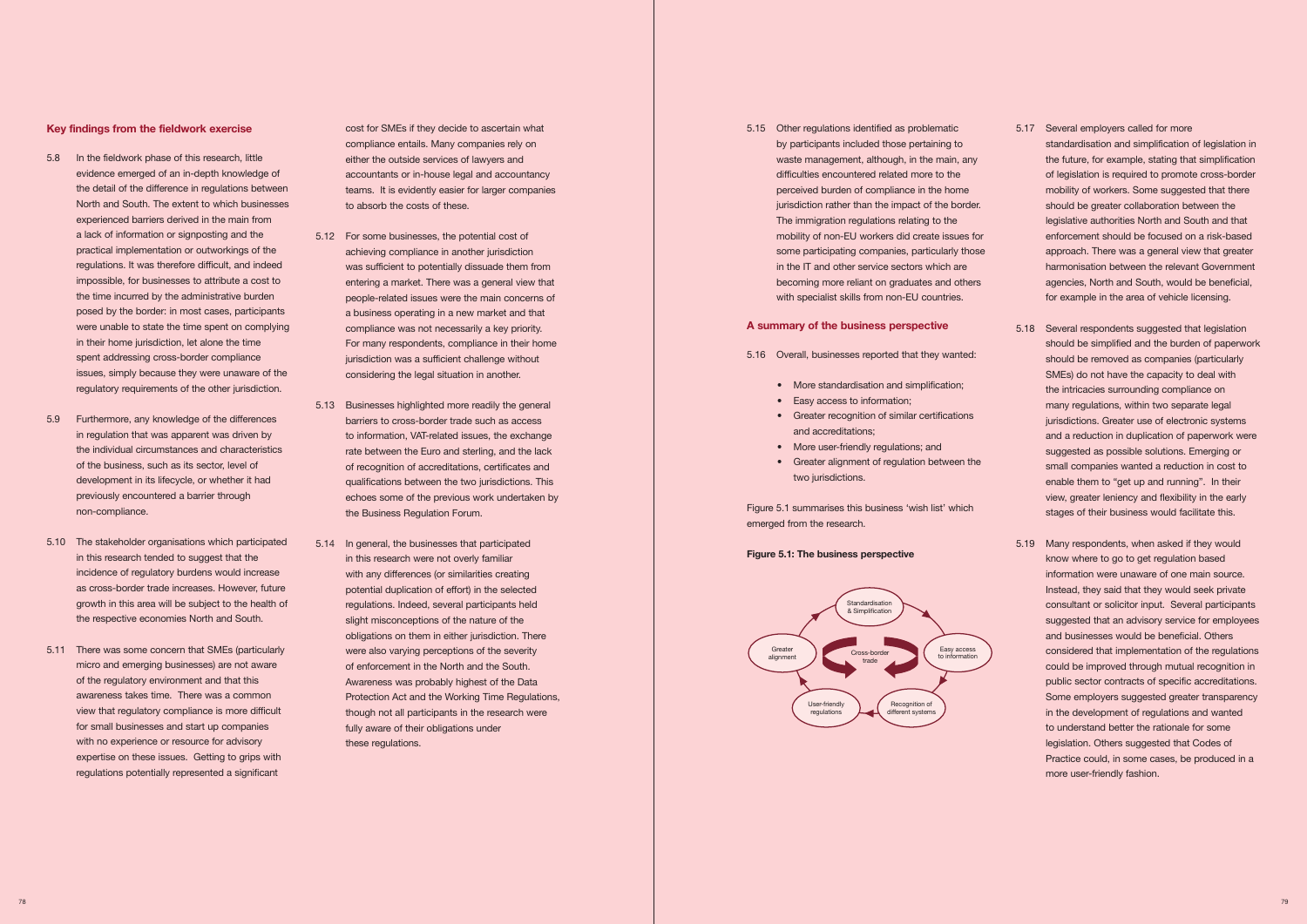findings of this research, we have made a number are discussed in further detail below under six 5.22 In light of this, and based on our analysis of the of observations for further consideration. These main headings, as illustrated in Figure 5.2.

 5.20 There is a desire to see greater clarification of revealed that current immigration regulations in force in the North and South regarding the mobility of non-EU citizens across the border do impact on businesses trading across the border. This is likely to be a particular issue for the countries such as India and China. Consideration options to facilitate companies wishing to send non-EU employees across the border to other offices or client sites, including, for example, such employees. The study reveals that, while is a complex and at times an onerous task, businesses are largely unaware of some of these administrative costs to the regulatory impact of the border. It is the perception of the cost burden that acts as a barrier to increased cross-border immigration regulations as the research has technology sector employing IT graduates from should therefore be given to exploring a range of issuing short-term (perhaps five day) visas to there are many subtle differences in the selected regulations and that mapping these differences differences and are therefore unable to attribute trading, rather than the cost itself.

 5.21 However, it should be recognised that, in most piece of legislation and that there is therefore an implicit cost of non-compliance, not only for an individual business that infringes a regulation and subsequently, for example, must pay a fine, but also in a wider sense for society. This includes public who are offered protection under the instances, there is a clear rationale for a specific the additional costs to other businesses that are complying (creating, perhaps, an 'unlevel playing field') and to, for example, employees and the specific piece of legislation.

## **Figure 5.2: Conclusions - six key areas**

# **Conclusions**

- participants in this research suggested that the that, in their view, many employers do not 5.23 As noted above, the research has found that, amongst employers, awareness of the regulatory requirements on businesses trading across the border was generally low. Many of the process of accessing information on compliance is time-consuming, particularly for SMEs, and have the necessary knowledge to navigate the regulatory landscape.
- 5.24 Furthermore, subject to the state of the economy bodies thought that cross-border trade is likely to increase in the future from a relatively low base. If this is the case, easier access to timely, accurate North and South, several of the representative and straightforward information will become even more important. Two potential options for further consideration are presented below.
- information and advice on compliance, in both included a website listing all health and safety or environmental regulatory requirements. While such a service between the two jurisdictions, there is some evidence of a demand for such a given, in the first instance, to developing such a 5.25 A "first-stop shop": several participants requested a "first-stop shop" which would provide an actual and virtual format. Examples cited there are some logistical issues in co-ordinating service from employers. Consideration could be service for a specific sector with significant cross-border trade, such as construction, by way of a pilot.
- given to developing an interface or portal to join up existing sources of information on regulatory job mobility portal, Business online and SOLVIT. guidance on more operational issues such as 5.26 Virtual networks: consideration could also be requirements and differences. Examples of existing databases include EURES, the European This would provide a single point of entry for firms with regulatory queries, which, alongside a dedicated helpline, could help businesses navigate around their regulatory requirements. Such a network could also provide cross-border PAYE and VAT.



# **Easier access to information for businesses**

 SOLVIT is an on-line problem solving network in which EU Member States work together to resolve, without legal proceedings, problems caused by the misapplication of Internal Market law by public European Union Member State (as well as in Norway, help with handling complaints and issues from both citizens and businesses. They are part of the national administration and are committed to providing real European Commission co-ordinates the network, authorities. There is a SOLVIT centre in every Iceland and Liechtenstein). SOLVIT Centres can solutions to problems within ten weeks, free of charge. SOLVIT has been in operation since July 2002. The

<sup>22</sup> More information is available at [http://ec.europa.eu/solvit/site/about/index\\_en.htm](http://ec.europa.eu/solvit/site/about/index_en.htm) 23 <http://www.entemp.ie/trade/marketaccess/singlemarket/solvit.htm>

 which is operated by the Member States. The facilities and, when needed, helps to speed up the resolution of problems. The Commission also passes formal complaints it receives on to SOLVIT if there is a good chance that the problem can be solved without legal action<sup>22</sup>. At present, the majority of queries that SOLVIT centres receive are from individuals and with trade organisations and other bodies to raise awareness of the benefits of the system amongst the business community. The Irish SOLVIT website gives the following examples of situations where the centre European Commission provides the database SOLVIT representatives are therefore keen to work can intervene:

 "If goods carrying the EC mark are exported from Ireland to another Member State which blocks their mark of that Member State, the Irish SOLVIT Centre will contact the SOLVIT Centre of the Member State blocked, to get them released, if they were blocked importation because they don't carry the standard concerned to ascertain why the goods have been illegally, and to have the matter resolved quickly."

 here but is experiencing a delay in having his or her qualifications processed by the relevant professional body here, the Irish SOLVIT Centre will request the professional body to inform the person concerned in good time (a) that he or she is entitled to practice his "If a member of a regulated profession who was trained in another Member State wishes to work or her profession in Ireland or (b) that he or she is not entitled to do so, and if so why23."

 5.27 It should be noted, however, that there is an existing infrastructure across Ireland to provide such information and that care should be taken 'not to reinvent the wheel'.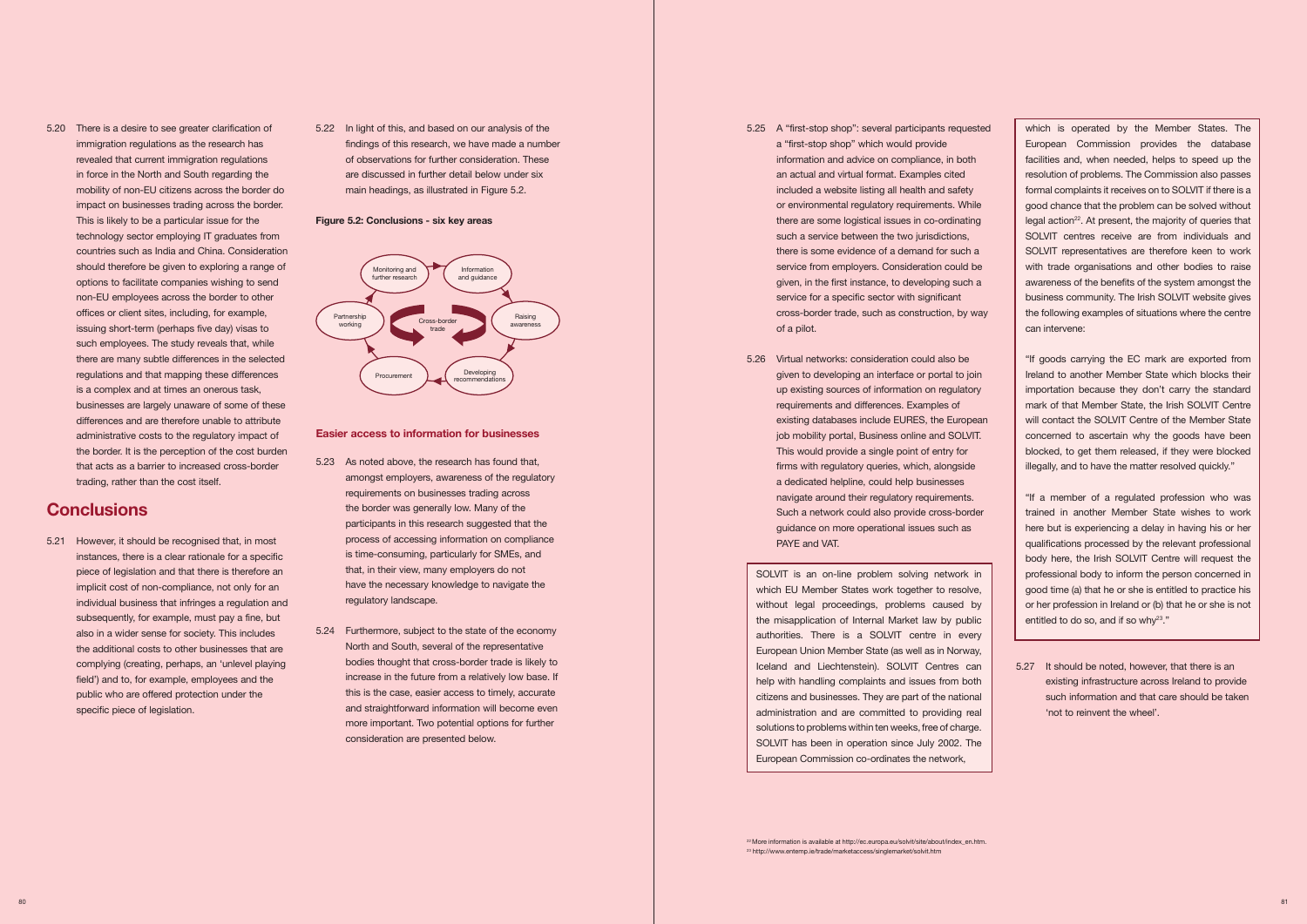### **Raising awareness of compliance requirements**

- 5.28 Linked to easier access to information is the participants in this research were not fully aware with some stating that if they were compliant in one jurisdiction they thought that they representative organisations also suggested that a lack of understanding of the need for a specific need to raise awareness amongst businesses regarding the importance of compliance. Several of the regulations impacting on their sector would be compliant in the other. Some of the regulation created some level of frustration amongst their members, which may potentially hinder compliance.
- development programmes: the existence of an opportunity to support further training on cross-border compliance to new or expanding businesses. The research has shown that the experience of businesses in terms of compliance differs according to their stage in the business needs of businesses in a timely manner, prior to expanding into other markets. Furthermore, as many of these programmes are targeted at sectors such as high-tech or financial services, 5.29 Incorporating regulatory training into business a number of export growth and export startup programmes, North and South, provides lifecycle. Providing such training through these business development programmes would enable the content to be targeted at the specific such training could be tailored to encompass specific regulations impacting on the relevant sector.
- 5.30 Communication of the rationale for regulations: as noted above, there is some evidence that a certain level of dissatisfaction and confusion employers are not fully aware of the rationale for some of the regulations and that this creates amongst businesses. Clearer communication

 example, the Explanatory Notes accompanying various business stakeholder organisations could of the need for specific regulations, through for legislation, relevant Government websites, the "first-stop shop" recommended above, or the reassure businesses of the need for regulation and the importance of compliance. Case studies of the benefits deriving from regulations or from compliance could be powerful tools in this regard.

 5.31 Co-ordinated consultation with business: linked to the point above, further co-ordinated consultation between legislators and the business community raises awareness amongst lawmakers of the needs of businesses and the constraints which operate on them.

- 5.32 The mapping exercise has demonstrated that have an impact on businesses and that comparing the relevant legislation is an onerous spoke to suggests that this is a greater burden was thought that compliance only became an situation which is potentially more damaging for SMEs than the normal cost of compliance. In our view, there are a number of ways in which small differences in regulations can potentially task. Evidence from the employers that we on SMEs, which are not in a position to engage legal teams to assist them. In many cases it issue when a regulation is infringed – creating a compliance could be facilitated during the drafting and development stage of legislation:
	- Regulatory Impact Assessments: given that the Regulatory Impact Assessment (RIA) processes are currently under review an opportunity, which is now timely, to in both the North and the South, there is

 is incorporated into the RIAs of the relevant Government Departments in both jurisdictions. An analysis of the likely or for example, explore the opportunities for a 'de minimus' approach in relation to, for permits for non-EU workers to facilitate ensure that the cross-border dimension potential impact of a specific regulation on cross-border trade will help ease the burden on businesses in the future. The RIAs could, example, the provision of short-term work cross-border mobility;

- • Cross-border collaboration on the presentation of common legislation: the that while many regulations derive from European legislation, the structure and presentation of the domestic interpretation it more difficult to achieve a ready 'read South structures, consideration is given to the far as possible, common features are ordered whilst retaining sufficient flexibility to tailor the interpretation of the legislation to the context mapping exercise has also demonstrated of these regulations differs, thus making across'. It is recommended that, potentially through the mechanism of existing North/ presentation of such regulations so that, as in the same fashion in both jurisdictions of each jurisdiction:
- Relationship with Europe: given the importance of European law in both British Chambers of Commerce observation that European Impact Assessments are relatively high-level, consideration should be given to encouraging both the UK and Irish Governments to consider the potential impact of any new legislation at an early stage jurisdictions noted above, and in light of the and to make prompt representations to the Commission as appropriate. Any such early

# **Consideration of the cross-border element in the development of regulations**

• Role of the regulators: consideration should be given in both jurisdictions to maintaining and enhancing the role of regulators as and to ensuring that any new regulatory bodies have such a dual role. While there was regulators, further consideration should be linkages between the regulatory authorities "information-providers" as well as "enforcers" some evidence of co-operation between the given to developing stronger and more formal North and South.

- burdens created by some public sector contractual processes in both the North and 5.33 Several of the employers that participated in this research noted their experience of additional South. There are two main dimensions to this:
	- Assistance in navigating public procurement reported difficulties in accessing the public systems: several participants in this research procurement systems in each jurisdiction, particularly in terms of providing the right information at the right time. Consideration could be given to providing further assistance and support to businesses in this regard and to streamlining the registration processes for each system; and
	- Mutual recognition of certain industry accreditations: other respondents noted the additional burden of training their workforce mitigate against this burden, consideration in two different systems with which they need to comply. For example, different health and safety accreditations, to similar levels of quality or compliance. In order to

assessment should consider the likely impact on the border; and

# **Public sector procurement**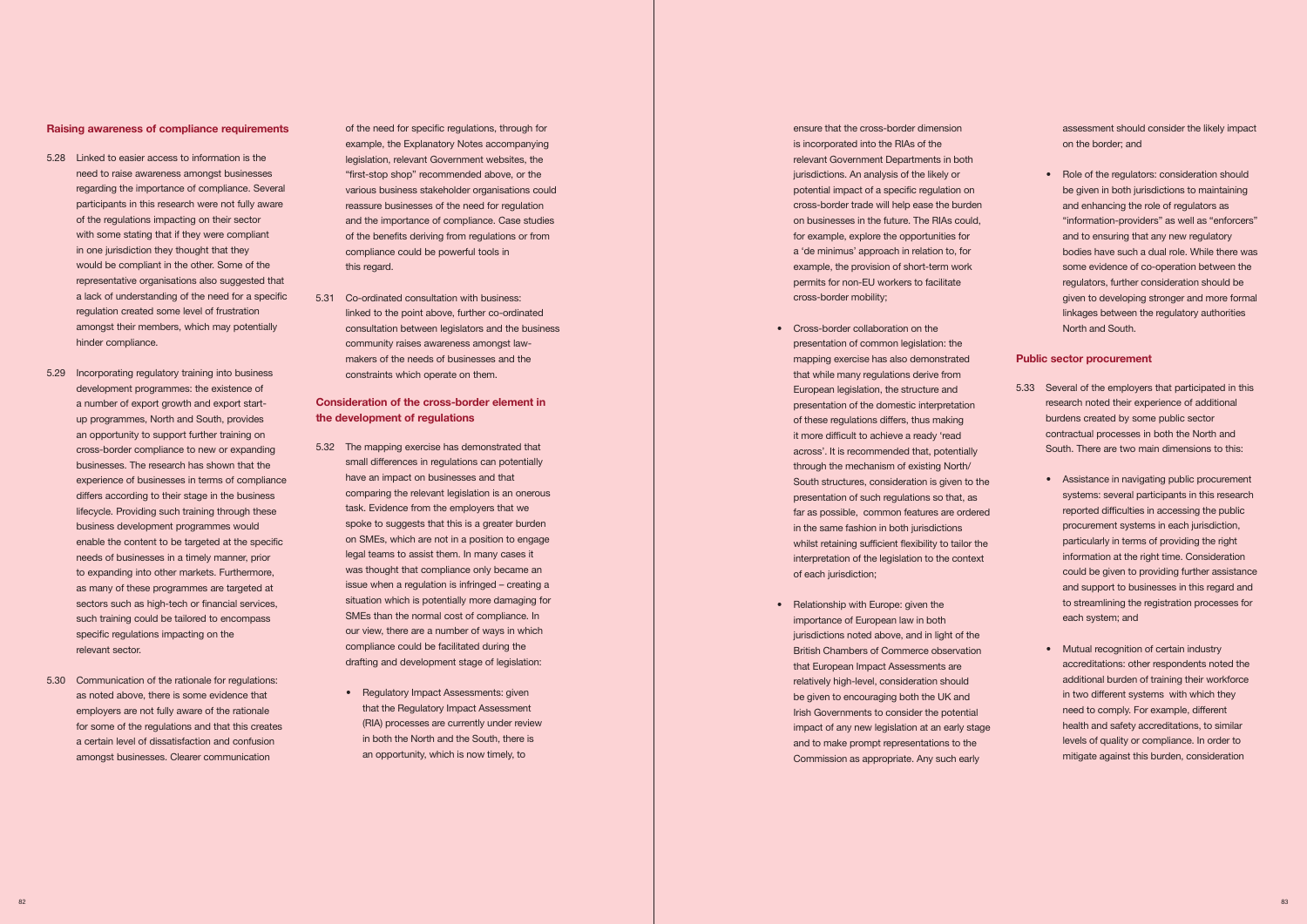should be given to ensuring that, where the relevant authorities are satisfied that a such accreditations, both accreditations common level of compliance is attained in are specified or recognised in public sector contracts.

# **Promoting partnership arrangements**

- 5.34 While the focus of this research is on any burden, there is evidence to suggest that burden on businesses. Several of the businesses established partners in the other jurisdiction who minimising the cross-border regulatory burdens on businesses and recognising that both jurisdictions should continue to strive to reduce other approaches also assist in minimising the interviewed, for example, reported that the border was not an issue for them as they had were responsible for compliance in that area.
	- Assisting businesses to link together: assisting businesses to source partners such as distributors, agents or businesses interested in joint ventures, in the other jurisdiction, through for example joint development of consortia, North and South, consideration could therefore be given to networking events or a dedicated website. This could also include more assistance in the capable of competing with larger multinational companies in procurement exercises.

 that cross-border trade has recently started to current downturn in the economy may impact on grow, monitoring the impact of the border would 5.35 Several of the representative bodies noted increase from a relatively low base. While the the rate at which cross-border trade continues to

 provide not only an indication of the impact of any reforms emerging from this review and other on-going work to reduce regulatory burdens, jurisdictions. Valuable quantitative information but also important contextual information on specific issues facing businesses across both could be obtained by including relevant questions in existing InterTradeIreland surveys or by commissioning custom-designed survey data on cross-border trading issues.

 5.36 Finally, the research has also highlighted the high scale of legislation in this area, a stand-alone study into the impact of environmental regulations number of environmental regulations relating to business and noted some of the general concerns expressed by participants. Given the on business is required.

# **Monitoring the impact of the border on business**



|                                                                                                  | one distinct<br>Not tied to<br>trade | Familiarity<br>assumed | business<br>Aimed at | In force for<br>sufficient<br>period | Potential<br>for cost<br>burden | Transferred<br>matter  |
|--------------------------------------------------------------------------------------------------|--------------------------------------|------------------------|----------------------|--------------------------------------|---------------------------------|------------------------|
| Money Laundering Regulations 2003                                                                | $\bullet$                            | $\bullet$              | $\bullet$            | $\bullet$                            | $\bullet$                       |                        |
| The Financial Services and Market Act                                                            |                                      | ٠                      | $\bullet$            | $\bullet$                            |                                 |                        |
| Sale of Goods Act 1979                                                                           | $\bullet$                            | $\bullet$              | $\bullet$            | $\bullet$                            | ᢑ                               | $\mathbf{S}$           |
| The Consumer Protection (Northern Ireland) Order 1987                                            | $\bullet$                            | $\bullet$              | $\bullet$            | $\bullet$                            | $\overline{\bullet}$            | $\mathbf{S}$           |
| Food Safety (Northern Ireland) Order 1991                                                        |                                      | $\bullet$              | $\bullet$            | $\bullet$                            | $\bullet$                       | $\bullet$              |
| Sale and Supply of Goods Act 1994                                                                | $\bullet$                            | $\bullet$              | $\bullet$            | $\bullet$                            | $\bullet$                       | $\tilde{\phantom{0}}$  |
| Unfair Terms in Consumer Contracts Regulations 1999                                              | $\bullet$                            | $\bullet$              | $\bullet$            | $\bullet$                            | 7                               | $\bullet$              |
| Consumer Protection (Distance Selling) Regulations 2000                                          | $\bullet$                            | $\bullet$              | $\bullet$            | $\bullet$                            | 7                               | $\tilde{\phantom{0}}$  |
| The Sale and Supply of Goods to Consumers Regulations 2002                                       | $\bullet$                            | $\bullet$              | $\bullet$            | $\bullet$                            |                                 | $\degree$              |
| General Food Regulations (Northern Ireland) 2004                                                 |                                      | $\bullet$              | $\bullet$            |                                      | $\bullet$                       | $\bullet$              |
| The Road Traffic (Northern Ireland) Order 1981                                                   |                                      | $\bullet$              |                      | $\bullet$                            | $\bullet$                       | $\cdot$ 3              |
| The Road Traffic (Northern Ireland) Order 1995                                                   |                                      | $\bullet$              |                      | $\bullet$                            | $\bullet$                       | $\cdot$ 3              |
| The Road Traffic Regulations (Northern Ireland) Order 1997                                       |                                      | $\bullet$              |                      | $\bullet$                            | $\bullet$                       | $\mathbf{C}^{\bullet}$ |
| Goods Vehicle (Testing Regulations) (Northern Ireland) 2003                                      |                                      | $\bullet$              | $\bullet$            | $\bullet$                            | $\bullet$                       | $\bullet$              |
| The Road Traffic (Northern Ireland) Order 2007                                                   |                                      | $\bullet$              |                      | $\bullet$                            | $\bullet$                       | $\mathbf{C}$           |
| Date Protection Act 1998                                                                         | $\bullet$                            | $\bullet$              | $\bullet$            | $\bullet$                            | $\bullet$                       |                        |
| The Companies (Northern Ireland) Order 1986                                                      | $\bullet$                            | $\bullet$              | $\bullet$            | $\bullet$                            | $\bullet$                       | $\ddot{ }$             |
| Insolvency (Northern Ireland) Order 1989                                                         | $\bullet$                            | $\bullet$              | $\bullet$            | $\bullet$                            | $\bullet$                       | $\bullet$              |
| The Companies (Northern Ireland) Order 1990                                                      | $\bullet$                            | $\bullet$              | $\bullet$            | $\bullet$                            | $\bullet$                       | $\bullet$              |
| The Companies Act 2006                                                                           | $\bullet$                            | $\bullet$              | $\bullet$            |                                      | $\bullet$                       | $\bullet$              |
| The Unfair Contract Tems Act 1977                                                                | $\bullet$                            | $\bullet$              | $\bullet$            | $\bullet$                            | $\overline{\bullet}$            | $\bullet$              |
| The Late Payment of Commercial Debts Regulations 2002                                            | $\bullet$                            | $\bullet$              | $\bullet$            | $\bullet$                            | $\bullet$                       | $\bullet$              |
| Contracts (Rights of Third Parties) Act 1999                                                     | $\bullet$                            | $\bullet$              |                      | $\bullet$                            | $\bullet$                       | $\bullet$              |
| The Employment Rights (Northern Ireland) Order 1996                                              | $\bullet$                            | $\bullet$              | $\bullet$            | $\bullet$                            | $\bullet$                       | $\lambda$              |
| ern Ireland) 2003<br>The Employment Equality (Sexual Orientation) Regulations (North             | $\bullet$                            | $\bullet$              | $\bullet$            | $\bullet$                            | $\bullet$                       | $\ddot{4}$             |
| The Sex Discrimination (Northern Ireland) Order 1976                                             | $\bullet$                            | $\bullet$              | $\bullet$            | $\bullet$                            | $\bullet$                       | $\ddot{ }$             |
| The Race Relations (Northern Ireland) Order 1997                                                 | $\bullet$                            | $\bullet$              | $\bullet$            | $\bullet$                            | $\bullet$                       | $\ddot{ }$             |
| The Disability Discrimination Act 1995                                                           | $\bullet$                            | $\bullet$              | $\bullet$            | $\bullet$                            | $\bullet$                       | $\ddot{\phantom{1}}$   |
| The Working Time Regulations (Northern Ireland) 1998                                             | $\bullet$                            | $\bullet$              | $\bullet$            | $\bullet$                            | $\bullet$                       | $\bullet$              |
| The Transfer of Undertakings (Protection of Employment) Regulations 2006                         | $\bullet$                            | $\bullet$              | $\bullet$            | $\bullet$                            | $\bullet$                       | $\ddot{4}$             |
| The Fair Employment and Treatment (Northern Ireland) Order 1998                                  | $\bullet$                            | $\bullet$              | $\bullet$            | $\bullet$                            | $\bullet$                       | $\ddot{ }$             |
| The Employment Equality (Age) Regulations (Northern Ireland) 2006                                | $\bullet$                            | $\bullet$              | $\bullet$            | $\bullet$                            | $\bullet$                       | $\ddot{\phantom{1}}$   |
| The Producer Responsibility Obligations (Packaging Waste) Regulations (Northern<br>Ireland) 2007 | $\bullet$                            |                        | $\bullet$            |                                      | $\bullet$                       | $\bullet$              |
| Food Labelling Regulations (Northern Ireland) 1996                                               |                                      | $\bullet$              | $\bullet$            | $\bullet$                            | $\bullet$                       | $\bullet$              |
| Trade Descriptions Act 1968                                                                      | $\bullet$                            | $\bullet$              | $\bullet$            | $\bullet$                            | $\bullet$                       | $\bullet$              |
| Health & Safety at Work (Northern Ireland) Order 1987                                            | $\bullet$                            | $\bullet$              | $\bullet$            | $\bullet$                            | $\bullet$                       | $\bullet$              |
|                                                                                                  |                                      |                        |                      |                                      |                                 |                        |

1 Consider common law position

2 'Consumer Safety' is a reserved matter

3 Criminal Law and the creation of offences and penalties are reserved matters

4 The subject matter of the National Minimum Wage Act 1998 and certain protections in relation to pension schemes are reserved matters.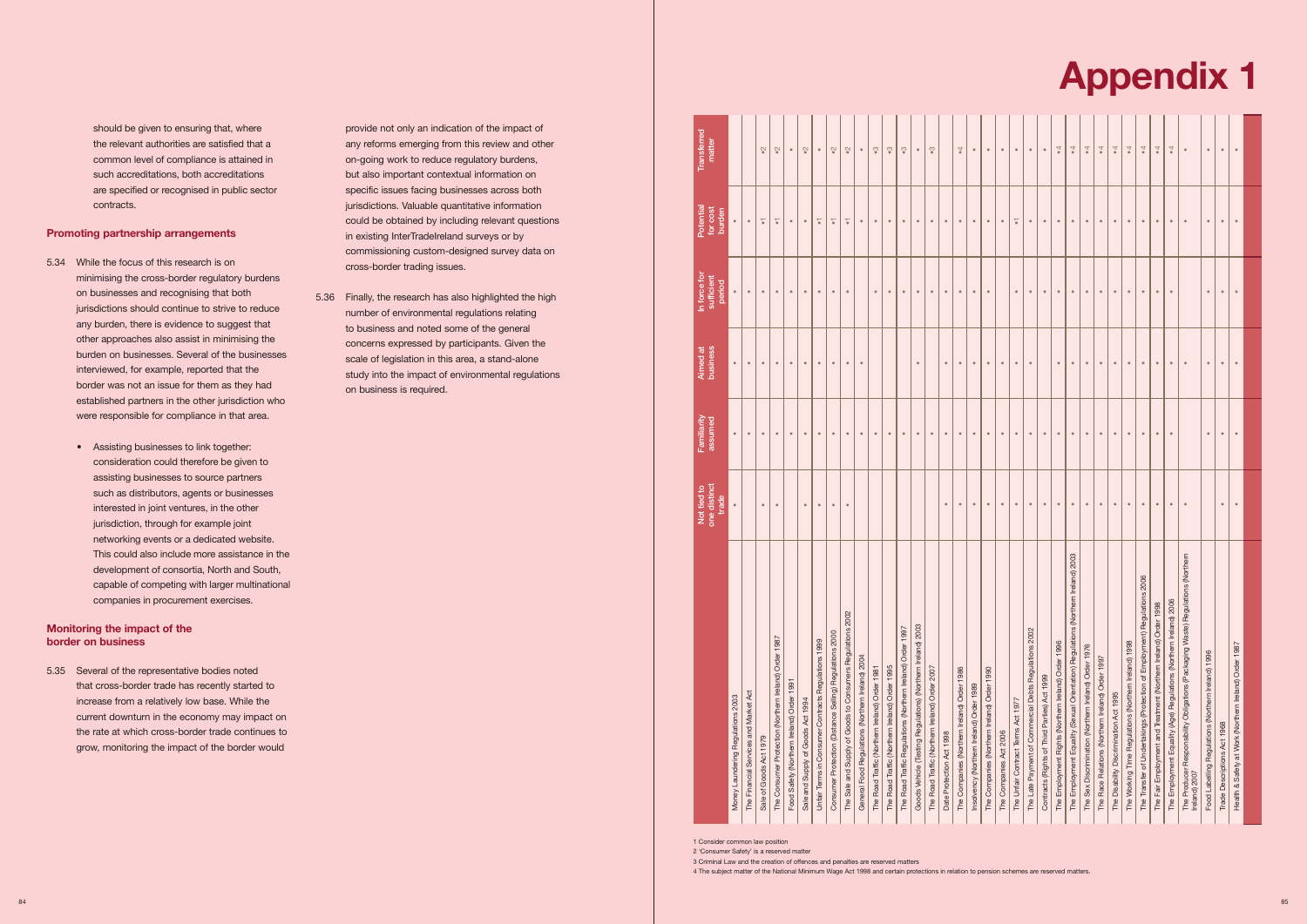

# **Findings from the Report of the Business Regulation Forum (2007)**

# **Appendix 2**

| Area                              | Key themes                                                                                                                                                                                                                                                                                                                                                                                                                                                                                                                                                                                                                                                          | Selected evidence                                                                                                                                                                                                                                                                                                                                                                                                                                                                                                                                                                                                                                                                                                                              |
|-----------------------------------|---------------------------------------------------------------------------------------------------------------------------------------------------------------------------------------------------------------------------------------------------------------------------------------------------------------------------------------------------------------------------------------------------------------------------------------------------------------------------------------------------------------------------------------------------------------------------------------------------------------------------------------------------------------------|------------------------------------------------------------------------------------------------------------------------------------------------------------------------------------------------------------------------------------------------------------------------------------------------------------------------------------------------------------------------------------------------------------------------------------------------------------------------------------------------------------------------------------------------------------------------------------------------------------------------------------------------------------------------------------------------------------------------------------------------|
| Structure/process                 | • The expansion of the current Regulatory Impact<br>Analysis (RIA) process to cover more legislation, to<br>be more transparent and to include more detailed<br>cost/benefit analysis.<br>The need for greater levels of consultation between<br>regulators and business.<br>The need for more harmonisation of regulations and<br>regulators' requirements.                                                                                                                                                                                                                                                                                                        | • A harmonisation of standards across inspection bodies, regions and<br>inspectors is required. Irish Tourist Industry Confederation.<br>• Government Departments should consolidate (and share) information<br>through the use of information technology. Small Firms Association.<br>Greater consultation should be carried out prior to the enactment of<br>new laws. Association of Chartered Certified Accountants.                                                                                                                                                                                                                                                                                                                       |
| Tax                               | Changes to VAT thresholds and other aspects of<br>VAT regulation.<br>Simplification of the administration procedures of<br>the Revenue Commissioners such as accessibility<br>to appropriate experts and more clarity about<br>Revenue requirements.<br>• Withholding tax on professional fees.                                                                                                                                                                                                                                                                                                                                                                     | Withholding tax on professional fees should be removed. Association of<br>Consulting Engineers of Ireland and Fitzpatrick Associates.<br>The process of handling requests for tax registration and VAT numbers<br>should be improved. Consultative Committee of Accountancy Bodies<br>(Ireland).<br>Revenue visits at business start-up should be reintroduced. ISME.                                                                                                                                                                                                                                                                                                                                                                          |
| Banking/finance                   | • More clarity on the definitions and terms used by<br>the Financial Regulator;<br>RIA and cost/benefit analysis of new legislation<br>$\bullet$<br>and regulations need more transparency and more<br>robustness in the process.<br>• More consultation between regulators and<br>businesses; consultation to date is not regarded as<br>effective enough.<br>• Unregulated financial entities should be included<br>under the same system of rules that govern banks.                                                                                                                                                                                             | • Definitions need to be clarified d in a number of areas, for example:<br>Compound Annual Rate, Annual Percentage Rate, "mortgage<br>intermediary", "tied insurance agent", etc. Ulster Bank.<br>• Section 149 of the Consumer Credit Act should be reviewed. The<br>Competition Authority, Ulster Bank and the Irish Bankers Federation.<br>The three layers of legislation under which insurance brokers operate<br>should be simplified to one. Professional Insurance Brokers Association.                                                                                                                                                                                                                                                |
| Waste management                  | It was felt that the Environmental Protection Agency<br>(EPA) or some other agency should be given the<br>responsibility and resources to regulate the whole<br>market.<br>• Competition between local authorities and private<br>sector operators was seen to be unfair and not to<br>operate on a level playing field.<br>The streamlining of administration, especially in the<br>area of licensing, was seen as important, as was the<br>creation of an All-Island Waste Market.                                                                                                                                                                                | • All enforcement functions in waste management should be transferred<br>to the EPA (along with appropriate resources to fulfil this requirement)<br>and away from local authorities. Greenstar.<br>Local authorities should not be both market players and regulators. This<br>situation should be resolved. Irish Waste Management Association.<br>The Waste Management (Collection Permit) Regulations, 2001, should<br>be revised to reflect the national nature of waste collection. Small Firms<br>Association.                                                                                                                                                                                                                          |
| Employment law/health<br>& safety | • Administration requirements related to employment<br>law are seen to be unnecessarily onerous in some<br>circumstances.<br>• More clarity and advice about the legislation in<br>this area would be of great value to the business<br>community.<br>• The issue of work permits for asylum seekers was<br>also raised.<br>• Most of the recommendations made relating to<br>health & safety regulation implied that a more<br>risk-based approach to enforcement is necessary:<br>businesses feel rules should be less onerous in<br>situations of low risk and for smaller companies (for<br>example, HACCP5 rules should be simplified for<br>small companies). | • Employment and Health & Safety legislation should be consolidated into<br>one Act. Currently there are 25 Acts and 8 bodies. Chambers Ireland.<br>• EU fire certificates for fabrics, seating and bedding should be<br>acceptable in Ireland; UK certificates are currently insisted upon. Irish<br>Tourist Industry Confederation.<br>• The requirement for a company to carry a safety statement that refers to<br>each individual job the company is doing should be modified where the<br>process is similar in each case. ISME.                                                                                                                                                                                                         |
| Company law                       | • Consolidation, simplification and clarity in the area<br>of company law.                                                                                                                                                                                                                                                                                                                                                                                                                                                                                                                                                                                          | • For cost reasons, it is desirable that particular remedies under the<br>Companies Acts, which at present can be granted only by the High<br>Court, should – in appropriate cases – be capable of being dealt with<br>also at District and/or Circuit Court level. Office of the Director of<br>Corporate Enforcement.<br>• Legislation should be drafted in clear and simple language. A review<br>process should be initiated to rewrite key areas of legislation so that<br>end-users can more easily understand their rights, obligations and<br>entitlements. Office of the Ombudsman.<br>The remit of the Company Law Review Group should be extended to all<br>law, with a view to simplification or removal, where appropriate. ACCA. |